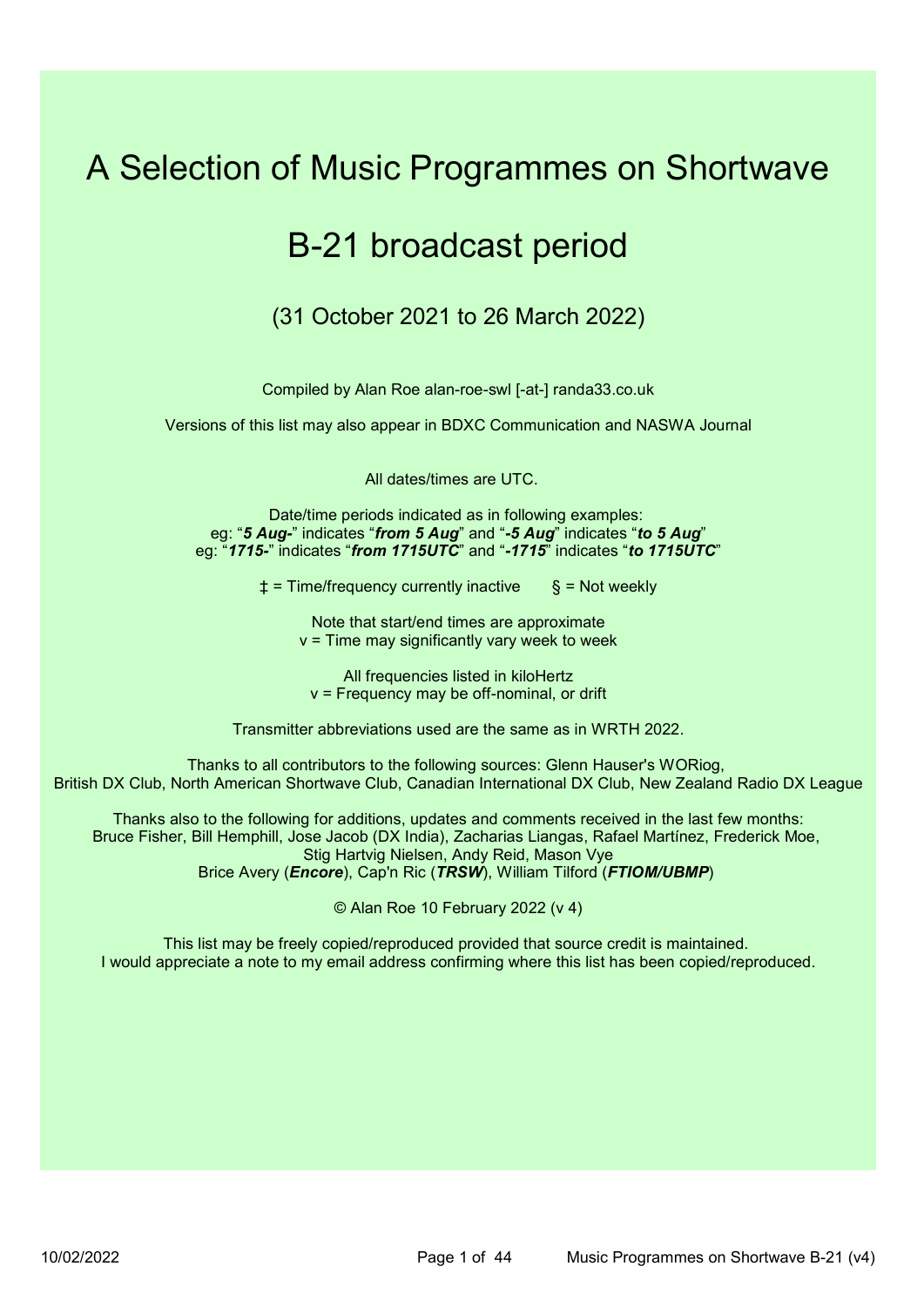0000-0100 daily World Music R MX Varied world music

| 0000-0100     | su     | Unique R    | EN Dave Marley: Classic Chart<br>Rundown                                                                                                                                            | 5035USB (alt 3210)<br>(low power)                                                           |
|---------------|--------|-------------|-------------------------------------------------------------------------------------------------------------------------------------------------------------------------------------|---------------------------------------------------------------------------------------------|
| 0000-0100     | tu     | Unique R    | EN John Farmery: The Seventies                                                                                                                                                      | 5035USB (alt 3210)<br>(low power) (irreg on SW,<br>probably mostly only via<br>live-stream) |
| $0000 - 0100$ | th     | Unique R    | EN Danny Sun: The Laidback Show<br>(Hour 1)                                                                                                                                         | 5035USB (alt 3210)<br>(low power) (irreg on SW,<br>probably mostly only via<br>live-stream) |
| 0000-0100     | fr     | Unique R    | EN Sandy M: Pop Decades (Hour 1)                                                                                                                                                    | 5035USB (alt 3210)<br>(low power)                                                           |
| 0000-0100     | sa     | Unique R    | EN DJ Key: On This Day 80's (Music<br>from 1980s) (Hour 2)                                                                                                                          | 5035USB (alt 3210)<br>(low power)                                                           |
| 0000-0100     | su, mo | <b>WBCQ</b> | <b>EN</b> Radio Timtron Worldwide                                                                                                                                                   | 6160-bcq                                                                                    |
| 0000-0100     | daily  | <b>WBCQ</b> | EN A new two-hour Entertainment<br><b>Block (Radio Angela) being tested</b><br>at different times between 2300-<br>0400UTC on different days through<br>February for 1 March launch | 4790-bcq                                                                                    |
| 0000 - 0030   | tu     | <b>WBCQ</b> | <b>EN</b> Uncle Bill's Melting Pot<br>(First $\frac{1}{2}$ hour)                                                                                                                    | 7490-bcq                                                                                    |
| 0000-0100     | tu-fr  | <b>WBCQ</b> | $EN$ Area 61:<br>(Old-time radio shows from around<br>this date in the past) (Hour 1)                                                                                               | 6160-bcq                                                                                    |

Su-W-Sa

Days

0000-0100 daily R Farda

0000-0100 daily R Voz Missionária

0000 -- - - - - - - - - - - - - - - -

0000-0100 su Mighty KBC **EN Radio, But Not As We Know It** 5960-nau 9925-nau(alt)

(Hour 2)

FS ME mx (some West mx & talk) 5860-kwt

 $PT$  Talk and Brazilian/spiritual mx  $5940$ v(irreg) 9665v

0000-0100 sa (§) Scandinavian WE R Finn Varied schedule for each broadcast 5980 11720 (§ 5Mar)

0000-0100 tu-su ERT V of Greece GK Often varied Greek mx 9420

0000-0100 sa R NewZealand Int EN Music 101 with Charlotte Ryan 15720

0000-0100 daily R Rebelde SP Often has Cuban music 5025

0000- 0100 daily Radio 208 MX Progressive, classic rock 60-80's

0000-0100 daily Radio 4KZ EN Varied oldies/hits

R Rebelde

5970-hvi (low power) 5055 (low power)

5930-brm 25800-mrs

(low power)

(alt: 6170 11690)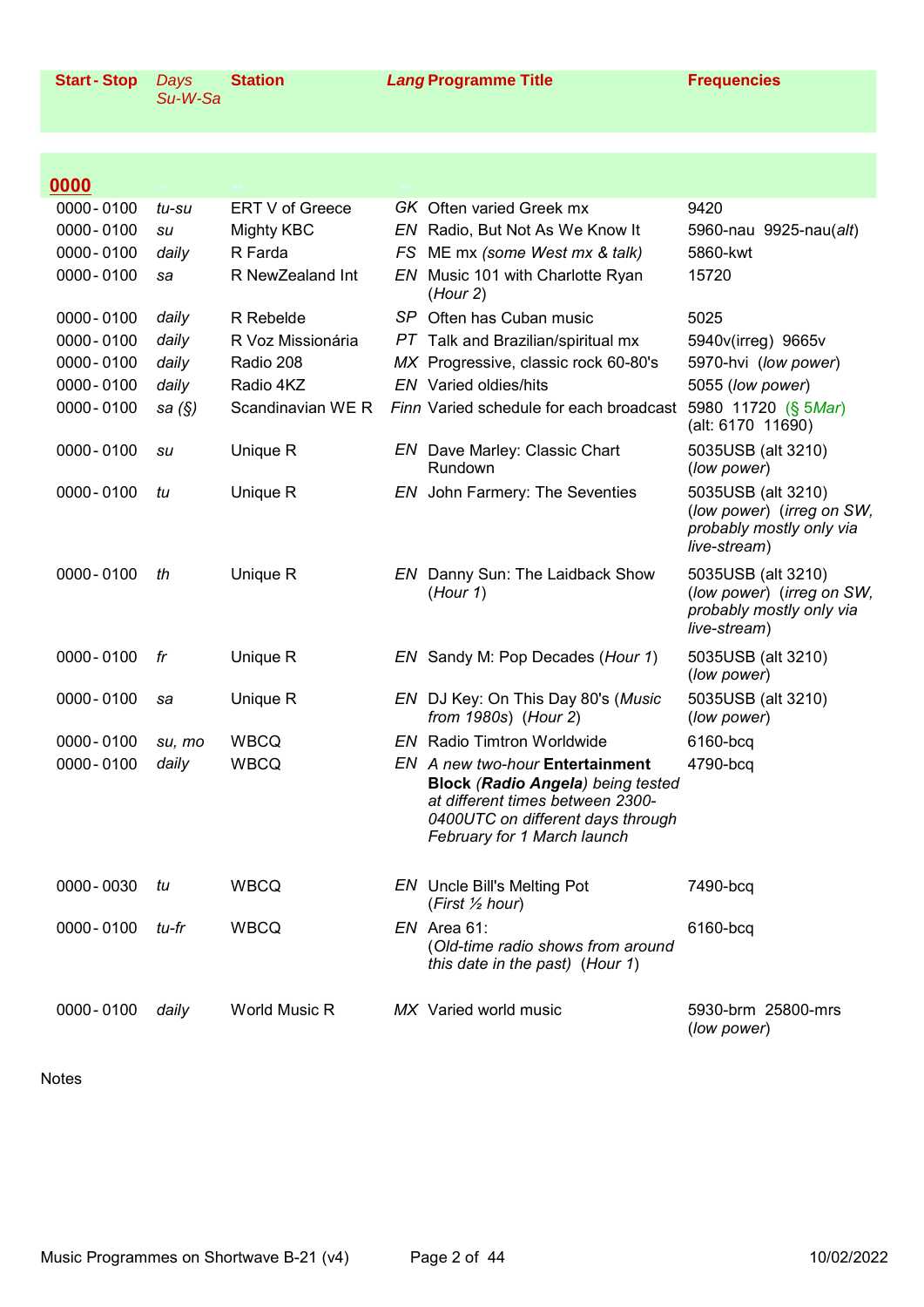|       | 0000-0100                | su           | <b>WRMI</b>                |     | EN The Mason Vye Show (Canadian<br>and varied pop/rock 1960s-2000s)                                                                                                                                                                                        | 9395-rmi (New shows<br>fortnightly; repeats<br>intervening weeks)         |
|-------|--------------------------|--------------|----------------------------|-----|------------------------------------------------------------------------------------------------------------------------------------------------------------------------------------------------------------------------------------------------------------|---------------------------------------------------------------------------|
|       | 0000 - 0030<br>0000-0100 | su<br>su     | <b>WRMI</b><br><b>WRMI</b> |     | <b>EN</b> Mike's Bluegrass Gospel<br><b>EN</b> Texas R Shortwave<br>- 20 Mar: SXSW 2022 Live (#3)<br>- 27 Mar: SXSW 2022 Live (#4)<br>- April: Howdy Neighbor! -<br>- 3 Apr: Louisiana<br>- 10 Apr: Arkansas<br>- 17 Apr: Oklahoma<br>- 24 Apr: New Mexico | 5950-rmi<br>5950-rmi (20 Mar -)                                           |
|       | 0000-0100                | 13,20<br>Feb | <b>WRMI</b>                |     | <b>EN</b> Texas R Shortwave<br>-13Feb: Many Voices of Dr Tim#1<br>-20 Feb: Europirate - R Igloo                                                                                                                                                            | 5950-rmi<br>$(S$ 13,20 Feb only)                                          |
|       | $0000 - 0100$            | we           | <b>WRMI</b>                |     | EN Jazz From the Left                                                                                                                                                                                                                                      | 7730-rmi                                                                  |
|       | $0000 - 0100$            | tu           | <b>WTWW</b>                |     | EN Steve Taylor: Greatest Hits of all<br>Time                                                                                                                                                                                                              | 5085                                                                      |
|       | $0000 - 0100$            | we           | <b>WWCR</b>                |     | <b>EN</b> Pat Boone Show<br>(Chat & Christian pop/rock music)                                                                                                                                                                                              | 5935-wcr                                                                  |
|       | $0000 - 0100$            | th           | <b>WWCR</b>                |     | <b>EN</b> Last Radio Playing                                                                                                                                                                                                                               | 6115-wcr $\ddagger$ (temp<br>inactive, available by<br>audio stream only) |
|       | 0010-0100                | tu-sa        | R France Int               |     | <b>FR</b> Couleurs Tropicales                                                                                                                                                                                                                              | $3965$ (drm)                                                              |
|       | 0015 - 0025              | su           | R Romania Int              |     | SP Top Musical (pop)                                                                                                                                                                                                                                       | 6040 7325 9600 11800‡                                                     |
|       | 0020 - 0030              | fr           | R Romania Int              |     | SP Programa musical                                                                                                                                                                                                                                        | 6040 7325 9600 11800‡                                                     |
|       | 0030 - 0040              | we           | R Romania Int              |     | SP Programa musical folclórico (Folk<br>mx)                                                                                                                                                                                                                | 6040 7325 9600 11800‡                                                     |
|       | 0030 - 0040              | th           | R Romania Int              |     | SP Música sinfónica rumana                                                                                                                                                                                                                                 | 6040 7325 9600 11800‡                                                     |
|       | 0030-0040                | sa           | R Romania Int              |     | SP Música folclórica rumana (Folk mx) 6040 7325 9600 11800‡                                                                                                                                                                                                |                                                                           |
|       | 0030-0100v su            |              | <b>WTWW</b>                |     | EN Bob Heil: Theatre Organ Under the 5085 (irreg & may start<br>Arch                                                                                                                                                                                       | early or late) (variable 30-<br>60 mins long)                             |
|       | 0032-0057                | su           | R Havana Cuba              |     | EN The Jazz Place                                                                                                                                                                                                                                          | 5040                                                                      |
|       | 0045 - 0055              | mo           | R Slovakia Int             |     | EN L/Tribune (incl Musical Crossroads) 5850-rmi 7780-rmi                                                                                                                                                                                                   |                                                                           |
|       |                          |              |                            |     |                                                                                                                                                                                                                                                            |                                                                           |
|       | $0100 - 0200$            | tu-su        | ERT V of Greece            |     | GK Often varied Greek mx                                                                                                                                                                                                                                   | 9420                                                                      |
|       | 0100-0200                | daily        | <b>HCJB</b>                |     | var Ecuadorian mx & spiritual talk                                                                                                                                                                                                                         | 6050                                                                      |
|       | 0100-0157                | mo           | <b>KBS World R</b>         | SP. | Melodías de Corea                                                                                                                                                                                                                                          | 11880-grv                                                                 |
|       | $0100 - 0200$            | su           | <b>Mighty KBC</b>          |     | <b>EN</b> The Giant Jukebox                                                                                                                                                                                                                                | 5960-nau 9925-nau(alt)                                                    |
| Notes |                          |              |                            |     |                                                                                                                                                                                                                                                            |                                                                           |
| 0100  |                          |              |                            |     |                                                                                                                                                                                                                                                            |                                                                           |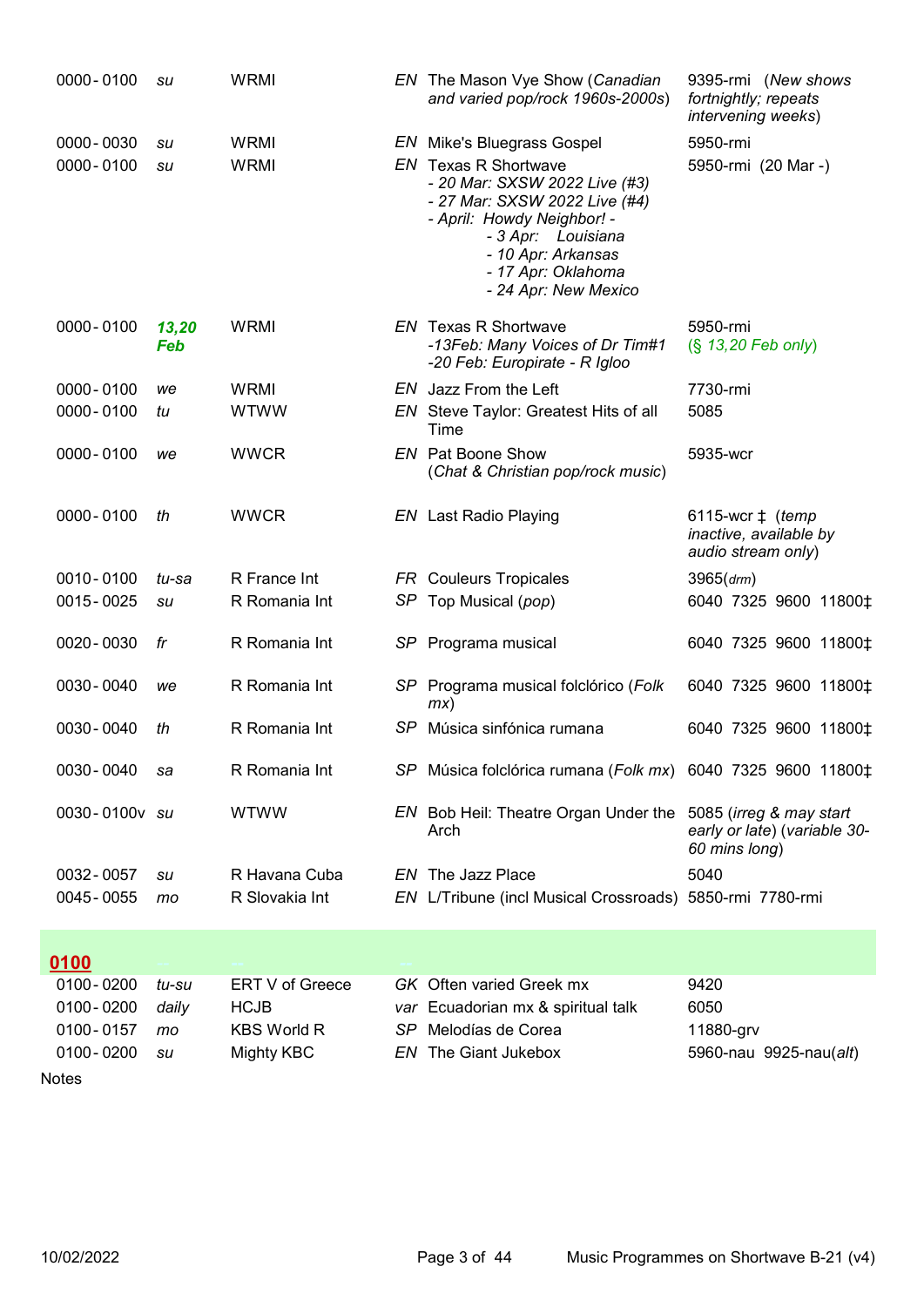| $0100 - 0200$ | daily     | R Farda           | FS ME mx (some West mx & talk)                                                                                                                                                      | 5860-kwt                                                                                    |
|---------------|-----------|-------------------|-------------------------------------------------------------------------------------------------------------------------------------------------------------------------------------|---------------------------------------------------------------------------------------------|
| $0100 - 0200$ | sa        | R NewZealand Int  | EN Music 101 with Charlotte Ryan<br>(Hour 3)                                                                                                                                        | 15720                                                                                       |
| $0100 - 0200$ | daily     | R Rebelde         | SP Often has Cuban music, incl:<br>su: Música Viva                                                                                                                                  | 5025                                                                                        |
| 0100-0200     | su        | R Romania Int     | RO As We Like! (Hour 2) (Club/party)                                                                                                                                                | 5910 7420‡                                                                                  |
| $0100 - 0200$ | mo        | R Romania Int     | RO Zi-le D-Alead-Ale Noastre (Folk mx)                                                                                                                                              | 5910 7420‡                                                                                  |
| $0100 - 0200$ | daily     | R Voz Missionária | PT Talk and Brazilian/spiritual mx                                                                                                                                                  | 5940v(irreg) 9665v                                                                          |
| $0100 - 0200$ | daily     | Radio 208         | MX Progressive, classic rock 60-80's                                                                                                                                                | 5970-hvi (low power)                                                                        |
| $0100 - 0200$ | daily     | Radio 4KZ         | <b>EN</b> Varied oldies/hits                                                                                                                                                        | 5055 (low power)                                                                            |
| $0100 - 0200$ | sa $(\S)$ | Scandinavian WE R | Finn Varied schedule for each broadcast 5980 11720 (§ 5Mar)                                                                                                                         | (alt: 6170 11690)                                                                           |
| 0100-0200     | su        | Unique R          | EN Danny Sun: Unique Show                                                                                                                                                           | 5035USB (alt 3210)<br>(low power)                                                           |
| $0100 - 0200$ | we        | Unique R          | <b>EN</b> Aussie Tim's Generation Music<br>Show<br>(60, 70s & 80s mx)                                                                                                               | 5035USB (alt 3210)<br>(low power) (irreg on SW,<br>probably mostly only via<br>live-stream) |
| $0100 - 0200$ | th        | Unique R          | EN Danny Sun: The Laidback Show<br>(Hour 2)                                                                                                                                         | 5035USB (alt 3210)<br>(low power) (irreg on SW,<br>probably mostly only via<br>live-stream) |
| $0100 - 0200$ | fr        | Unique R          | EN Sandy M: Pop Decades (Hour 2)                                                                                                                                                    | 5035USB (alt 3210)<br>(low power)                                                           |
| $0100 - 0200$ | sa        | Unique R          | <b>EN</b> Dave Marley: Classic Chart<br>Rundown                                                                                                                                     | 5035USB (alt 3210)<br>(low power)                                                           |
| 0100-0200     | daily     | V of Turkey (TSR) | TU Often has Turkish music                                                                                                                                                          | 6000                                                                                        |
| $0100 - 0200$ | su        | <b>WBCQ</b>       | <b>EN</b> Grits Radio                                                                                                                                                               | 6160-bcq                                                                                    |
| $0100 - 0200$ | daily     | <b>WBCQ</b>       | EN A new two-hour Entertainment<br><b>Block (Radio Angela) being tested</b><br>at different times between 2300-<br>0400UTC on different days through<br>February for 1 March launch | 4790-bcq                                                                                    |
| $0100 - 0200$ | mo(S)     | <b>WBCQ</b>       | EN R New York Int                                                                                                                                                                   | 6160-bcq<br>(every other week)                                                              |
| $0100 - 0200$ | tu        | <b>WBCQ</b>       | EN From the Isle of Music (Cuban mx)                                                                                                                                                | 7490-bcq                                                                                    |
| $0100 - 0200$ | tu-fr     | <b>WBCQ</b>       | $EN$ Area 61:<br>(Old-time radio shows from around<br>this date in the past) (Hour 2)                                                                                               | 6160-bcq                                                                                    |
| 0100-0200     | daily     | World Music R     | MX Varied world music                                                                                                                                                               | 5930-brm 25800-mrs<br>(low power)                                                           |
| $0100 - 0200$ | su        | <b>WRMI</b>       | <b>EN</b> Encore Classical Music                                                                                                                                                    | 5850-rmi 7780-rmi                                                                           |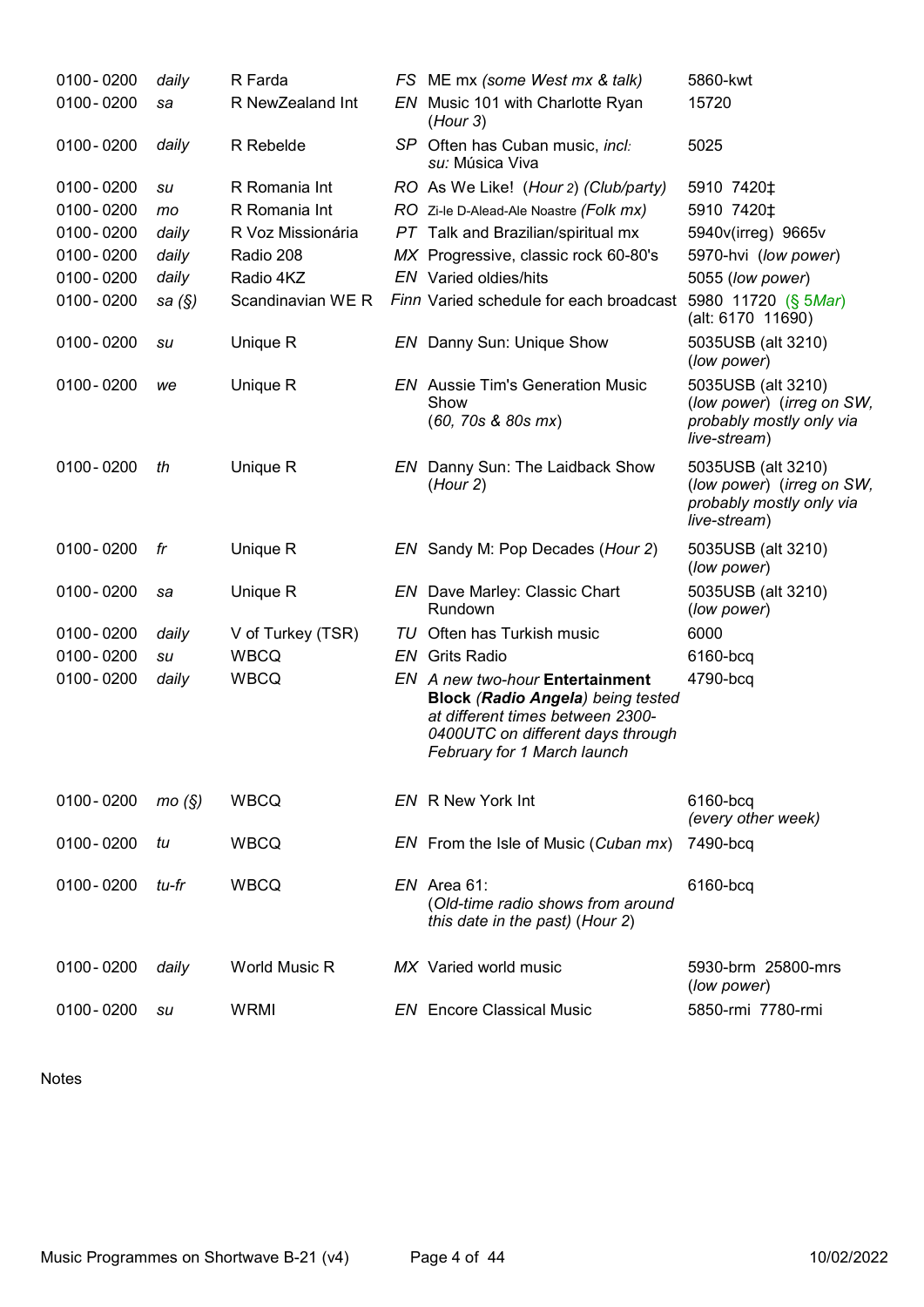| $0100 - 0200$ | su     | <b>WRMI</b>        |     | <b>EN</b> Texas R Shortwave<br>- 13 Feb: Texas Blues Sampler<br>- 20 Feb: Texas Blues Sampler<br>- 27 Feb: Texas Blues Sampler<br>- 6 Mar: SXSW 2022 Live (#1)<br>- 13 Mar: SXSW 2022 Live (#2<br>- 20 Mar: Gary P Nunn Special<br>- 27 Mar: Gary P Nunn Special<br>- 3 Apr: Jerry Jeff Walker Mostly<br>Live (Rptd 10, 17, 24 Apr) | 5950-rmi                                                                 |
|---------------|--------|--------------------|-----|-------------------------------------------------------------------------------------------------------------------------------------------------------------------------------------------------------------------------------------------------------------------------------------------------------------------------------------|--------------------------------------------------------------------------|
| 0100-0200     | we     | <b>WRMI</b>        |     | EN Jazz From the Left                                                                                                                                                                                                                                                                                                               | 9395-rmi 9455-rmi                                                        |
| 0100-0130     | th     | <b>WRMI</b>        |     | EN R Northern Europe Int<br>(Music from Northern Europe)                                                                                                                                                                                                                                                                            | 5850-rmi 7780-rmi                                                        |
| 0100-0200     | fr     | <b>WRMI</b>        |     | EN VORW R Int                                                                                                                                                                                                                                                                                                                       | 9395-rmi 9455-rmi                                                        |
| $0100 - 0200$ | fr     | <b>WRMI</b>        |     | EN VORW R Int                                                                                                                                                                                                                                                                                                                       | 5010-rmi                                                                 |
| 0100-0130v su |        | <b>WTWW</b>        |     | EN Bob Heil: Theatre Organ Under the<br>Arch                                                                                                                                                                                                                                                                                        | 5085 (irreg & may start<br>early or late) (variable 30-<br>60 mins long) |
| $0100 - 0200$ | tu     | <b>WTWW</b>        |     | <b>EN</b> Steve Taylor: Greatest Hits of all<br>Time                                                                                                                                                                                                                                                                                | 5085                                                                     |
| 0110-0200     | su,mo  | R France Int       |     | FR Musiques du monde                                                                                                                                                                                                                                                                                                                | 3965 (drm)                                                               |
| 0130 - 0200   | mo     | R France Int       |     | FR L'épopée des musiques noires                                                                                                                                                                                                                                                                                                     | 3965 (drm)                                                               |
| 0130 - 0200   | daily  | R Progreso         | SP  | Mostly mx, some news                                                                                                                                                                                                                                                                                                                | 4765                                                                     |
| 0130-0140     | su     | R Romania Int      |     | EN All That Jazz                                                                                                                                                                                                                                                                                                                    | 5990 7325                                                                |
| 0130-0140     | mo     | R Romania Int      |     | <b>EN</b> Music Time                                                                                                                                                                                                                                                                                                                | 5990 7325                                                                |
| 0130-0140     | tu     | R Romania Int      |     | EN Your Music (Pop)                                                                                                                                                                                                                                                                                                                 | 5990 7325                                                                |
| 0130-0140     | we, sa | R Romania Int      |     | EN Truly Romanian (Trad/folk mx)                                                                                                                                                                                                                                                                                                    | 5990 7325                                                                |
| 0130-0140     | th     | R Romania Int      |     | EN Music of Romania (Trad/folk mx)                                                                                                                                                                                                                                                                                                  | 5990 7325                                                                |
| 0130-0140     | fr     | R Romania Int      |     | EN Music Highlights (Classical mx)                                                                                                                                                                                                                                                                                                  | 5990 7325                                                                |
| 0130 - 0200   | th     | <b>WBCQ</b>        | EN. | The Americana Music Show                                                                                                                                                                                                                                                                                                            | 7490-bcq                                                                 |
| 0130 - 0200   | mo     | <b>WRMI</b>        |     | EN Mike's Gospel music – may be<br>replaced by Oldies music                                                                                                                                                                                                                                                                         | 5850-rmi 7780-rmi                                                        |
| 0130 - 0200   | th     | WRMI               |     | EN R Northern Europe Int xtra<br>-xx30: Mamas Mest Metal<br>-xx45: Stephen's Feature                                                                                                                                                                                                                                                | 5850-rmi 7780-rmi                                                        |
| 0132-0157     | su     | R Havana Cuba      |     | EN The Jazz Place                                                                                                                                                                                                                                                                                                                   | 6000 9700 (alt: 6165)                                                    |
| 0145-0157     | th     | <b>KBS World R</b> |     | SP Al Son de Corea (Traditional)                                                                                                                                                                                                                                                                                                    | 11880-grv                                                                |
| 0152 - 0156   | daily  | R Romania Int      |     | EN Simply Folk (A traditional folk song)                                                                                                                                                                                                                                                                                            | 5990 7325                                                                |
| 0200          |        |                    |     |                                                                                                                                                                                                                                                                                                                                     |                                                                          |
| 0200 - 0300   | tu-su  | ERT V of Greece    |     | GK Often varied Greek mx                                                                                                                                                                                                                                                                                                            | 9420                                                                     |
| 0200 - 0230   | daily  | <b>HCJB</b>        |     | var Ecuadorian mx & spiritual talk                                                                                                                                                                                                                                                                                                  | 6050                                                                     |
| 0200 - 0300   | su     | <b>KBS World R</b> |     | <b>EN</b> Saturday Playlist                                                                                                                                                                                                                                                                                                         | 9580                                                                     |
| 0200 - 0300   | mo     | <b>KBS World R</b> |     | EN Sunday Selection (Hour 1)                                                                                                                                                                                                                                                                                                        | 9580                                                                     |

(chat & mx)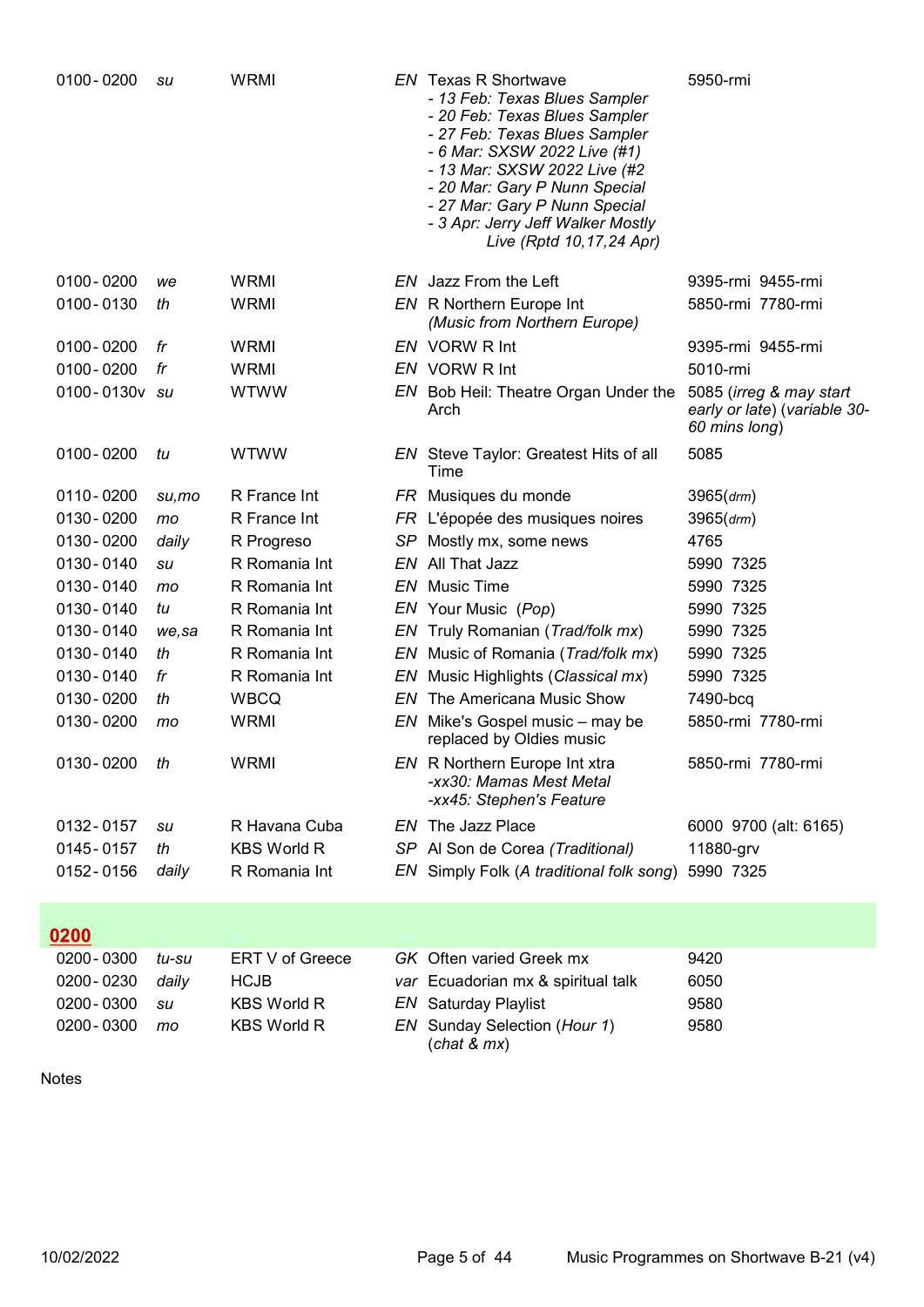| 0200 - 0257 | mo        | <b>KBS World R</b> | SP Melodías de Corea                                                                                                                                                                | 15575                                                                                       |
|-------------|-----------|--------------------|-------------------------------------------------------------------------------------------------------------------------------------------------------------------------------------|---------------------------------------------------------------------------------------------|
| 0200 - 0300 | daily     | R Farda            | FS ME mx (some West mx & talk)                                                                                                                                                      | 5860-kwt 7585-<br>kwt(0230-)                                                                |
| 0200 - 0300 | sa        | R NewZealand Int   | EN Music 101 with Charlotte Ryan<br>(Hour 4)                                                                                                                                        | 15720                                                                                       |
| 0200 - 0300 | daily     | R Progreso         | SP Mostly mx, some news                                                                                                                                                             | 4765                                                                                        |
| 0200 - 0300 | daily     | R Rebelde          | SP Often has Cuban music, incl:<br>su: Música Viva                                                                                                                                  | 5025                                                                                        |
| 0200 - 0256 | su        | R Romania Int      | RO Radio Concert Season (Classical)                                                                                                                                                 | 5910 7420‡                                                                                  |
| 0200 - 0256 | sa        | R Romania Int      | RO Verba Manent (Hour 1)                                                                                                                                                            | 5910 7420‡                                                                                  |
| 0200 - 0300 | daily     | R Voz Missionária  | PT Talk and Brazilian/spiritual mx                                                                                                                                                  | 5940v(irreg) 9665v                                                                          |
| 0200 - 0300 | daily     | Radio 208          | MX Progressive, classic rock 60-80's                                                                                                                                                | 5970-hvi (low power)                                                                        |
| 0200 - 0300 | daily     | Radio 4KZ          | <b>EN</b> Varied oldies/hits                                                                                                                                                        | 5055 (low power)                                                                            |
| 0200-0300   | sa $(\S)$ | Scandinavian WE R  | Finn Varied schedule for each broadcast                                                                                                                                             | 5980 11720 (§ 5Mar)<br>(alt: 6170 11690)                                                    |
| 0200 - 0300 | su        | Unique R           | <b>EN</b> Emperor Rosko: LA Connection<br>(Hour 1)                                                                                                                                  | 5035USB (alt 3210)<br>(low power)                                                           |
| 0200 - 0300 | we        | Unique R           | EN Emperor Rosko: Coast to Coast<br>Country (Hour 1)                                                                                                                                | 5035USB (alt 3210)<br>(low power) (irreg on SW,<br>probably mostly only via<br>live-stream) |
| 0200 - 0300 | fr        | Unique R           | EN Danny Sun: Unique Show                                                                                                                                                           | 5035USB (alt 3210)<br>(low power)                                                           |
| 0200 - 0300 | sa        | Unique R           | EN Emperor Rosko: Coast to Coast<br>Country (Hour 1)                                                                                                                                | 5035USB (alt 3210)<br>(low power)                                                           |
| 0200 - 0255 | su        | V of Hope - KVOH   | EN Pat Conrad: Jazz Session                                                                                                                                                         | 9975                                                                                        |
| 0200 - 0255 | tu-sa     | V of Hope - KVOH   | EN Night Watch (Music & talk)                                                                                                                                                       | 9975                                                                                        |
| 0200 - 0256 | daily     | V of Turkey (TSR)  | TU Often has Turkish music                                                                                                                                                          | 6000                                                                                        |
| 0200 - 0300 | su        | <b>WBCQ</b>        | EN The Lumpy Gravy Radio Show                                                                                                                                                       | 6160-bcq                                                                                    |
| 0200-0300   | su(S)     | <b>WBCQ</b>        | EN Texas R Shortwave $(4th su)$<br>- 27 Mar:*Gary P Nunn Special<br>- 24 Apr:* Jerry Jeff Walker Mostly<br>Live                                                                     | 6160-bcq (§ 27Mar, 24<br>Apr)<br>(* TX was one hour later<br>before 27 Mar)                 |
| 0200 - 0300 | daily     | <b>WBCQ</b>        | EN A new two-hour Entertainment<br><b>Block (Radio Angela) being tested</b><br>at different times between 2300-<br>0400UTC on different days through<br>February for 1 March launch | 4790-bcq                                                                                    |
| 0200 - 0300 | mo(S)     | <b>WBCQ</b>        | EN R New York Int                                                                                                                                                                   | 6160-bcq<br>(every other week)                                                              |
| 0200 - 0300 | daily     | World Music R      | MX Varied world music                                                                                                                                                               | 5930-brm 25800-mrs<br>(low power)                                                           |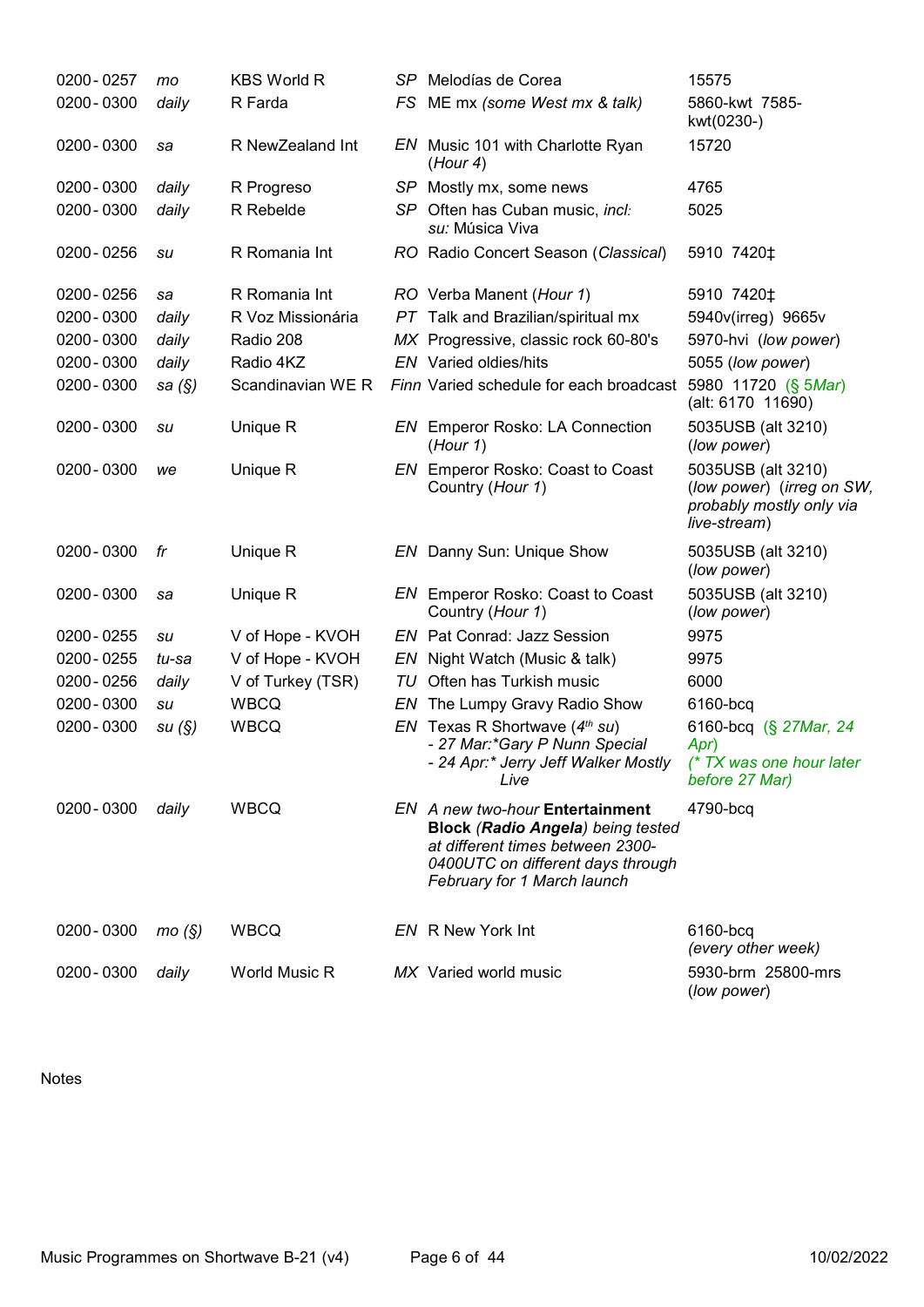| 0200 - 0300 | su         | <b>WRMI</b>        |     | <b>EN</b> Texas R Shortwave<br>- 13 Feb: Texas Blues Women<br>- 20 Feb: Texas Blues Women<br>- 27 Feb: Texas Blues Women<br>- 6 Mar: Gary P Nunn Special<br>- 13Mar: Gary P Nunn Special | 5950-rmi (-13 Mar)                                                       |
|-------------|------------|--------------------|-----|------------------------------------------------------------------------------------------------------------------------------------------------------------------------------------------|--------------------------------------------------------------------------|
| 0200 - 0300 | fr-mo      | <b>WRMI</b>        |     | EN VORW R Int                                                                                                                                                                            | 5850-rmi                                                                 |
| 0200 - 0300 | mo         | <b>WRMI</b>        |     | EN Pop Shop R Show                                                                                                                                                                       | 5950-rmi                                                                 |
| 0200 - 0300 | mo         | WRMI               |     | EN Alt Universe Top 40                                                                                                                                                                   | 9395-rmi                                                                 |
| 0200 - 0230 | mo         | <b>WRMI</b>        |     | <b>EN</b> Blues Radio International                                                                                                                                                      | 9955-rmi                                                                 |
| 0200 - 0300 | 12Mar      | <b>WRMI</b>        |     | <b>EN</b> Texas R Shortwave<br>- 12 Mar: Lydia Mendoza Mx Spl                                                                                                                            | 5800-rmi (§ 12Mar only)                                                  |
| 0200 - 0300 | th         | <b>WRMI</b>        |     | EN This is a Music Show                                                                                                                                                                  | 5850-rmi                                                                 |
| 0200 - 0300 | daily      | <b>WTWW</b>        |     | EN Greatest Hits of all Time<br>- su: Jeff Laurence<br>- mo: 'Big' Jim Edwards<br>- tu: Ted Randall<br>- we: Dave Mason<br>- th: Scot Owens<br>- fr: Dan Collins<br>- sa: Steve Hunter   | 5085                                                                     |
| 0200 - 0230 | su         | <b>WWCR</b>        |     | <b>EN</b> Martha Garvin: Musical Memories                                                                                                                                                | 3215-wcr ‡ ( <i>temp</i><br>inactive, available by<br>audio stream only) |
| 0210 - 0250 | daily      | V of Turkey        |     | SP Music (& short feature pgms)                                                                                                                                                          | 7265 7280                                                                |
| 0215 - 0230 | su,mo      | <b>WRMI</b>        | EN  | International music                                                                                                                                                                      | 5800-rmi 7780-rmi                                                        |
| 0220 - 0228 | tu, th, fr | <b>RAE</b>         |     | EN Argentina to the World<br>(Argentine mx) (may start a few<br>mins earlier or later)                                                                                                   | 5800-rmi(th) 7780-rmi(th)<br>9395-rmi(tu,fr)                             |
| 0230 - 0257 | mo         | R Havana Cuba      |     | <b>EN</b> Cuban Music and Musicians                                                                                                                                                      | 6000 9700 (alt: 6165)                                                    |
| 0230 - 0300 | su,mo      | R Marti            |     | SP Arte Express (Art, culture, music)                                                                                                                                                    | 6030-grv 7365-grv 7435-<br>grv                                           |
| 0230 - 0300 | mo         | R Prague Int       |     | <b>EN</b> Sunday Music Show                                                                                                                                                              | 5010-rmi                                                                 |
| 0230 - 0245 | su         | R Romania Int      |     | FR Musique traditionnelle roumaine                                                                                                                                                       | 5990 7410                                                                |
| 0230 - 0245 | mo         | R Romania Int      |     | FR Les tubes du moment                                                                                                                                                                   | 5990 7410                                                                |
| 0230 - 0245 | tu         | R Romania Int      |     | FR Les tubes du moment                                                                                                                                                                   | 5990 7410                                                                |
| 0230 - 0245 | we         | R Romania Int      | FR. | Musique traditionnelle roumaine                                                                                                                                                          | 5990 7410                                                                |
| 0230 - 0245 | th         | R Romania Int      | FR  | Musique classique roumaine                                                                                                                                                               | 5990 7410                                                                |
| 0230 - 0245 | sa         | R Romania Int      |     | FR Programme musical                                                                                                                                                                     | 5990 7410                                                                |
| 0230 - 0300 | we-th      | WRMI               | EN  | Oldies (Bob Biermann)                                                                                                                                                                    | 9395-rmi                                                                 |
| 0230 - 0300 | fr         | WRMI               |     | <b>EN</b> Blues Radio International                                                                                                                                                      | 9955-rmi                                                                 |
| 0240 - 0257 | su         | R Havana Cuba      |     | EN Music with a Message                                                                                                                                                                  | 6000 9700 (alt: 6165)                                                    |
| 0245 - 0257 | th         | <b>KBS World R</b> |     | SP Al Son de Corea (Traditional)                                                                                                                                                         | 15575                                                                    |
| 0245 - 0257 | tu         | R Havana Cuba      |     | EN Focus on Africa (Music of Cuba)                                                                                                                                                       | 6000 9700 (alt: 6165)                                                    |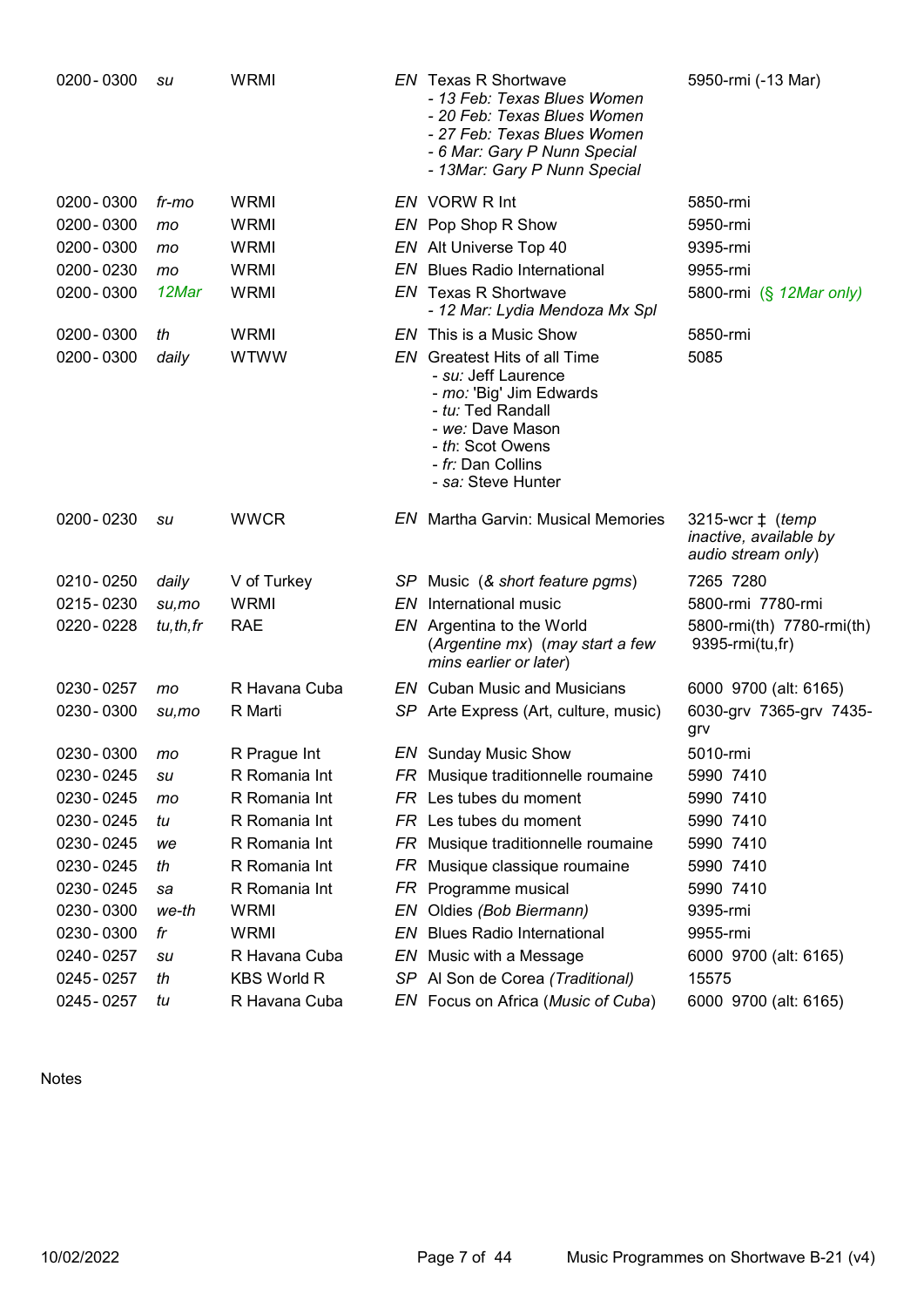| 0300        |           |                    |                                                                                                                                                                                     |                                                                                             |
|-------------|-----------|--------------------|-------------------------------------------------------------------------------------------------------------------------------------------------------------------------------------|---------------------------------------------------------------------------------------------|
| 0300 - 0400 | tu-su     | ERT V of Greece    | <b>GK</b> Often varied Greek mx                                                                                                                                                     | 9420                                                                                        |
| 0300 - 0350 | su        | <b>KBS World R</b> | KO Kim Hyung Joong's Music World                                                                                                                                                    | 11810                                                                                       |
| 0300 - 0400 | daily     | R Brasil Central   | PO mo-fr: Madrugada Musical<br>sa-su: Dawn Musical                                                                                                                                  | 11815                                                                                       |
| 0300 - 0400 | daily     | R Farda            | FS ME mx (some West mx & talk)                                                                                                                                                      | 5860-kwt 7585-kwt                                                                           |
| 0300 - 0400 | su,mo     | R Marti            | SP Postmoderno                                                                                                                                                                      | 6030-grv 7355-grv 7435-<br>grv                                                              |
| 0300 - 0400 | sa        | R NewZealand Int   | EN Music 101 with Charlotte Ryan<br>(Hour 5)                                                                                                                                        | 15720                                                                                       |
| 0300 - 0400 | daily     | R Progreso         | SP Mostly mx, some news                                                                                                                                                             | 4765                                                                                        |
| 0300 - 0400 | daily     | R Rebelde          | SP Often has Cuban music, incl:<br>su: Música Viva (-0330)<br>su: Todo Música (0330-)                                                                                               | 5025                                                                                        |
| 0300 - 0400 | daily     | R Voz Missionária  | PT Talk and Brazilian/spiritual mx                                                                                                                                                  | 5940v(irreg) 9665v                                                                          |
| 0300 - 0400 | daily     | Radio 208          | MX Progressive, classic rock 60-80's                                                                                                                                                | 5970-hvi (low power)                                                                        |
| 0300 - 0400 | daily     | Radio 4KZ          | <b>EN</b> Varied oldies/hits                                                                                                                                                        | 5055 (low power)                                                                            |
| 0300 - 0400 | sa $(\S)$ |                    | Scandinavian WE R Finn Varied schedule for each broadcast                                                                                                                           | 5980 11720 (§ 5Mar)<br>(alt: 6170 11690)                                                    |
| 0300 - 0400 | su        | Unique R           | EN Emperor Rosko: LA Connection<br>(Hour 2)                                                                                                                                         | 5035USB (alt 3210)<br>(low power)                                                           |
| 0300 - 0400 | we        | Unique R           | EN Emperor Rosko: Coast to Coast<br>Country (Hour 2)                                                                                                                                | 5035USB (alt 3210)<br>(low power) (irreg on SW,<br>probably mostly only via<br>live-stream) |
| 0300 - 0400 | fr        | Unique R           | EN Dave Marley: Classic Chart<br>Rundown                                                                                                                                            | 5035USB (alt 3210)<br>(low power)                                                           |
| 0300 - 0400 | sa        | Unique R           | EN Emperor Rosko: Coast to Coast<br>Country (Hour 2)                                                                                                                                | 5035USB (alt 3210)<br>(low power)                                                           |
| 0300 - 0400 | su(S)     | <b>WBCQ</b>        | EN Texas R Shortwave $(4th su)$<br>- 27 Feb:* Texas Blues Women<br><b>Special</b>                                                                                                   | 6160-bcq (§ 27Feb)<br>(* TX moves one hour<br>earlier from 27 Mar)                          |
| 0300 - 0400 | su (irr)  | <b>WBCQ</b>        | EN Lost Discs Radio Show                                                                                                                                                            | 6160-bcq (irreg)                                                                            |
| 0300 - 0400 | daily     | <b>WBCQ</b>        | EN A new two-hour Entertainment<br><b>Block (Radio Angela) being tested</b><br>at different times between 2300-<br>0400UTC on different days through<br>February for 1 March launch | 4790-bcq                                                                                    |
| 0300 - 0400 | mo(S)     | <b>WBCQ</b>        | EN R New York Int                                                                                                                                                                   | 6160-bcq (every other<br>week)                                                              |
| 0300 - 0400 | sa        | <b>WBCQ</b>        | EN Rock Wave                                                                                                                                                                        | 6160-bcq                                                                                    |
| 0300 - 0400 | tu-su     | <b>WEWN</b>        | SP Fe hecha canción                                                                                                                                                                 | 5970                                                                                        |
| 0300 - 0400 | daily     | World Music R      | MX Varied world music                                                                                                                                                               | 5930-brm 25800-mrs<br>(low power)                                                           |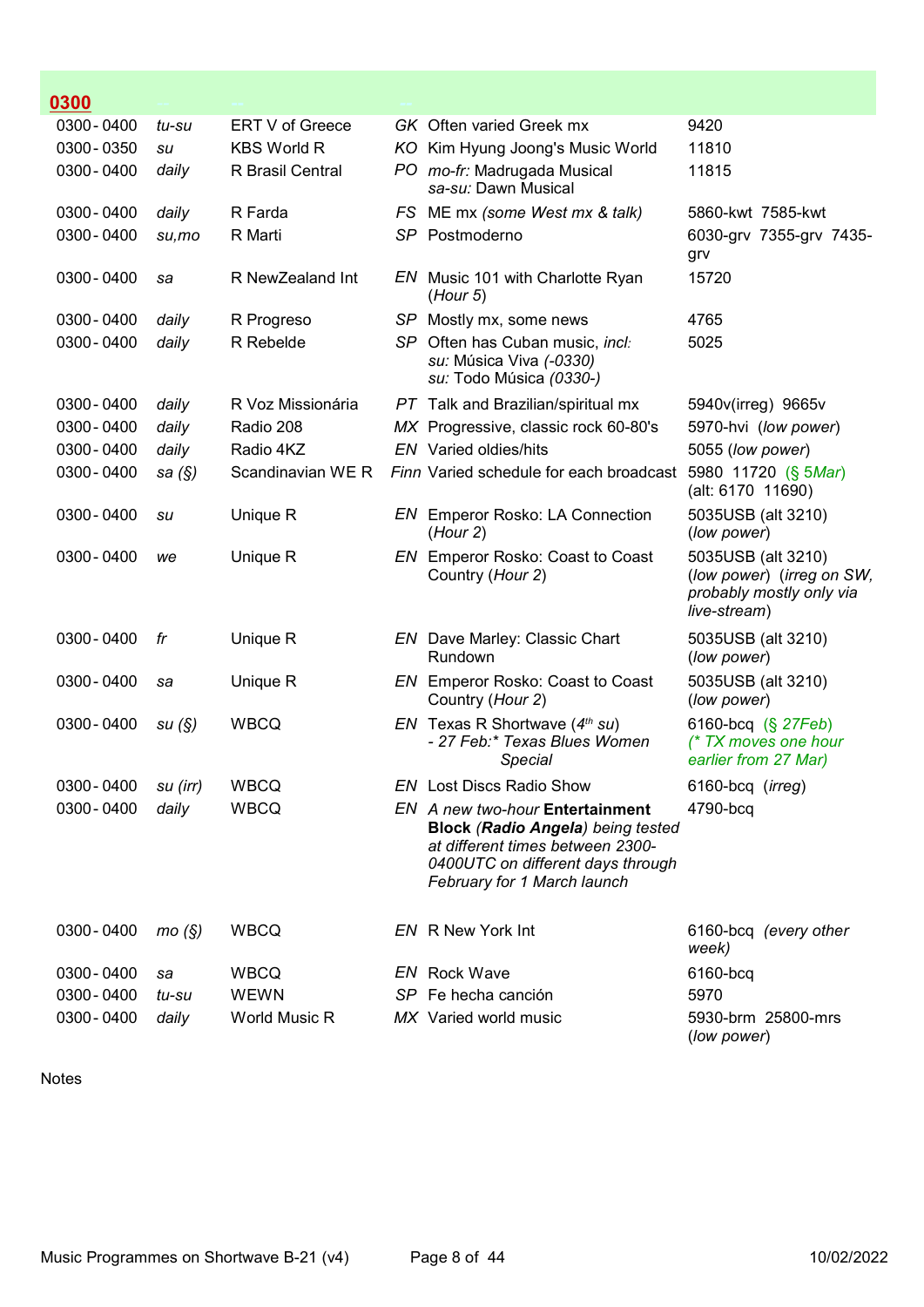| 0300 - 0400 | su    | <b>WRMI</b>        |    | EN Alt Universe Top 40                                                                                                                                                                     | 5950-rmi              |
|-------------|-------|--------------------|----|--------------------------------------------------------------------------------------------------------------------------------------------------------------------------------------------|-----------------------|
| 0300 - 0400 | tu-su | <b>WRMI</b>        |    | EN Oldies (Bob Biermann)                                                                                                                                                                   | 9395-rmi              |
| 0300 - 0400 | mo    | WRMI               |    | <b>EN</b> Encore Classical Music                                                                                                                                                           | 5950-rmi              |
| 0300 - 0400 | fr    | <b>WRMI</b>        |    | EN VORW R Int                                                                                                                                                                              | 5800-rmi              |
| 0300 - 0400 | daily | <b>WTWW</b>        | EN | <b>Greatest Hits of all Time</b><br>- su: Jeff Laurence<br>- mo: 'Big' Jim Edwards<br>- tu: Ted Randall<br>- we: Dave Mason<br>- th: Scot Owens<br>- fr: Dan Collins<br>- sa: Steve Hunter | 5085                  |
| 0315 - 0325 | su    | R Romania Int      |    | SP Top Musical (pop)                                                                                                                                                                       | 6150 7410 9740 11800‡ |
| 0320 - 0330 | fr    | R Romania Int      |    | SP Programa musical                                                                                                                                                                        | 6150 7410 9740 11800‡ |
| 0330 - 0400 | daily | Denge Welat        |    | VV Often has Kurdish music                                                                                                                                                                 | 7350-iss              |
| 0330 - 0350 | we    | <b>KBS World R</b> |    | KO All right - Our Rythmn                                                                                                                                                                  | 11810                 |
| 0330 - 0340 | we    | R Romania Int      |    | SP Programa musical folclórico (Folk<br>mx)                                                                                                                                                | 6150 7410 9740 11800‡ |
| 0330 - 0340 | th    | R Romania Int      |    | SP Música sinfónica rumana                                                                                                                                                                 | 6150 7410 9740 11800‡ |
| 0330-0340   | sa    | R Romania Int      |    | SP Música folclórica rumana (Folk mx) 6150 7410 9740 11800‡                                                                                                                                |                       |
| 0330 - 0355 | tu-su | V of Hope - KVOH   |    | EN Music & Ministry                                                                                                                                                                        | 9975                  |
| 0332 - 0357 | su    | R Havana Cuba      |    | EN The Jazz Place                                                                                                                                                                          | 6000 9700 (alt: 6165) |
| 0335 - 0359 | tu    | R Taiwan Int       |    | EN Jukebox Republic                                                                                                                                                                        | 15320                 |
| 0335 - 0359 | th    | R Taiwan Int       |    | <b>EN</b> Behind the Beats                                                                                                                                                                 | 15320                 |
| 0345 - 0350 | tu    | <b>KBS World R</b> |    | KO Song of the Week                                                                                                                                                                        | 11810                 |
| 0345 - 0355 | mo    | R Slovakia Int     |    | EN L/Tribune (incl Musical Crossroads) 7780-rmi                                                                                                                                            |                       |
| 0400        |       |                    |    |                                                                                                                                                                                            |                       |

| 0400 - 0500   | daily | Denge Welat             |      | VV Often has Kurdish music                              | 7350-iss                                                     |
|---------------|-------|-------------------------|------|---------------------------------------------------------|--------------------------------------------------------------|
| $0400 - 0500$ | tu-su | <b>ERT V of Greece</b>  |      | GK Often varied Greek mx                                | 9420                                                         |
| 0400 - 0500   | daily | <b>R</b> Brasil Central | PO.  | mo-fr: Madrugada Musical<br>sa-su: Dawn Musical         | 11815                                                        |
| 0400 - 0500   | daily | R Farda                 | FS . | ME mx (some West mx & talk)                             | 5860-kwt 7585-kwt<br>9895-bib(0430-) 12050-<br>lam 13765-udo |
| 0400 - 0430   | mo    | R Prague Int            |      | <b>EN</b> Sunday Music Show                             | 9955-rmi                                                     |
| 0400 - 0430   | mo    | R Prague Int            |      | <b>EN</b> Sunday Music Show                             | 5800-rmi                                                     |
| 0400 - 0500   | daily | R Progreso              | SP.  | Mostly mx, some news                                    | 4765                                                         |
| 0400 - 0500   | daily | R Rebelde               | SP.  | Often has Cuban music, <i>incl</i> :<br>su: Todo Música | 5025                                                         |
| 0400 - 0500   | daily | R Voz Missionária       |      | <b>PT</b> Talk and Brazilian/spiritual mx               | 5940v(irreg)<br>9665v                                        |
|               |       |                         |      |                                                         |                                                              |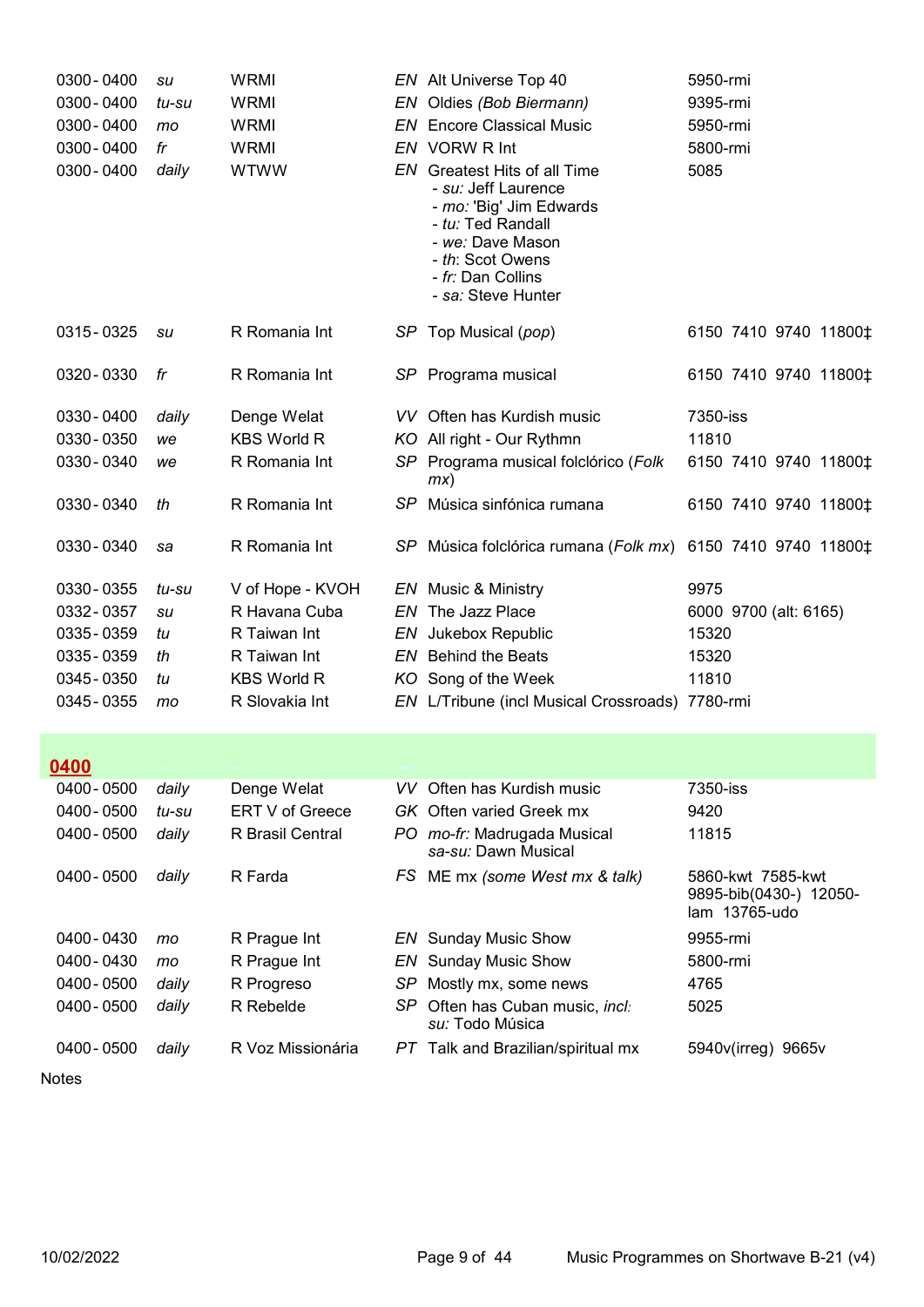| 0400 - 0500                  | daily     | Radio 208          |     | MX Progressive, classic rock 60-80's                                                                                                                                                          | 5970-hvi (low power)                                                                        |
|------------------------------|-----------|--------------------|-----|-----------------------------------------------------------------------------------------------------------------------------------------------------------------------------------------------|---------------------------------------------------------------------------------------------|
| 0400 - 0500                  | daily     | Radio 4KZ          |     | <b>EN</b> Varied oldies/hits                                                                                                                                                                  | 5055 (low power)                                                                            |
| 0400 - 0500                  | sa $(\S)$ | Scandinavian WE R  |     | Finn Varied schedule for each broadcast 5980 11720 (§ 5Mar)                                                                                                                                   | (alt: 6170 11690)                                                                           |
| 0400 - 0500                  | daily     | Sunlite            |     | DU Non-stop soft pop/easy listening mx 5955-icn                                                                                                                                               |                                                                                             |
| 0400 - 0500                  | su        | Unique R           |     | EN Dave Gregory: Back to Back                                                                                                                                                                 | 5035USB (alt 3210)<br>(low power)                                                           |
| 0400 - 0500                  | we        | Unique R           |     | EN John Farmery: The Decades (Hour<br>1)                                                                                                                                                      | 5035USB (alt 3210)<br>(low power) (irreg on SW,<br>probably mostly only via<br>live-stream) |
| 0400 - 0500                  | th        | Unique R           |     | <b>EN</b> Dave Marley: The Simply Series<br>(Music from a random year, 1960-<br>1999)                                                                                                         | 5035USB (alt 3210)<br>(low power) (irreg on SW,<br>probably mostly only via<br>live-stream) |
| 0400 - 0500                  | fr        | Unique R           |     | <b>EN</b> Mark Bradley: Vinyl Raiders                                                                                                                                                         | 5035USB (alt 3210)<br>(low power)                                                           |
| 0400 - 0500                  | sa        | Unique R           |     | <b>EN</b> Mark Bradley: Vinyl Raiders                                                                                                                                                         | 5035USB (alt 3210)<br>(low power)                                                           |
| 0400 - 0500                  | sa, su    | V of Hope - Africa |     | EN Music                                                                                                                                                                                      | 9680 11680                                                                                  |
| 0400 - 0415                  | tu        | V of Hope - Africa |     | EN Music                                                                                                                                                                                      | 9680 11680                                                                                  |
| 0400 - 0500                  | daily     | V of Turkey (TSR)  |     | TU Often has Turkish music                                                                                                                                                                    | 9700                                                                                        |
| 0400 - 0500                  | daily     | World Music R      |     | MX Varied world music                                                                                                                                                                         | 5930-brm 25800-mrs<br>(low power)                                                           |
| 0400 - 0500                  | su        | <b>WRMI</b>        |     | <b>EN</b> Cruisin' The Decades                                                                                                                                                                | 5950-rmi                                                                                    |
| 0400 - 0500                  | daily     | <b>WTWW</b>        |     | EN Greatest Hits of all Time<br>- su: Jeff Laurence<br>- mo: 'Big' Jim Edwards<br>- tu: Ted Randall<br>- we: Dave Mason<br>- th: Scot Owens<br>- fr: Dan Collins<br>- <i>sa:</i> Steve Hunter | 5085                                                                                        |
| 0410 - 0450                  | daily     | V of Turkey        |     | EN Music (& short feature pgms)                                                                                                                                                               | 6125 7285                                                                                   |
| 0430 - 0457                  | mo        | R Havana Cuba      |     | <b>EN</b> Cuban Music and Musicians                                                                                                                                                           | 6000 9700 (alt: 6165)                                                                       |
| 0430-0500 <sup>+</sup> daily |           | R Northern Star    | NO. | Classic Euro/NAm Pop/Rock                                                                                                                                                                     | 5895-erd (low power) <sup>±</sup>                                                           |
| 0430 - 0500                  | mo        | R Prague Int       | FR. | <b>Dimanche Musicale</b>                                                                                                                                                                      | 9955-rmi                                                                                    |
| 0430 - 0440                  | su        | R Romania Int      |     | EN All That Jazz                                                                                                                                                                              | 6020 7410‡<br>11790(drm) 13720(drm)                                                         |
| 0430 - 0440                  | mo        | R Romania Int      |     | <b>EN</b> Music Time                                                                                                                                                                          | 6020 7410‡<br>15260(drm) 17700(drm)                                                         |
| 0430 - 0440                  | tu        | R Romania Int      |     | EN Your Music (Pop)                                                                                                                                                                           | 6020 7410‡<br>15260(drm) 17700(drm)                                                         |
| 0430 - 0440                  | we, sa    | R Romania Int      |     | EN Truly Romanian (Trad/folk mx)                                                                                                                                                              | 6020 7410‡<br>15260(drm) 17700(drm)                                                         |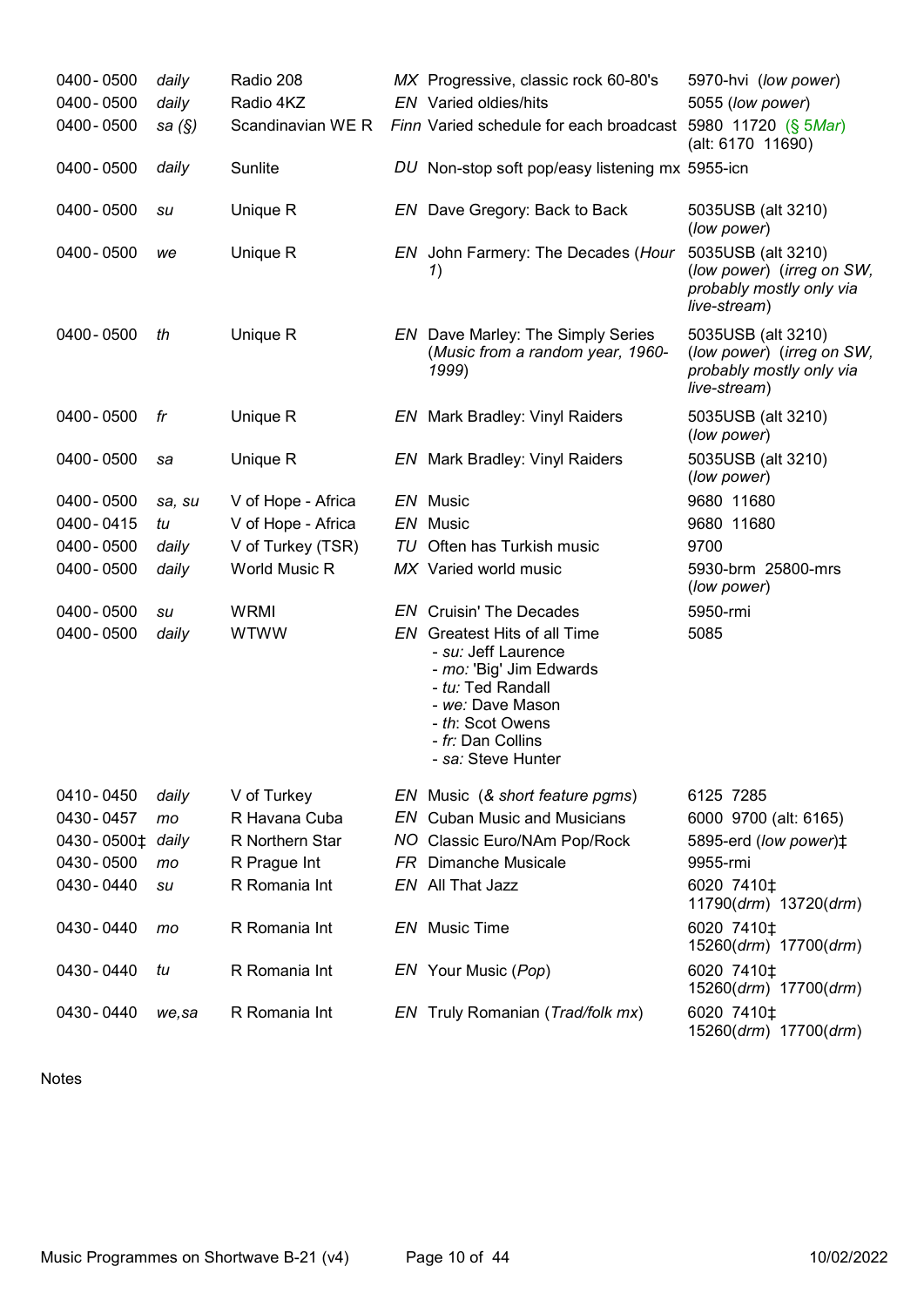| 0430 - 0440                  | th        | R Romania Int          |      | EN Music of Romania (Trad/folk mx)                                  | 6020 7410 <sup>±</sup><br>15260(drm) 17700(drm)                                             |
|------------------------------|-----------|------------------------|------|---------------------------------------------------------------------|---------------------------------------------------------------------------------------------|
| 0430 - 0440                  | fr        | R Romania Int          |      | EN Music Highlights (Classical mx)                                  | 6020 7410‡<br>15260(drm) 17700(drm)                                                         |
| 0430 - 0500                  | sa        | V of America           |      | EN Music Alley (different genres weekly)                            | 4930-bot 4960-sao<br>6080-sao 9775-bot                                                      |
| 0430 - 0500                  | mo        | <b>WBCQ</b>            |      | EN Hobart R Int (DX px also inc mx)                                 | 6160-bcq                                                                                    |
| 0440 - 0457                  | su        | R Havana Cuba          |      | EN Music with a Message                                             | 6000 9700 (alt: 6165)                                                                       |
| 0445 - 0457                  | tu        | R Havana Cuba          |      | EN Focus on Africa (Music of Cuba)                                  | 6000 9700 (alt: 6165)                                                                       |
| 0452 - 0456                  | daily     | R Romania Int          | EN . | Simply Folk (A traditional folk song)                               | 6020 7410‡<br>15260(drm) 17700(drm)                                                         |
| 0500                         |           |                        |      |                                                                     |                                                                                             |
| 0500 - 0600                  | daily     | Denge Welat            |      | VV Often has Kurdish music                                          | 7350-iss                                                                                    |
| 0500 - 0600                  | tu-su     | ERT V of Greece        |      | GK Often varied Greek mx                                            | 9420                                                                                        |
| 0500 - 0600                  | daily     | R Brasil Central       |      | PO mo-fr: Madrugada Musical<br>sa-su: Dawn Musical                  | 11815                                                                                       |
| 0500 - 0600                  | daily     | R Farda                |      | FS ME mx (some West mx & talk)                                      | 5860-kwt(-0530) 7585-<br>kwt 9895-bib 12050-lam<br>13765-udo(-0530) 13765-<br>$lam(0530-)$  |
| 0500 - 0600                  | daily     | <b>R</b> Kuwait        |      | <b>EN</b> Features and Western music                                | 11970(drm) 15530(freq<br>drifting down as far as<br>15420)                                  |
| 0500-0600 <sup>+</sup> daily |           | <b>R</b> Northern Star |      | NO Classic Euro/NAm Pop/Rock                                        | 5895-erd (low power) <sup><math>\ddagger</math></sup>                                       |
| 0500 - 0600                  | daily     | R Rebelde              |      | SP Often has Cuban music, incl:<br>su: Todo Música                  | 5025                                                                                        |
| 0500 - 0600                  | daily     | R Voz Missionária      |      | PT Talk and Brazilian/spiritual mx                                  | 5940v(irreg) 9665v                                                                          |
| 0500 - 0600                  | daily     | Radio 208              |      | MX Progressive, classic rock 60-80's                                | 5970-hvi (low power)                                                                        |
| 0500 - 0600                  | daily     | Radio 4KZ              |      | <b>EN</b> Varied oldies/hits                                        | 5055 (low power)                                                                            |
| 0500 - 0600                  | sa $(\S)$ | Scandinavian WE R      |      | Finn Varied schedule for each broadcast                             | 5980 11720 (§ 5Mar)<br>(alt: 6170 11690)                                                    |
| 0500 - 0600                  | daily     | Sunlite                |      | DU Non-stop soft pop/easy listening mx 5955-icn                     |                                                                                             |
| 0500 - 0600                  | su        | Unique R               |      | EN Kenny Tosh: Radio Ship Revival<br>Show (60s & 70s hits) (Hour 1) | 5035USB (alt 3210)<br>(low power)                                                           |
| 0500 - 0600                  | we        | Unique R               |      | EN John Farmery: The Decades (Hour<br>2)                            | 5035USB (alt 3210)<br>(low power) (irreg on SW,<br>probably mostly only via<br>live-stream) |
| 0500 - 0600                  | th        | Unique R               |      | <b>EN</b> Dave Marley: Classic Chart<br>Rundown<br>(Hour 1)         | 5035USB (alt 3210)<br>(low power) (irreg on SW,<br>probably mostly only via<br>live-stream) |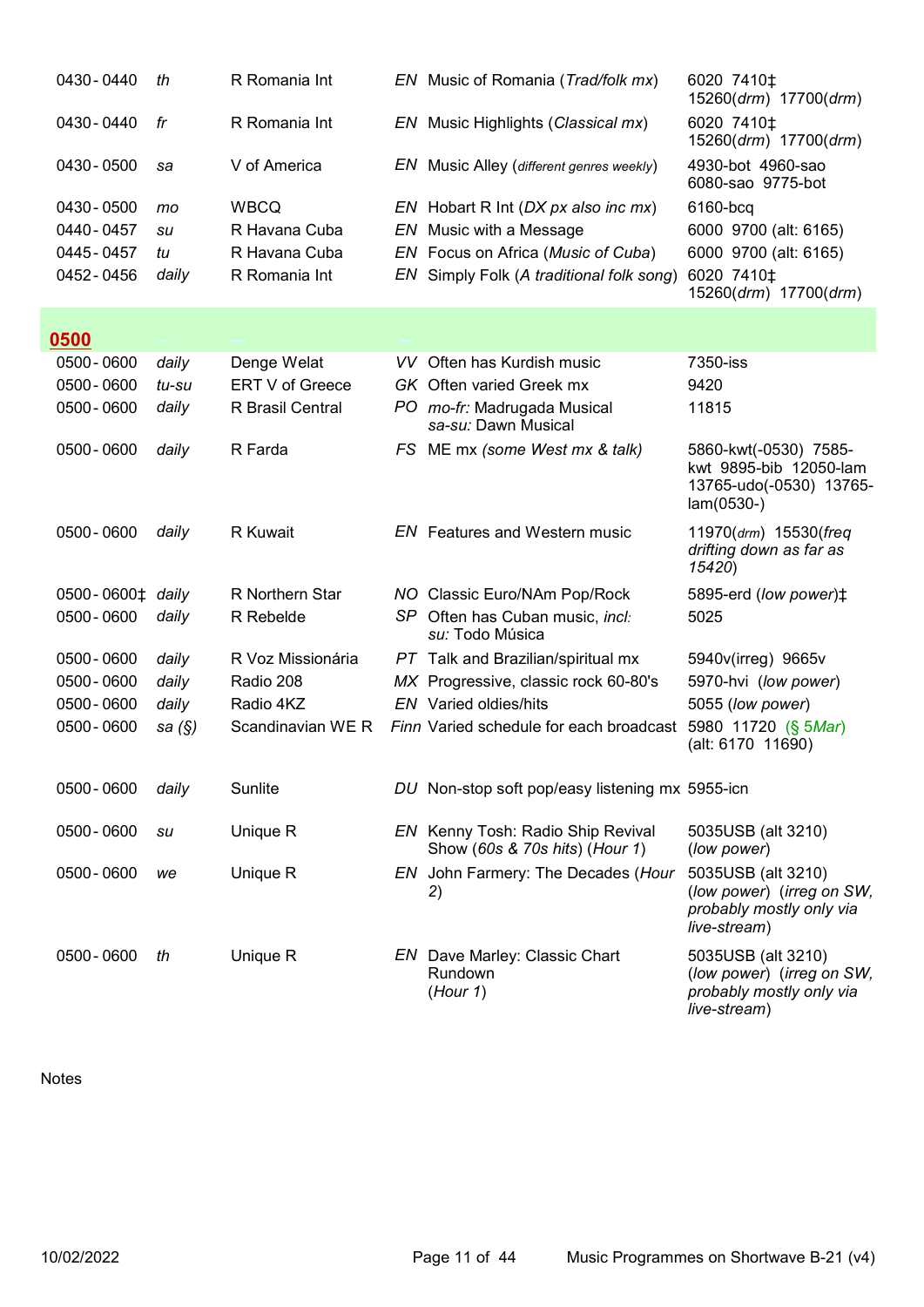| 0500 - 0600                | fr             | Unique R                                   |   | EN John Farmery: The Decades<br>(Hour 1)                                                                                                                                                      | 5035USB (alt 3210)<br>(low power)                             |
|----------------------------|----------------|--------------------------------------------|---|-----------------------------------------------------------------------------------------------------------------------------------------------------------------------------------------------|---------------------------------------------------------------|
| 0500 - 0600                | sa             | Unique R                                   |   | EN (To be confirmed)                                                                                                                                                                          | 5035USB (alt 3210)<br>(low power)                             |
| 0500 - 0545                | mo-fr          | V of Hope - Africa                         |   | EN Joyce Mwanza: Breakfast with<br>Joyce (Live)                                                                                                                                               | 9680 11680                                                    |
| 0500 - 0600                | daily          | V of Turkey (TSR)                          |   | TU Often has Turkish music                                                                                                                                                                    | 9700 11660                                                    |
| 0500 - 0600                | daily          | World Music R                              |   | MX Varied world music                                                                                                                                                                         | 5930-brm 25800-mrs<br>(low power)                             |
| 0500 - 0600                | daily          | <b>WTWW</b>                                |   | <b>EN</b> Greatest Hits of all Time<br>- su: Jeff Laurence<br>- mo: 'Big' Jim Edwards<br>- tu: Ted Randall<br>- we: Dave Mason<br>- th: Scot Owens<br>- fr: Dan Collins<br>- sa: Steve Hunter | 5085                                                          |
| 0500 - 0600                | mo             | <b>WWCR</b>                                |   | EN VORW R Int                                                                                                                                                                                 | 4840-wcr                                                      |
| 0510-0530                  | sa             | NHK R Japan                                |   | EN J-MELO                                                                                                                                                                                     | 7245-smg 9865-iss                                             |
| 0530 - 0600                | su             | <b>CGTN R</b><br>(China R Int)             |   | <b>EN</b> Music Talks                                                                                                                                                                         | 11895 15350 15430<br>15465 17510 17730<br>17855               |
| 0530 - 0600                | daily          | RTV du Mali                                |   | VV Often includes local African music                                                                                                                                                         | 5995 ( <i>irreg</i> )                                         |
| 0530 - 0545                | su             | V of Hope - Africa                         |   | EN Music                                                                                                                                                                                      | 9680 11680                                                    |
|                            |                |                                            |   |                                                                                                                                                                                               |                                                               |
| 0532 - 0557                | su             | R Havana Cuba                              |   | EN The Jazz Place                                                                                                                                                                             | 6000 9700 (alt: 6165)                                         |
|                            |                |                                            |   |                                                                                                                                                                                               |                                                               |
| 0600                       |                |                                            |   |                                                                                                                                                                                               |                                                               |
| 0600 - 0700                | daily          | Denge Welat                                |   | VV Often has Kurdish music                                                                                                                                                                    | 11530-kch                                                     |
| 0600 - 0700<br>0600 - 0700 | tu-su<br>daily | <b>ERT V of Greece</b><br>R Brasil Central |   | <b>GK</b> Often varied Greek mx<br>PO mo-fr: Madrugada Musical<br>sa-su: Dawn Musical                                                                                                         | 9420<br>11815                                                 |
| 0600 - 0700                | su             | R Delta Int                                | N | DU/E Good Morning Europe (oldies)                                                                                                                                                             | 6020-elb (alt:7340-elb)<br>(low power)                        |
| 0600 - 0700                | daily          | R Farda                                    |   | FS ME mx (some West mx & talk)                                                                                                                                                                | 7585-kwt 9895-bib<br>12005-bib(1230-) 12050-<br>lam 13765-lam |
| 0600 - 0700                | daily          | R Guinee                                   |   | FR Often includes local African music                                                                                                                                                         | 9650 (irreg?)                                                 |
| 0600 - 0700                | daily          | R Kuwait                                   |   | <b>EN</b> Features and Western music                                                                                                                                                          | 11970(drm) 15530(freq<br>drifting down as far as<br>15420)    |
| 0600-0700‡ daily           |                | R Northern Star                            |   | NO Classic Euro/NAm Pop/Rock                                                                                                                                                                  | 5895-erd (low power)‡                                         |
| 0600 - 0700                | daily          | R Rebelde                                  |   | SP Often has Cuban music, incl:<br>mo-sa: Nosotros (trad Cuban mx)<br>su: Todo Música                                                                                                         | 5025                                                          |
| 0600 - 0700                | daily          | R Voz Missionária                          |   |                                                                                                                                                                                               |                                                               |
| 0600 - 0700                | daily          | Radio 208                                  |   | PT Talk and Brazilian/spiritual mx<br>MX Progressive, classic rock 60-80's                                                                                                                    | 5940v(irreg) 9665v<br>5970-hvi (low power)                    |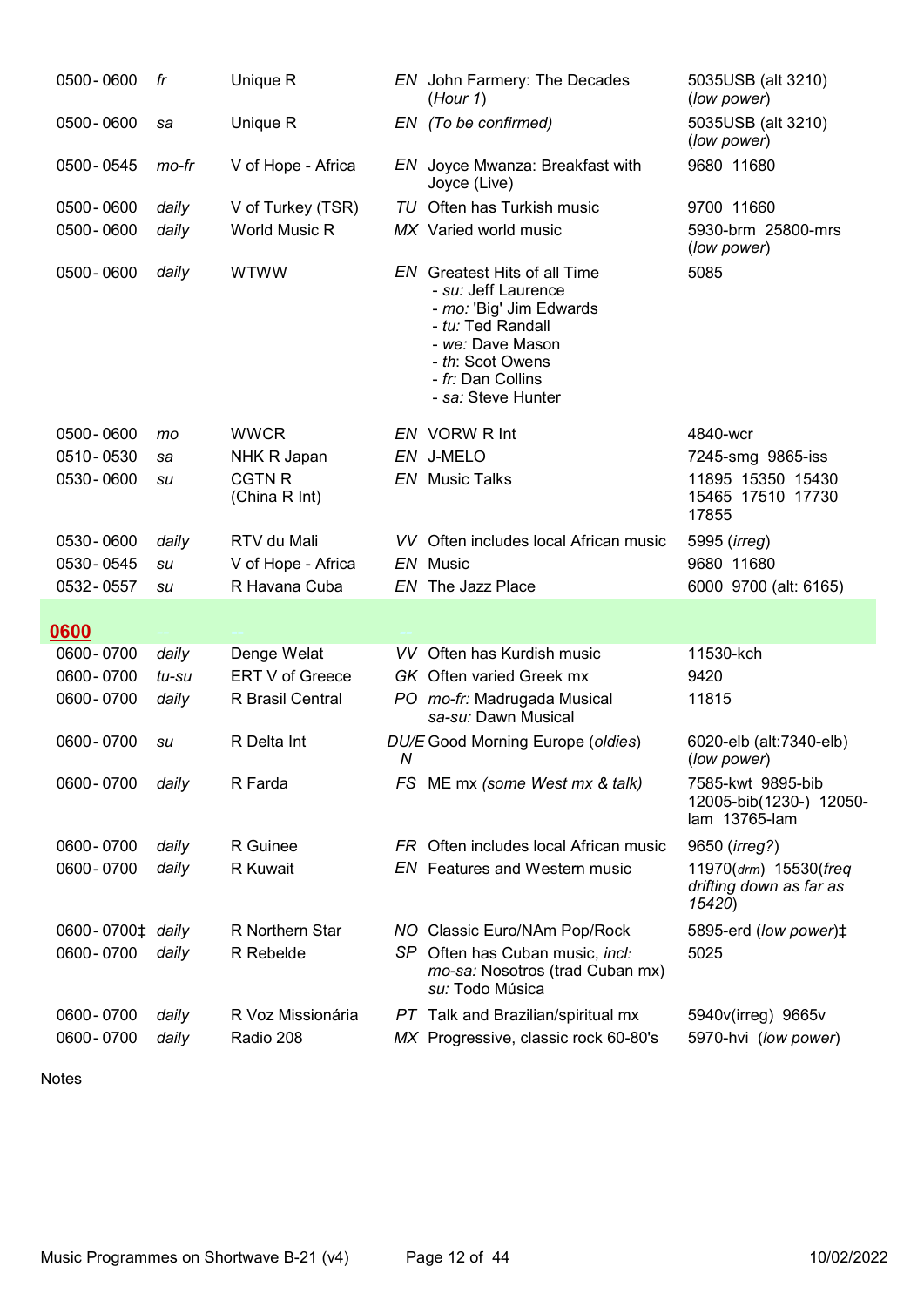| 0600 - 0700 | daily     | Radio 4KZ          | <b>EN</b> Varied oldies/hits                                        | 5055 (low power)                                                                            |
|-------------|-----------|--------------------|---------------------------------------------------------------------|---------------------------------------------------------------------------------------------|
| 0600 - 0700 | daily     | RTV du Mali        | VV Often includes local African music                               | 5995                                                                                        |
| 0600 - 0700 | sa $(\S)$ | Scandinavian WE R  | Finn Varied schedule for each broadcast 5980 11720 (§ 5Mar)         | (alt: 6170 11690)                                                                           |
| 0600 - 0700 | daily     | Sunlite            | DU Non-stop soft pop/easy listening mx 5955-icn                     |                                                                                             |
| 0600 - 0700 | su        | Unique R           | EN Kenny Tosh: Radio Ship Revival<br>Show (60s & 70s hits) (Hour 2) | 5035USB (alt 3210)<br>(low power)                                                           |
| 0600 - 0700 | we        | Unique R           | EN John Farmery: The Decades (Hour<br>3)                            | 5035USB (alt 3210)<br>(low power) (irreg on SW,<br>probably mostly only via<br>live-stream) |
| 0600 - 0700 | th        | Unique R           | <b>EN</b> Dave Marley: Classic Chart<br>Rundown<br>(Hour 2)         | 5035USB (alt 3210)<br>(low power) (irreg on SW,<br>probably mostly only via<br>live-stream) |
| 0600 - 0700 | fr        | Unique R           | EN John Farmery: The Decades<br>(Hour 2)                            | 5035USB (alt 3210)<br>(low power)                                                           |
| 0600 - 0700 | sa        | Unique R           | EN Danny Sun: Unique Show                                           | 5035USB (alt 3210)<br>(low power)                                                           |
| 0600 - 0645 | mo-fr     | V of Hope - Africa | EN Joyce Mwanza: Breakfast with<br>Joyce (Live)                     | 9680 11680                                                                                  |
| 0600 - 0657 | tu-su     | V of Hope - KVOH   | EN Scott Martin: Song in the Night                                  | 9975                                                                                        |
| 0600 - 0656 | daily     | V of Turkey (TSR)  | TU Often has Turkish music                                          | 9700 11660                                                                                  |
| 0600 - 0700 | daily     | World Music R      | MX Varied world music                                               | 5930-brm 25800-mrs<br>(low power)                                                           |
| 0600 - 0700 | su        | <b>WWCR</b>        | <b>EN</b> Pat Boone Show<br>(Chat & Christian pop/rock music)       | 3215-wcr $\ddagger$ (temp<br>inactive, available by<br>audio stream only)                   |
| 0600 - 0700 | su,mo     | <b>WWCR</b>        | <b>EN</b> World Wide Country Radio                                  | 4840-wcr                                                                                    |
| 0605 - 0659 | su        | OE1 Austria        | <b>GM</b> Usually Classical music                                   | 6155                                                                                        |
| 0605 - 0700 | sa,su     | V of America       | EN VOA1: The Hits                                                   | 6080-sao 9550-sao<br>15580-bot                                                              |
| 0608-0700   | sa        | R NewZealand Int   | EN Saturday Night with Phil O'Brien<br>(Hour 1)                     | 15720                                                                                       |
| 0630 - 0652 | daily     | OE1 Austria        | <b>GM</b> Usually Classical music                                   | 6155                                                                                        |
| 0630 - 0657 | mo        | R Havana Cuba      | <b>EN</b> Cuban Music and Musicians                                 | 5040 6000 6060 6100<br>9700 (alt 6165)                                                      |
| 0640 - 0657 | su        | R Havana Cuba      | EN Music with a Message                                             | 5040 6000 6060 6100<br>9700 (alt 6165)                                                      |
| 0645 - 0657 | tu        | R Havana Cuba      | EN Focus on Africa (Music of Cuba)                                  | 5040 6000 6060 6100<br>9700 (alt 6165)                                                      |
| 0700        |           |                    |                                                                     |                                                                                             |
| 0700 - 0800 | su        | Channel 292        | FR R Waves Int                                                      | 6070-roh                                                                                    |
| 0700 - 0800 | sa        | Channel 292        | <b>GM RNI Goldrausch</b>                                            | 6070-roh                                                                                    |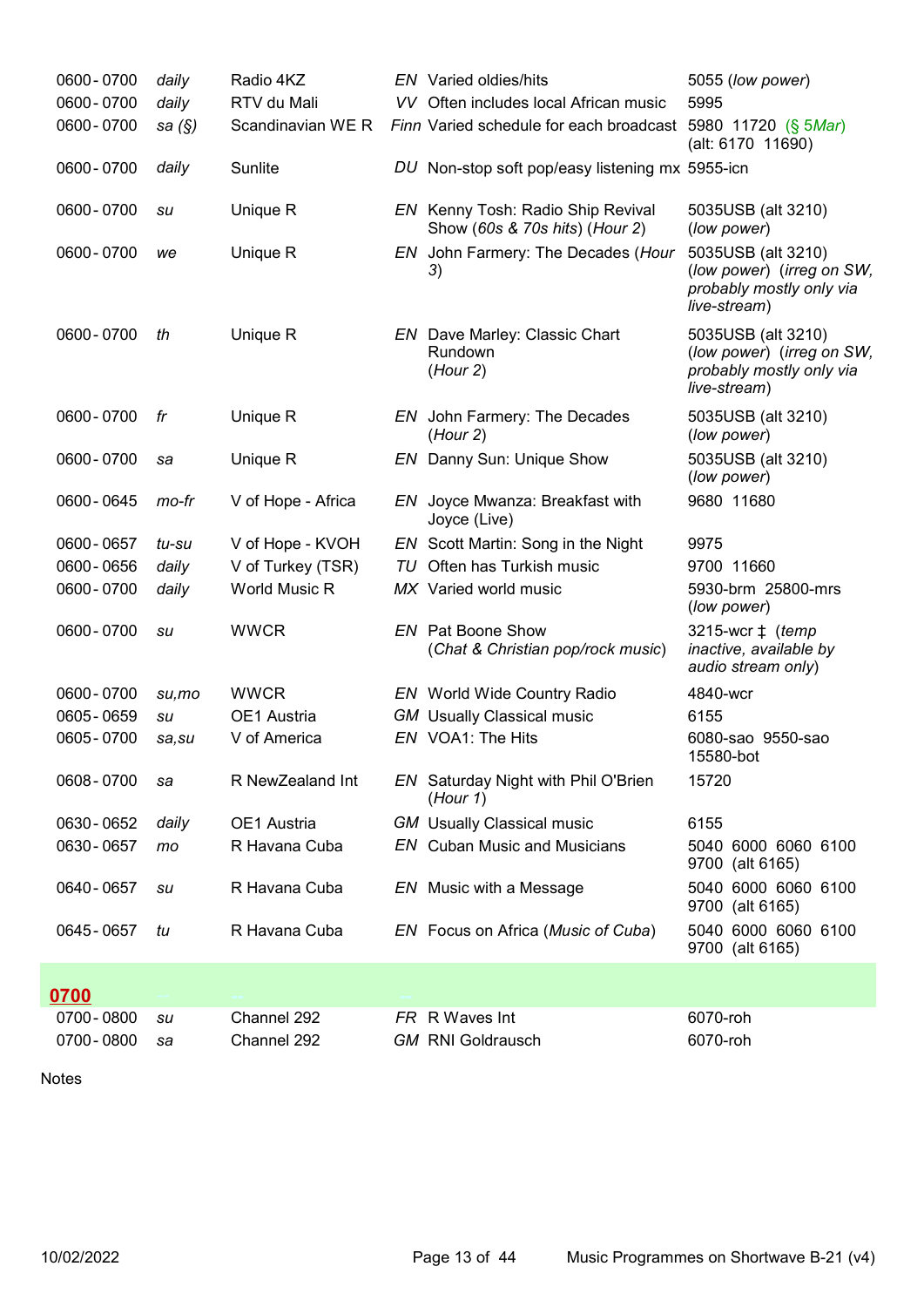| 0700 - 0800                  | daily     | Denge Welat            |     | VV Often has Kurdish music                                                                    | 11530-kch                                                                                                     |
|------------------------------|-----------|------------------------|-----|-----------------------------------------------------------------------------------------------|---------------------------------------------------------------------------------------------------------------|
| 0700-0800v                   | tu-su     | <b>ERT V of Greece</b> |     | GK Often varied Greek mx                                                                      | 9420                                                                                                          |
| 0700 - 0800                  | su        | PBS Xizang             |     | EN Holy Tibet: Music Shangri La                                                               | 4905 4920 6025 6110<br>6130 6200 9490 9580                                                                    |
| 0700 - 0800                  | daily     | R Brasil Central       |     | PO mo-fr: Madrugada Musical<br>sa-su: Dawn Musical                                            | 11815                                                                                                         |
| 0700 - 0800                  | su        | R Delta Int            | inn | <b>DU/F Finnish Requests</b>                                                                  | 6020-elb (alt:7340-elb)<br>(low power)                                                                        |
| 0700 - 0800                  | daily     | R Educacion            |     | SP Varied music programme                                                                     | 6185                                                                                                          |
| 0700 - 0800                  | daily     | R Farda                | FS. | ME mx (some West mx & talk)                                                                   | 7585-kwt 9895-bib(-0730)<br>12005-bib 12050-lam(-<br>0730) 13765-lam 15690-<br>lam(0730-) 17560-<br>udo(0730) |
| 0700 - 0800                  | daily     | R Guinee               |     | FR Often includes local African music                                                         | 9650 ( <i>irreg?</i> )                                                                                        |
| 0700 - 0800                  | daily     | R Kuwait               |     | <b>EN</b> Features and Western music                                                          | 11970(drm) 15530(freq<br>drifting down as far as<br>15420)                                                    |
| 0700 - 0800                  | sa        | R NewZealand Int       |     | EN Saturday Night with Phil O'Brien<br>(Hour 2)                                               | 11725                                                                                                         |
| 0700-0800 <sup>+</sup> daily |           | R Northern Star        |     | NO Classic Euro/NAm Pop/Rock                                                                  | 5895-erd (low power)‡                                                                                         |
| 0700 - 0800                  | sa,su     | R Onda                 | Τ   | FR/P Brazilian & other music                                                                  | 6140-mrg or 9520mrg<br>(low power) (irreg)                                                                    |
| 0700-0700                    | daily     | R Rebelde              |     | SP Often has Cuban music                                                                      | 5025                                                                                                          |
| 0700 - 0800                  | daily     | Radio 208              |     | MX Progressive, classic rock 60-80's                                                          | 5970-hvi (low power)                                                                                          |
| 0700 - 0800                  | daily     | Radio 4KZ              |     | EN Varied oldies/hits                                                                         | 5055 (low power)                                                                                              |
| 0700 - 0800                  | daily     | RTV du Mali            |     | VV Often includes local African music                                                         | 5995                                                                                                          |
| 0700 - 0800                  | sa $(\S)$ | Scandinavian WE R      |     | Finn Varied schedule for each broadcast                                                       | 5980 11720 (§ 5Mar)<br>(alt: 6170 11690)                                                                      |
| 0700 - 0800                  | daily     | Shortwave Radio        |     | EN Various progs including Andy<br>Walker or Prog Milll or Stafford's<br>World or DX/media px | 3975-win                                                                                                      |
| 0700 - 0800                  | daily     | Sunlite                |     | DU Non-stop soft pop/easy listening mx 5955-icn                                               |                                                                                                               |
| 0700 - 0800                  | su        | Unique R               |     | <b>EN</b> Emperor Rosko: LA Connection<br>(Hour 1)                                            | 5035USB (alt 3210)<br>(low power)                                                                             |
| 0700 - 0800                  | we        | Unique R               |     | EN Kenny Tosh: Radio Ship Revival<br>Show<br>(60s & 70s hits) (Hour 1)                        | 5035USB (alt 3210)<br>(low power) (irreg on SW,<br>probably mostly only via<br>live-stream)                   |
| 0700 - 0800                  | th        | Unique R               |     | EN John Farmery: The Sixties Express                                                          | 5035USB (alt 3210)<br>(low power) (irreg on SW,<br>probably mostly only via<br>live-stream)                   |
| 0700 - 0800                  | fr        | Unique R               |     | EN John Farmery: The Decades<br>(Hour 3)                                                      | 5035USB (alt 3210)<br>(low power)                                                                             |
|                              |           |                        |     |                                                                                               |                                                                                                               |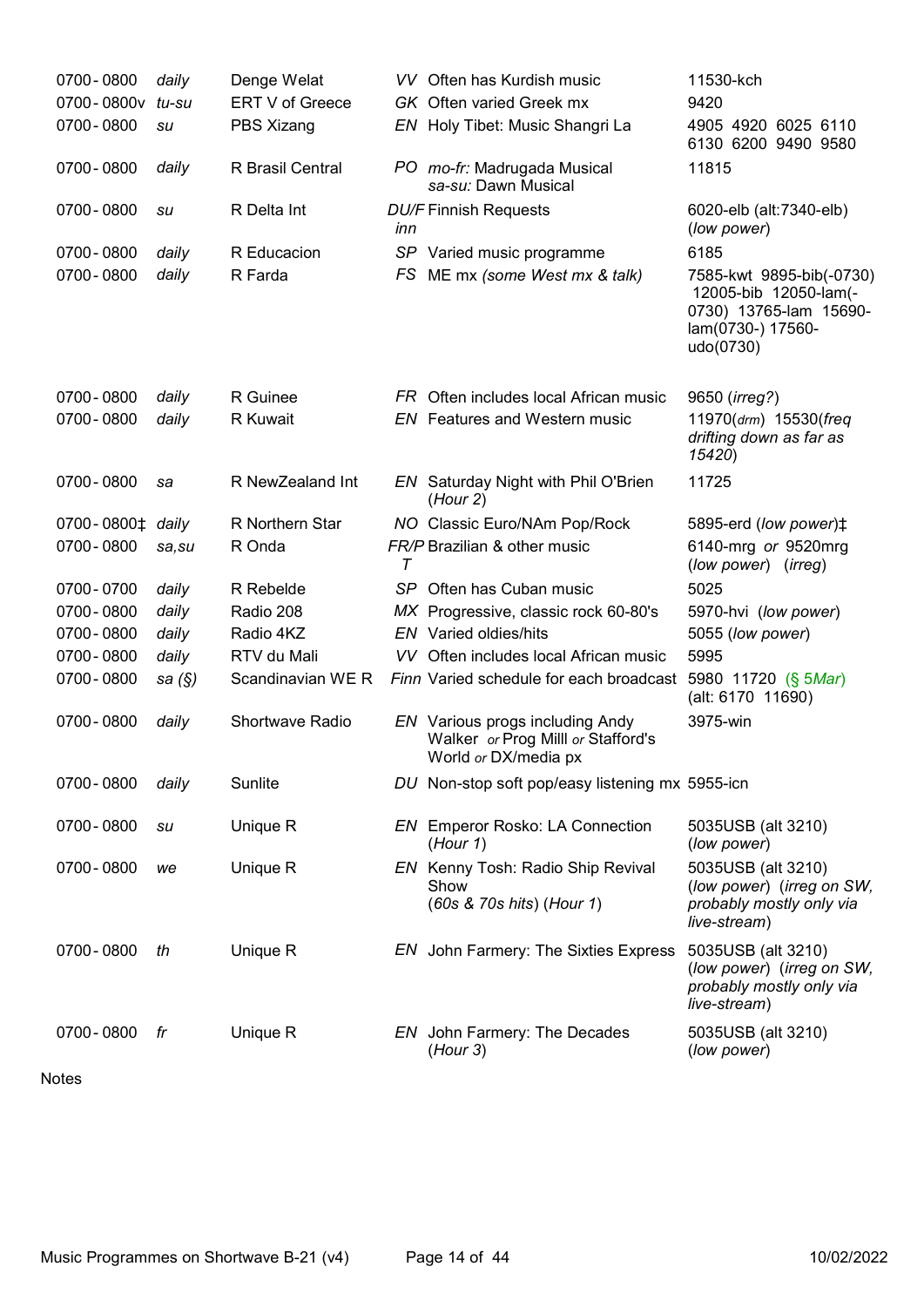| 0700 - 0800 | sa    | Unique R           |      | EN Melvin Jordan: The Heavystorm<br>$(R&B)$ (Hour 1)            | 5035USB (alt 3210)<br>(low power)                                                 |
|-------------|-------|--------------------|------|-----------------------------------------------------------------|-----------------------------------------------------------------------------------|
| 0700 - 0800 | mo-fr | V of Hope - Africa | EN   | Joyce Mwanza: Breakfast with<br>Joyce (Live)                    | 9680 11680                                                                        |
| 0700 - 0800 | daily | V of Turkey (TSR)  |      | TU Often has Turkish music                                      | 11925 15350 15480                                                                 |
| 0700 - 0800 | tu-sa | <b>WEWN</b>        |      | SP Fe hecha canción                                             | 5970                                                                              |
| 0700-0800   | daily | World Music R      |      | MX Varied world music                                           | 5930-brm 15790-rnd(sa-<br>su) 25800-mrs<br>(low power)                            |
| 0708-0800   | su    | R NewZealand Int   |      | EN Sunday Night Retro Show with<br>Phil O'Brien (Hour 1)        | 11725                                                                             |
| 0710-0759   | su    | <b>KBS World R</b> | KO . | Kim Hyung Joong's Music World                                   | 7445-wof                                                                          |
| 0730-0759   | we    | <b>KBS World R</b> | KO.  | All right - Our Rythmn                                          | 7445-wof                                                                          |
| 0732-0757   | su    | R Havana Cuba      |      | EN The Jazz Place                                               | 6060 6100 9700<br>(alt 6165) (irreg)                                              |
| 0755 - 0759 | tu    | <b>KBS World R</b> |      | KO Song of the Week                                             | 7445-wof                                                                          |
| 0800        |       |                    |      |                                                                 |                                                                                   |
| 0800 - 0900 | su    | Channel 292        |      | EN Crusader R (Christian mx)                                    | 9670-roh                                                                          |
| 0800 - 0900 | su    | Channel 292        |      | EN SuperClan R                                                  | 6070-roh                                                                          |
| 0800 - 0900 | sa    | Channel 292        |      | FR R Waves Int                                                  | 6070-roh                                                                          |
| 0800 - 0900 | sa    | Channel 292        |      | EN Uncle Bill's Melting Pot                                     | 9670-roh (-5 Mar)                                                                 |
| 0800 - 0900 | daily | Denge Welat        |      | VV Often has Kurdish music                                      | 11530-kch                                                                         |
| 0800 - 0900 | daily | Europa 24          | EN   | GM/ Mostly oldies                                               | 6150-dat                                                                          |
| 0800 - 0900 | su(S) | R Classic Sunday   | N.   | DU/E René van Elst - Oldies (first or last<br>su)               | 6185-zwo (low power)<br>$(S$ 27Feb)                                               |
| 0800 - 0900 | su    | R Delta Int        | N    | DU/E Hits from Germany (Schlagers and<br>German popsongs)       | 6020-elb (alt:7340-elb)<br>(low power)                                            |
| 0800 - 0900 | sa    | R Delta Int        | N    | DU/E Live on the Shelf (Requests & new<br>songs) (Hour 1)       | 6020-elb (alt:7340-elb)<br>(low power)                                            |
| 0800 - 0900 | daily | R Educacion        |      | SP Varied music programme                                       | 6185                                                                              |
| 0800 - 0900 | daily | R Farda            |      | FS ME mx (some West mx & talk)                                  | 7585-kwt(-0830) 9990-<br>kwt(0830-) 12005-bib<br>13765-lam 15690-lam<br>17560-udo |
| 0800 - 0900 | daily | R Guinee           |      | FR Often includes local African music                           | 9650 ( <i>irreg?</i> )                                                            |
| 0800 - 0900 | su    | R Mi Amigo Int     |      | MX Mi Amigo Musical Memories                                    | 6030-kll?(irreg?) 6085-kll                                                        |
| 0800 - 0900 | mo-fr | R Mi Amigo Int     |      | MX Golden Era of Offshore Radio                                 | 6030-kll?(irreg?) 6085-kll                                                        |
| 0800 - 0900 | sa    | R Mi Amigo Int     |      | FR Bruno Hantson: Retro Hit Box                                 | 6030-kll?(irreg?) 6085-kll                                                        |
| 0800 - 0900 | su    | R NewZealand Int   |      | <b>EN</b> Sunday Night Retro Show with<br>Phil O'Brien (Hour 2) | 11725                                                                             |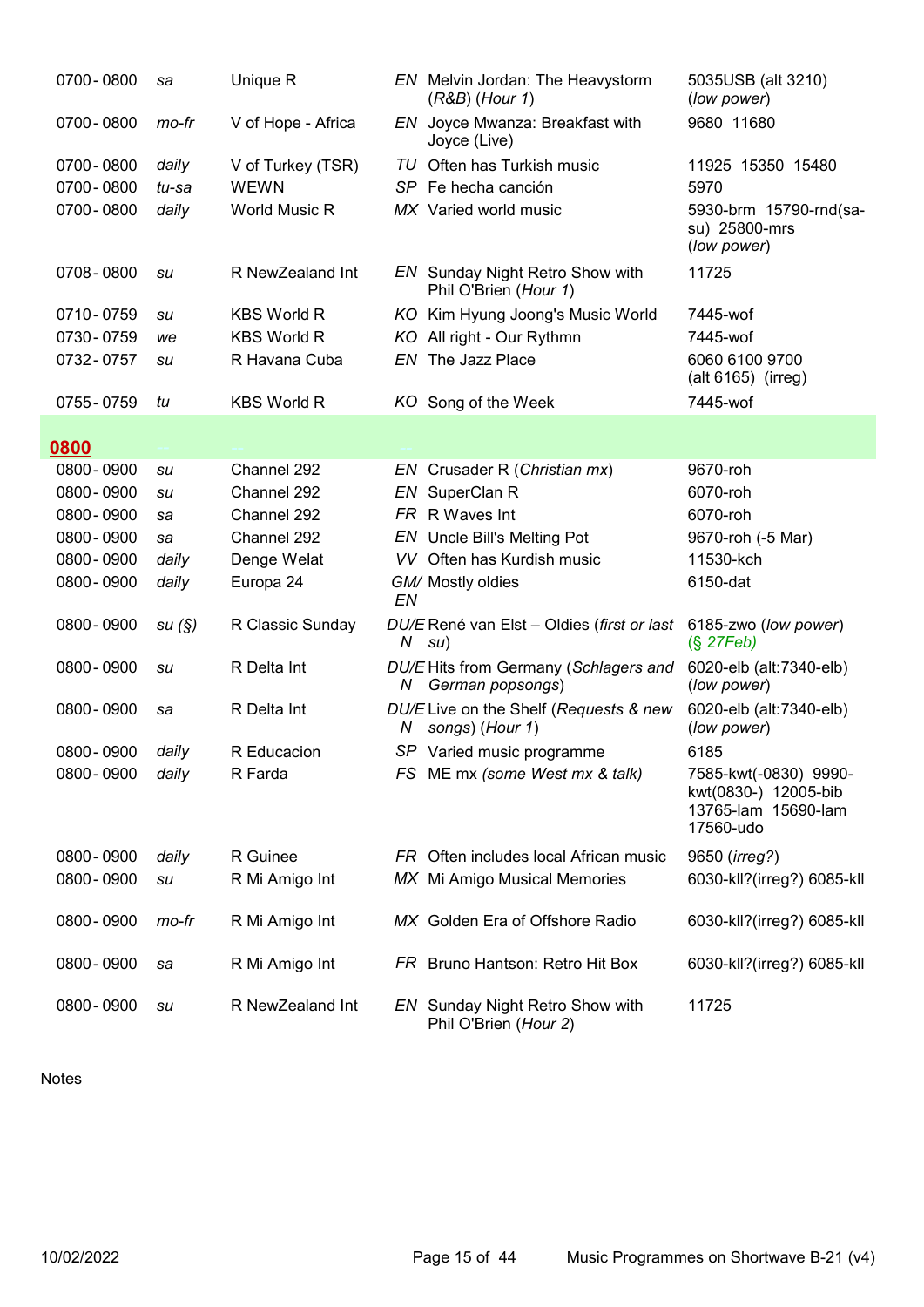| 0800 - 0900                                 | sa        | R NewZealand Int   |   | EN Saturday Night with Phil O'Brien<br>(Hour 3)                                               | 11725                                                                                       |
|---------------------------------------------|-----------|--------------------|---|-----------------------------------------------------------------------------------------------|---------------------------------------------------------------------------------------------|
| 0800-0900 <sup><math>\pm</math></sup> daily |           | R Northern Star    |   | NO Classic Euro/NAm Pop/Rock                                                                  | 5895-erd (low power) <sup><math>\ddagger</math></sup>                                       |
| 0800 - 0900                                 | sa,su     | R Onda             | T | FR/P Brazilian & other music                                                                  | 6140-mrg or 9520mrg<br>(low power) (irreg)                                                  |
| 0800 - 0900                                 | daily     | R PopEXPRESS       |   | GM Pop & Europop music                                                                        | 3985-kll                                                                                    |
| 0800 - 0900                                 | daily     | Radio 208          |   | MX Progressive, classic rock 60-80's                                                          | 5970-hvi (low power)                                                                        |
| 0800 - 0900                                 | daily     | Radio 4KZ          |   | <b>EN</b> Varied oldies/hits                                                                  | 5055 (low power)                                                                            |
| 0800 - 0900                                 | dly-irreg | <b>RockPower</b>   |   | DU Rock/pop & "Offshore-era" oldies                                                           | 7280-njm (low power)<br>(irreg)                                                             |
| 0800 - 0900                                 | daily     | RTV du Mali        |   | VV Often includes local African music                                                         | 9635                                                                                        |
| 0800 - 0900                                 | sa $(\S)$ | Scandinavian WE R  |   | Finn Varied schedule for each broadcast 6170 11690 (§ 5Mar)                                   | (alt: 5980 11720)                                                                           |
| 0800 - 0900                                 | daily     | Shortwave Radio    |   | EN Various progs including Andy<br>Walker or Prog Milll or Stafford's<br>World or DX/media px | 3975-win 6160-win                                                                           |
| 0800 - 0900                                 | daily     | Sunlite            |   | DU Non-stop soft pop/easy listening mx 5955-icn                                               |                                                                                             |
| 0800 - 0900                                 | su        | Unique R           |   | <b>EN</b> Emperor Rosko: LA Connection<br>(Hour 2)                                            | 5035USB (alt 3210)<br>(low power)                                                           |
| 0800 - 0900                                 | we        | Unique R           |   | EN Kenny Tosh: Radio Ship Revival<br>Show<br>(60s & 70s hits) (Hour 2)                        | 5035USB (alt 3210)<br>(low power) (irreg on SW,<br>probably mostly only via<br>live-stream) |
| 0800 - 0900                                 | th        | Unique R           |   | EN Danny Sun: Unique Show                                                                     | 5035USB (alt 3210)<br>(low power) (irreg on SW,<br>probably mostly only via<br>live-stream) |
| 0800 - 0830                                 | fr        | Unique R           |   | EN R Northern Europe Int (Music from<br>Northern Europe)                                      | 5035USB (alt 3210)<br>(low power)                                                           |
| 0800 - 0900                                 | sa        | Unique R           |   | EN Melvin Jordan: The Heavystorm<br>$(R&B)$ (Hour 2)                                          | 5035USB (alt 3210)<br>(low power)                                                           |
| 0800 - 0900                                 | daily     | V of Turkey (TSR)  |   | TU Often has Turkish music                                                                    | 11925 15350 15480                                                                           |
| 0800 - 0900                                 | daily     | World Music R      |   | MX Varied world music                                                                         | 5930-brm 15790-rnd(sa-<br>su) 25800-mrs<br>(low power)                                      |
| 0800 - 0900                                 | tu        | <b>WRMI</b>        |   | EN VORW R Int                                                                                 | 5850-rmi 7730-rmi                                                                           |
| 0810-0859                                   | su        | <b>KBS World R</b> |   | KO Kim Hyung Joong's Music World                                                              | 9570                                                                                        |
| 0810-0900                                   | su        | <b>KBS World R</b> |   | EN Sunday Selection (Hour 1)<br>(char & mx)                                                   | 9770                                                                                        |
| 0810-0900                                   | mo-fr     | <b>KBS World R</b> |   | EN Lena Park: One Fine Day (Hour 1)                                                           | 9770                                                                                        |
| 0810-0900                                   | sa        | <b>KBS World R</b> |   | EN Saturday Playlist (Hour 1)                                                                 | 9770                                                                                        |
| 0830 - 0859                                 | we        | <b>KBS World R</b> |   | KO All right - Our Rythmn                                                                     | 9570                                                                                        |
| 0830 - 0900                                 | fr        | Unique R           |   | EN Hobart R Int (DX px also inc mx)                                                           | 5035USB (alt 3210)<br>(low power)                                                           |
| 0830 - 0900                                 | th        | <b>WRMI</b>        |   | EN Hobart R Int ( $DX px$ also inc $mx$ )                                                     | 5850-rmi 7730-rmi                                                                           |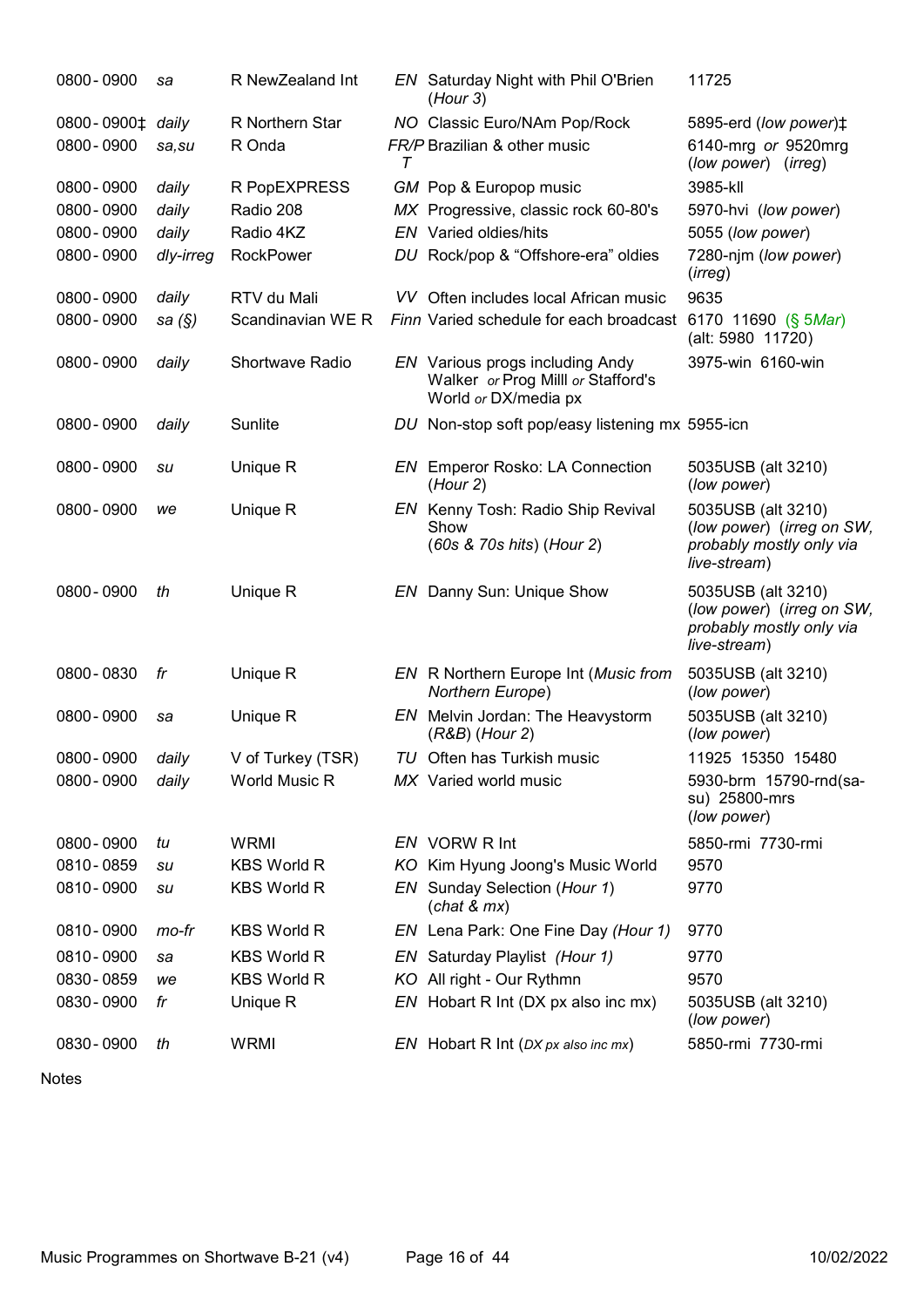| 0855 - 0859                                 | tu        | <b>KBS World R</b> |     | KO Song of the Week                                                                                                                                    | 9570                                                                              |
|---------------------------------------------|-----------|--------------------|-----|--------------------------------------------------------------------------------------------------------------------------------------------------------|-----------------------------------------------------------------------------------|
| 0900                                        |           |                    |     |                                                                                                                                                        |                                                                                   |
| 0900 - 1000                                 | su        | Channel 292        |     | <b>GM RNI Goldrausch</b>                                                                                                                               | 6070-roh                                                                          |
| 0900 - 1000                                 | su        | Channel 292        |     | EN SuperClan R                                                                                                                                         | 9670-roh                                                                          |
| 0900 - 1000                                 | sa $(\S)$ | Channel 292        |     | FR Atlantic 2000 ( <i>irreg – usually</i> $2^{nd}$ sa)                                                                                                 | 6070-roh 9670-roh<br>$(\S 12 \text{Feb}, 12 \text{Mar}^*)$<br>$(* = unconfirmed)$ |
| 0900 - 1000                                 | sa $(S)$  | Channel 292        |     | EN/ Jake FM (Hour 1)<br>var (sat after $4th$ or last sun of month)                                                                                     | 6070-roh (§ 5Mar)                                                                 |
| 0900 - 1000                                 | sa $(S)$  | Channel 292        | var | $EN/ R$ City ( $4th$ sa)                                                                                                                               | 6070-roh<br>(§ 26Feb, 26Mar)                                                      |
| 0900 - 1000                                 | sa $(S)$  | Channel 292        |     | <i>EN</i> Texas R Shortwave $(3rd$ sa)<br>- 19 Feb: Texas Blues Sampler<br>- 19 Mar: Gary P Nunn Special<br>- 16 Apr: Jerry Jeff Walker Mostly<br>Live | 6070-roh<br>(§ 19Feb, 19Mar, 16 Apr)                                              |
| 0900 - 1000                                 | daily     | Denge Welat        |     | VV Often has Kurdish music                                                                                                                             | 11530-kch                                                                         |
| 0900 - 1000                                 | daily     | Europa 24          | EN  | GM/ Mostly oldies                                                                                                                                      | 6150-dat                                                                          |
| 0900 - 1000                                 | sa        | <b>IRRS</b>        |     | EN Radio City (wkly, new edn: $3^{rd}$ sa)                                                                                                             | 9510                                                                              |
| 0900 - 1000                                 | su        | <b>KBS World R</b> |     | EN Sunday Selection (Hour 1-2)<br>(char & mx)                                                                                                          | 9770                                                                              |
| 0900 - 1000                                 | mo-fr     | <b>KBS World R</b> |     | EN Lena Park: One Fine Day<br>(Hour 1-2)                                                                                                               | 9770                                                                              |
| 0900 - 1000                                 | sa        | <b>KBS World R</b> |     | EN Saturday Playlist (Hour 1-2)                                                                                                                        | 9770                                                                              |
| 0900 - 1000                                 | su(S)     | R Classic Sunday   |     | DU/E Jan Staphorst - Oldies (first or last<br>$N$ su)                                                                                                  | 6185-zwo (low power)<br>$(S$ 27Feb)                                               |
| 0900 - 1000                                 | su        | R Delta Int        | N   | DU/E Pure Dutch (Dutch pop & blues)                                                                                                                    | 6020-elb (alt:7340-elb)<br>(low power)                                            |
| 0900 - 1000                                 | sa        | R Delta Int        |     | DU/E Live on the Shelf (Requests & new<br>N songs) (Hour 2)                                                                                            | 6020-elb (alt:7340-elb)<br>(low power)                                            |
| 0900-1000 daily                             |           | R Farda            |     | FS ME mx (some West mx & talk)                                                                                                                         | 9990-kwt 12005-bib<br>13765-lam 15690-lam<br>17560-udo                            |
| 0900 - 1000                                 | daily     | R Guinee           |     | FR Often includes local African music                                                                                                                  | 9650 ( <i>irreg?</i> )                                                            |
| 0900 - 1000                                 | su        | R Mi Amigo Int     |     | EN Paul Graham: Mi Amigo Lounge                                                                                                                        | 6030-kll?(irreg?) 6085-kll                                                        |
| 0900 - 1000                                 | mo-fr     | R Mi Amigo Int     |     | MX Golden Era of Offshore Radio                                                                                                                        | 6030-kll?(irreg?) 6085-kll                                                        |
| 0900 - 1000                                 | sa        | R Mi Amigo Int     |     | EN Ron O'Quinn: Ron's Rewind<br>(Hour 1)                                                                                                               | 6030-kll?(irreg?) 6085-kll                                                        |
| 0900 - 1000                                 | sa        | R NewZealand Int   |     | EN Saturday Night with Phil O'Brien<br>(Hour 4)                                                                                                        | 11725                                                                             |
| 0900-1000 <sup><math>\pm</math></sup> daily |           | R Northern Star    |     | NO Classic Euro/NAm Pop/Rock                                                                                                                           | 5895-erd (low power) <sup><math>\ddagger</math></sup>                             |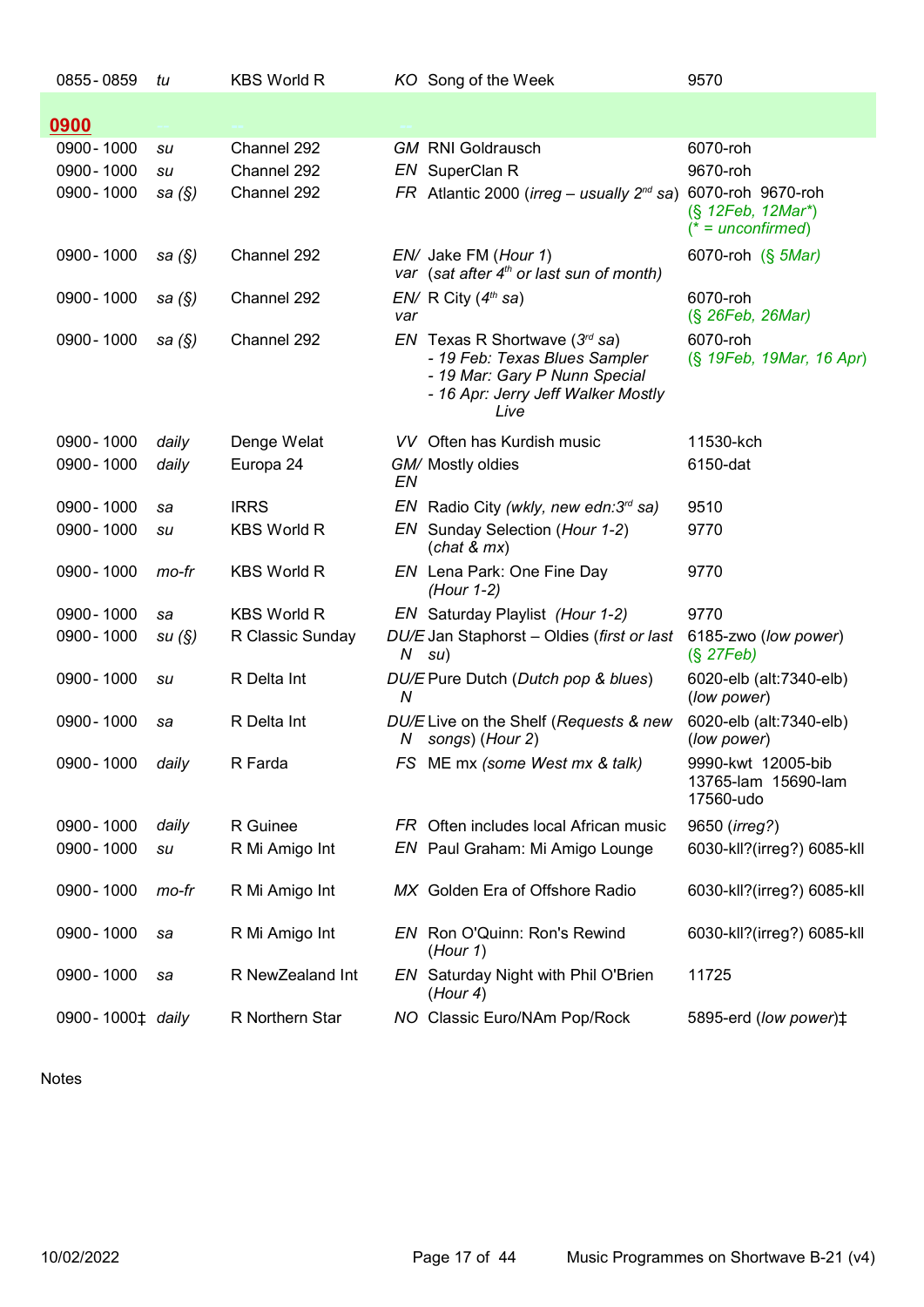| 0900 - 1000 | sa, su    | R Onda             | т | FR/P Brazilian & other music                                                                  | 6140-mrg or 9520mrg<br>(low power) (irreg)                                                  |
|-------------|-----------|--------------------|---|-----------------------------------------------------------------------------------------------|---------------------------------------------------------------------------------------------|
| 0900 - 1000 | daily     | R PopEXPRESS       |   | GM Pop & Europop music                                                                        | 3985-kll                                                                                    |
| 0900 - 1000 | daily     | R Ukraine Int      |   | GM Includes frequent music features                                                           | 6005-kll                                                                                    |
| 0900 - 1000 | daily     | Radio 208          |   | MX Progressive, classic rock 60-80's                                                          | 5970-hvi (low power)                                                                        |
| 0900 - 1000 | daily     | Radio 4KZ          |   | <b>EN</b> Varied oldies/hits                                                                  | 5055 (low power)                                                                            |
| 0900 - 1000 | dly-irreg | RockPower          |   | DU Rock/pop & "Offshore-era" oldies                                                           | 7280-njm (low power)<br>(irreg)                                                             |
| 0900 - 1000 | daily     | RTV du Mali        |   | VV Often includes local African music                                                         | 9635                                                                                        |
| 0900 - 1000 | sa $(\S)$ | Scandinavian WE R  |   | Finn Varied schedule for each broadcast                                                       | 6170 11690 (§ 5Mar)<br>(alt: 5980 11720)                                                    |
| 0900 - 1000 | daily     | Shortwave Radio    |   | EN Various progs including Andy<br>Walker or Prog Milll or Stafford's<br>World or DX/media px | 3975-win 6160-win                                                                           |
| 0900 - 1000 | daily     | Sunlite            |   | DU Non-stop soft pop/easy listening mx 5955-icn                                               |                                                                                             |
| 0900 - 1000 | su        | Unique R           |   | <b>EN</b> Melvin Jordan: Gospel Vibrations<br>(Gospel & inspirational mx)                     | 5035USB (alt 3210)<br>(low power)                                                           |
| 0900 - 1000 | we        | Unique R           |   | EN Emperor Rosko: Coast to Coast<br>Country (Hour 1)                                          | 5035USB (alt 3210)<br>(low power) (irreg on SW,<br>probably mostly only via<br>live-stream) |
| 0900 - 1000 | th        | Unique R           |   | <b>EN</b> The Dave Marley Experience<br>(Classic 50s to modern dance)<br>(Hour 1)             | 5035USB (alt 3210)<br>(low power) (irreg on SW,<br>probably mostly only via<br>live-stream) |
| 0900 - 1000 | fr        | Unique R           |   | EN DJ Key: On This Day 80's<br>(Music from 1980s) (Hour 1)                                    | 5035USB (alt 3210)<br>(low power)                                                           |
| 0900 - 1000 | sa        | Unique R           |   | <b>EN</b> The Dave Marley Experience<br>(Classic 50s to modern dance)<br>(Hour 1)             | 5035USB (alt 3210)<br>(low power)                                                           |
| 0900 - 0930 | su        | V of Mongolia      |   | <b>EN</b> Sunday Music Programme                                                              | 12085                                                                                       |
| 0900 - 1000 | daily     | V of Turkey (TSR)  |   | TU Often has Turkish music                                                                    | 11925(-0956) 15350<br>15480                                                                 |
| 0900 - 1000 | daily     | World Music R      |   | MX Varied world music                                                                         | 5930-brm 15790-rnd(sa-<br>su) 25800-mrs<br>(low power)                                      |
| 0910 - 0959 | su        | <b>KBS World R</b> |   | KO Kim Hyung Joong's Music World                                                              | 7275 9570 15160                                                                             |
| 0915 - 1000 | mo-fr     | R NewZealand Int   |   | EN Lately with Karyn Hay<br>(News & music)                                                    | 11725                                                                                       |
| 0930 - 0959 | we        | <b>KBS World R</b> |   | KO All right - Our Rythmn                                                                     | 7275 9570 15160                                                                             |
| 0950 - 0958 | we, sa    | <b>RAE</b>         |   | EN Argentina to the World<br>(Argentine mx) (may start a few<br>mins earlier or later)        | 9455-rmi                                                                                    |
| 0955 - 0959 | tu        | <b>KBS World R</b> |   | KO Song of the Week                                                                           | 7275 9570 15160                                                                             |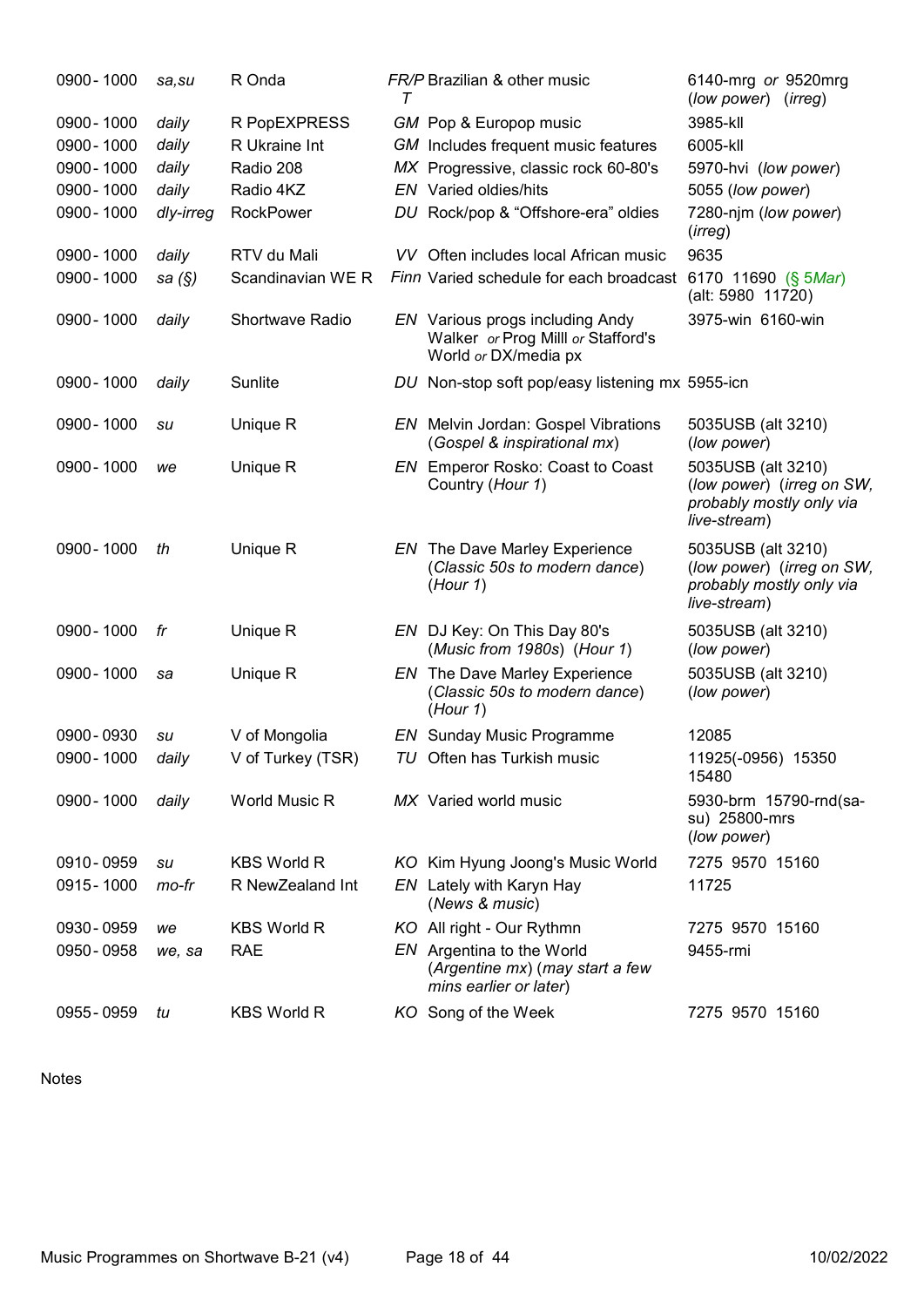| 1000                         |           |                    |     |                                                                 |                                                        |
|------------------------------|-----------|--------------------|-----|-----------------------------------------------------------------|--------------------------------------------------------|
| 1000 - 1100                  | su        | Channel 292        |     | GM DARC (DX px includes mx)                                     | 6070-mos(100Kw)<br>9670-roh                            |
| 1000 - 1100                  | mo(S)     | Channel 292        |     | GM Radio Rock AM (irreg)                                        | 6070-roh (§ Mons, <i>irreg)</i>                        |
| 1000 - 1100                  | sa $(\S)$ | Channel 292        | ar  | EN/v Jake FM (Hour 1)<br>(sat after $4th$ or last sun of month) | 6070-roh (§ 5Mar)                                      |
| 1000 - 1100                  | sa $(\S)$ | Channel 292        |     | EN Jazz AM (irreg sa)                                           | 9670-roh (§ 12Mar)                                     |
| 1000 - 1100                  | sa $(\S)$ | Channel 292        |     | GM RNI Diamonds $(3rd$ sa)                                      | 6070-roh(§19Feb, 19Mar)                                |
| 1000 - 1100                  | daily     | Denge Welat        |     | VV Often has Kurdish music                                      | 11530-kch                                              |
| 1000 - 1100                  | daily     | Europa 24          | EN  | GM/ Mostly oldies                                               | 6150-dat                                               |
| 1000 - 1010                  | su        | <b>KBS World R</b> |     | EN Sunday Selection (Hour 2)<br>(char & mx)                     | 9770                                                   |
| 1000 - 1010                  | mo-fr     | <b>KBS World R</b> |     | EN Lena Park: One Fine Day (Hour 2)                             | 9770                                                   |
| 1000 - 1010                  | sa        | <b>KBS World R</b> |     | EN Saturday Playlist (Hour 2)                                   | 9770                                                   |
| 1000 - 1100                  | su(S)     | R Classic Sunday   |     | DU/E Mart Walther - Oldies (first or last<br>$N$ su)            | 6185-zwo (low power)<br>$(S$ 27Feb)                    |
| 1000 - 1100                  | su        | R Delta Int        | N   | DU/EDX Show (letters & music)                                   | 6020-elb (alt:7340-elb)<br>(low power)                 |
| 1000 - 1100                  | sa        | R Delta Int        | N   | DU/E Live on the Shelf (Requests & new<br>songs) (Hour 3)       | 6020-elb (alt:7340-elb)<br>(low power)                 |
| 1000 - 1100                  | daily     | R Farda            |     | FS ME mx (some West mx & talk)                                  | 9990-kwt 12005-bib<br>13765-lam 15690-lam<br>17560-udo |
| 1000 - 1100                  | daily     | R Guinee           |     | FR Often includes local African music                           | 9650 (irreg?)                                          |
| 1000 - 1100                  | su        | R Mi Amigo Int     | EN. | Johnny Lewis: Offshore R. Diaries                               | 6030-kll?(irreg?) 6085-kll                             |
| 1000 - 1100                  | mo-fr     | R Mi Amigo Int     |     | MX Golden Era of Offshore Radio                                 | 6030-kll?(irreg?) 6085-kll                             |
| 1000 - 1100                  | sa        | R Mi Amigo Int     |     | EN Ron O'Quinn: Ron's Rewind<br>(Hour 2)                        | 6030-kll?(irreg?) 6085-kll                             |
| 1000 - 1100                  | sa        | R NewZealand Int   | EN. | Saturday Night with Phil O'Brien<br>(Hour 5)                    | 11725                                                  |
| 1000-1100 <sup>+</sup> daily |           | R Northern Star    |     | NO Classic Euro/NAm Pop/Rock                                    | 5895-erd (low power) <sup><math>\ddagger</math></sup>  |
| 1000 - 1100                  | sa, su    | R Onda             | T   | FR/P Brazilian & other music                                    | 6140-mrg or 9520mrg<br>(low power) (irreg)             |
| 1000 - 1100                  | daily     | R PopEXPRESS       |     | GM Pop & Europop music                                          | 3985-kll                                               |
| 1000 - 1100                  | daily     | Radio 208          |     | MX Progressive, classic rock 60-80's                            | 5970-hvi (low power)                                   |
| 1000 - 1100                  | dly-irreg | <b>RockPower</b>   |     | DU Rock/pop & "Offshore-era" oldies                             | 7280-njm (low power)<br>(irreg)                        |
| 1000 - 1100                  | daily     | RTV du Mali        |     | VV Often includes local African music                           | 9635                                                   |
| 1000 - 1100                  | sa (§)    | Scandinavian WE R  |     | Finn Varied schedule for each broadcast 6170 11690 (§ 5Mar)     | (alt: 5980 11720)                                      |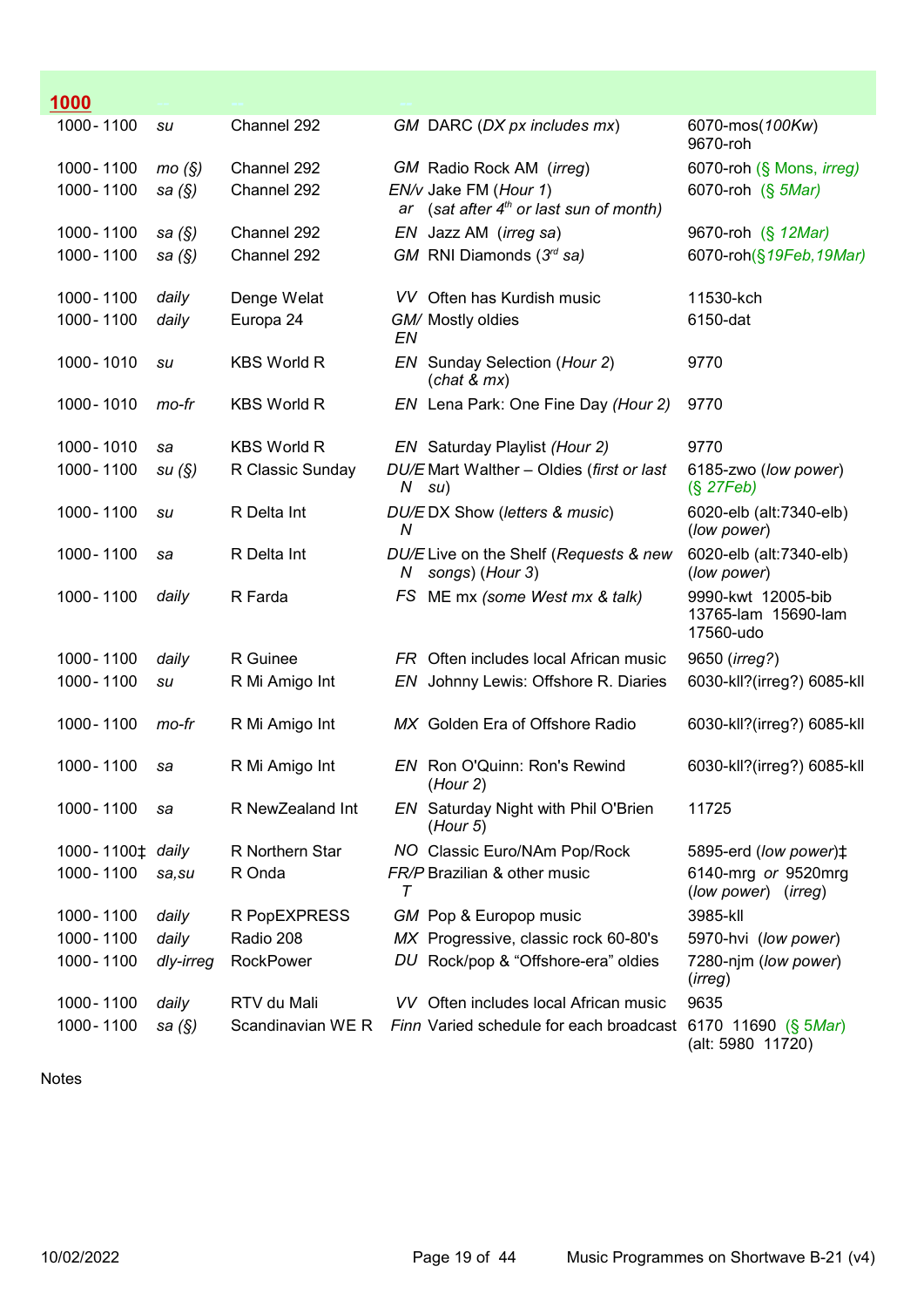| 1000 - 1100 | daily    | <b>Shortwave Radio</b>         | EN Various progs including Andy<br>Walker or Prog Milll or Stafford's<br>World or DX/media px                                                          | 3975-win 6160-win                                                                           |
|-------------|----------|--------------------------------|--------------------------------------------------------------------------------------------------------------------------------------------------------|---------------------------------------------------------------------------------------------|
| 1000 - 1100 | daily    | Sunlite                        | DU Non-stop soft pop/easy listening mx 5955-icn                                                                                                        |                                                                                             |
| 1000 - 1100 | su       | Unique R                       | EN Danny Sun: Laidback Show (Hour1) 5035USB (alt 3210)                                                                                                 | (low power)                                                                                 |
| 1000 - 1100 | we       | Unique R                       | EN Emperor Rosko: Coast to Coast<br>Country (Hour 2)                                                                                                   | 5035USB (alt 3210)<br>(low power) (irreg on SW,<br>probably mostly only via<br>live-stream) |
| 1000 - 1100 | th       | Unique R                       | <b>EN</b> The Dave Marley Experience<br>(Classic 50s to modern dance)<br>(Hour 2)                                                                      | 5035USB (alt 3210)<br>(low power) (irreg on SW,<br>probably mostly only via<br>live-stream) |
| 1000 - 1100 | fr       | Unique R                       | EN DJ Key: On This Day 80's<br>(Music from 1980s) (Hour 2)                                                                                             | 5035USB (alt 3210)<br>(low power)                                                           |
| 1000 - 1100 | sa       | Unique R                       | <b>EN</b> The Dave Marley Experience<br>(Classic 50s to modern dance)<br>(Hour 2)                                                                      | 5035USB (alt 3210)<br>(low power)                                                           |
| 1000 - 1100 | daily    | V of Turkey (TSR)              | TU Often has Turkish music                                                                                                                             | 15350 15480                                                                                 |
| 1000 - 1100 | daily    | World Music R                  | MX Varied world music                                                                                                                                  | 5930-brm 15790-rnd(sa-<br>su) 25800-mrs<br>(low power)                                      |
| 1000 - 1030 | tu       | <b>WRMI</b>                    | <b>EN</b> Blues Radio International                                                                                                                    | 5850-rmi                                                                                    |
| 1000 - 1100 | th       | <b>WRMI</b>                    | EN VORW R Int                                                                                                                                          | 5850-rmi                                                                                    |
| 1004 - 1100 | mo-fr    | R NewZealand Int               | EN su: Retro Cocktail Hour<br>mo: Nashville Babylon<br>tu: Worlds of Music<br>we: Inside Out (jazz)<br>th: Music 101 Pocket Edition<br>fr: The Mixtape | 11725                                                                                       |
| 1010-1030   | su,we,fr | <b>KBS World R</b>             | EN Sounds of Korea                                                                                                                                     | 9770                                                                                        |
| 1015 - 1025 | mo       | R Slovakia Int                 | EN L/Tribune (incl Musical Crossroads) 6005-kll                                                                                                        |                                                                                             |
| 1015 - 1025 | su       | V of Vietnam                   | <b>EN</b> Vietnamese Contemporary Music                                                                                                                | 9840 12020                                                                                  |
| 1015 - 1025 | sa       | V of Vietnam                   | <b>EN</b> Weekend Music                                                                                                                                | 9840 12020                                                                                  |
| 1030 - 1100 | sa       | <b>CGTN R</b><br>(China R Int) | <b>EN</b> Music Talks                                                                                                                                  | 5955 7215 11635 13590<br>13720 15190 15210<br>15350 17490 17690                             |
| 1030 - 1100 | mo       | R Prague Int                   | <b>GM</b> MusikCzech                                                                                                                                   | 6005-kll                                                                                    |
| <u>1100</u> |          |                                |                                                                                                                                                        |                                                                                             |
| 1100 - 1200 | su       | Channel 292                    | EN Valley FM                                                                                                                                           | 6070-roh 9670-roh                                                                           |
| 1100-1200   | th       | Channel 292                    | EN Alt Universe Top 40                                                                                                                                 | 6070-roh                                                                                    |
| 1100-1200   | sa       | Channel 292                    | <b>EN</b> Encore Classical Music                                                                                                                       | 6070-roh 9670-roh                                                                           |
|             |          |                                |                                                                                                                                                        |                                                                                             |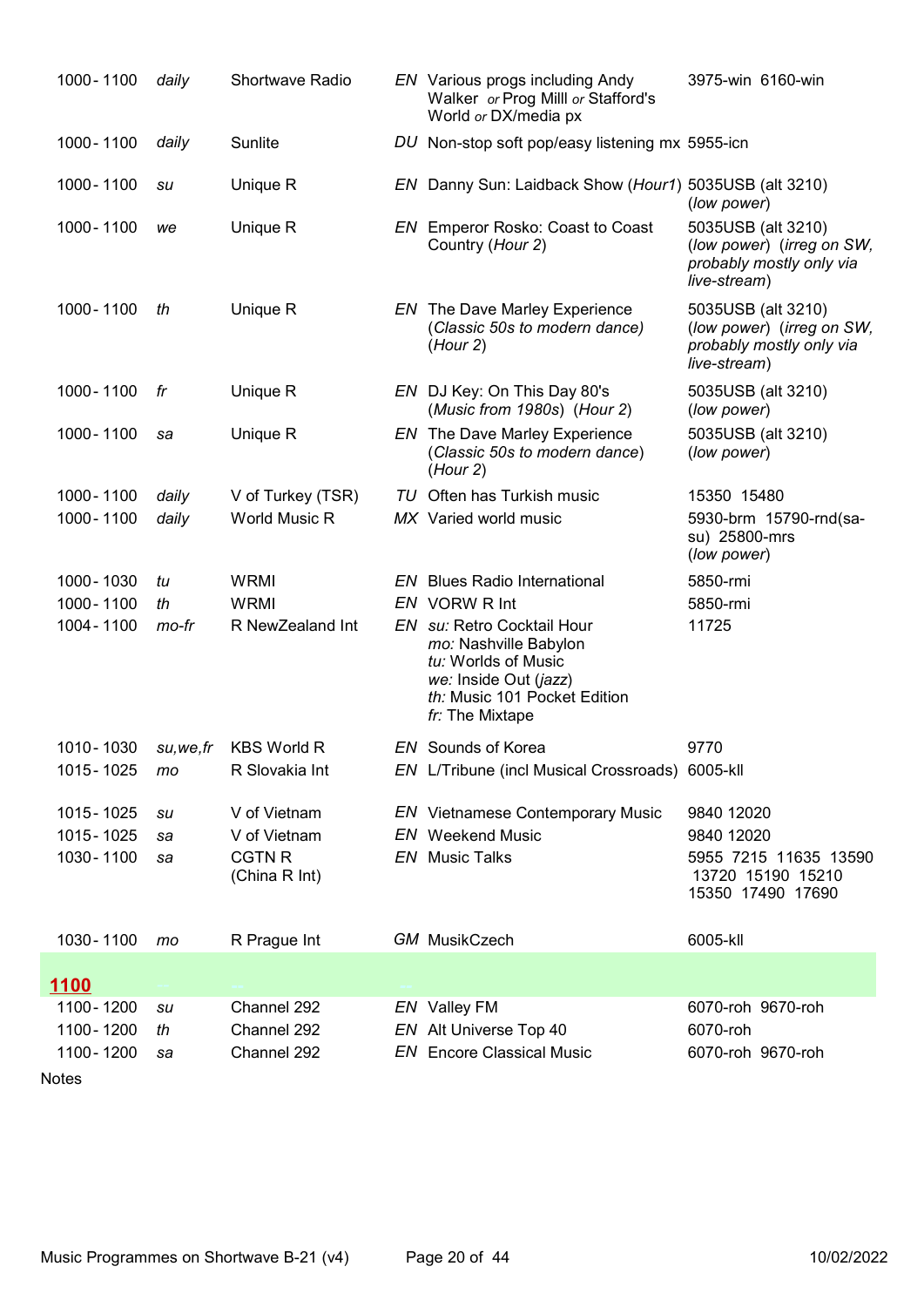| 1100 - 1200      | daily     | Denge Welat        |        | VV Often has Kurdish music                                                                    | 11530-kch                                                                                   |
|------------------|-----------|--------------------|--------|-----------------------------------------------------------------------------------------------|---------------------------------------------------------------------------------------------|
| 1100 - 1200      | daily     | Europa 24          | EN     | GM/ Mostly oldies                                                                             | 6150-dat                                                                                    |
| 1100-1157        | su        | <b>KBS World R</b> |        | SP Melodías de Corea                                                                          | 11795                                                                                       |
| 1100 - 1200      | su        | R Delta Int        |        | DU/E Music from 6020 (varied music mix)<br>$N$ (Hour 1)                                       | 6020-elb (alt:7340-elb)<br>(low power)                                                      |
| 1100 - 1200      | sa        | R Delta Int        | N      | DU/E Black Gold (varied music mix) (Hour 6020-elb (alt:7340-elb)<br>1)                        | (low power)                                                                                 |
| 1100 - 1200      | daily     | R Farda            |        | FS ME mx (some West mx & talk)                                                                | 9990-kwt 12005-bib<br>13765-lam 15690-lam<br>17560-udo                                      |
| 1100 - 1200      | daily     | R Guinee           |        | FR Often includes local African music                                                         | 9650 ( <i>irreg?</i> )                                                                      |
| 1100-1200        | su(S)     | R Joystick         |        | GM Charlie Prince show (pop/dance)<br>$(1^{st}$ su)                                           | 7330-mos (§ 6Mar)                                                                           |
| 1100 - 1200      | su        | R Mi Amigo Int     |        | <b>EN</b> Paul Newman: Radio Shack                                                            | 6030-kll?(irreg?) 6085-kll                                                                  |
| 1100-1200        | mo-th     | R Mi Amigo Int     |        | MX Golden Era of Offshore Radio                                                               | 6030-kll?(irreg?) 6085-kll                                                                  |
| 1100 - 1200      | fr        | R Mi Amigo Int     |        | EN Paul Graham: Weekend Starts Here 6030-kll?(irreg?) 6085-kll                                |                                                                                             |
| 1100 - 1200      | sa        | R Mi Amigo Int     |        | DU Johan Vermeer: Soundtrack of 70s                                                           | 6030-kll?(irreg?) 6085-kll                                                                  |
| 1100-1200‡ daily |           | R Northern Star    |        | NO Classic Euro/NAm Pop/Rock                                                                  | 5895-erd (low power) <sup>+</sup>                                                           |
| 1100-1200        | sa,su     | R Onda             | $\tau$ | FR/P Brazilian & other music                                                                  | 6140-mrg or 9520mrg<br>(low power) (irreg)                                                  |
| 1100 - 1200      | daily     | R PopEXPRESS       |        | GM Pop & Europop music                                                                        | 3985-kll                                                                                    |
| 1100-1100        | su        | R Rebelde          |        | SP Memorias (Cuban music history)                                                             | 5025                                                                                        |
| 1100 - 1200      | daily     | Radio 208          |        | MX Progressive, classic rock 60-80's                                                          | 5970-hvi (low power)                                                                        |
| 1100-1200        | dly-irreg | <b>RockPower</b>   |        | DU Rock/pop & "Offshore-era" oldies                                                           | 7280-njm (low power)<br>(irreg)                                                             |
| 1100-1200        | daily     | RTV du Mali        |        | VV Often includes local African music                                                         | 9635                                                                                        |
| 1100 - 1200      | sa (§)    |                    |        | Scandinavian WE R Finn Varied schedule for each broadcast 6170 11690 (§ 5Mar)                 | (alt: 5980 11720)                                                                           |
| 1100-1200        | daily     | Shortwave Radio    |        | EN Various progs including Andy<br>Walker or Prog Milll or Stafford's<br>World or DX/media px | 3975-win 6160-win                                                                           |
| 1100-1200        | daily     | Sunlite            |        | DU Non-stop soft pop/easy listening mx 5955-icn                                               |                                                                                             |
| 1100-1200        | su        | Unique R           |        | EN Danny Sun: Laidback Show (Hour2) 5035USB (alt 3210)                                        | (low power)                                                                                 |
| 1100 - 1200      | we        | Unique R           |        | EN Jen's Eclectic Views & Real Deal<br>Show<br>(Rock classics & garage rock)                  | 5035USB (alt 3210)<br>(low power) (irreg on SW,<br>probably mostly only via<br>live-stream) |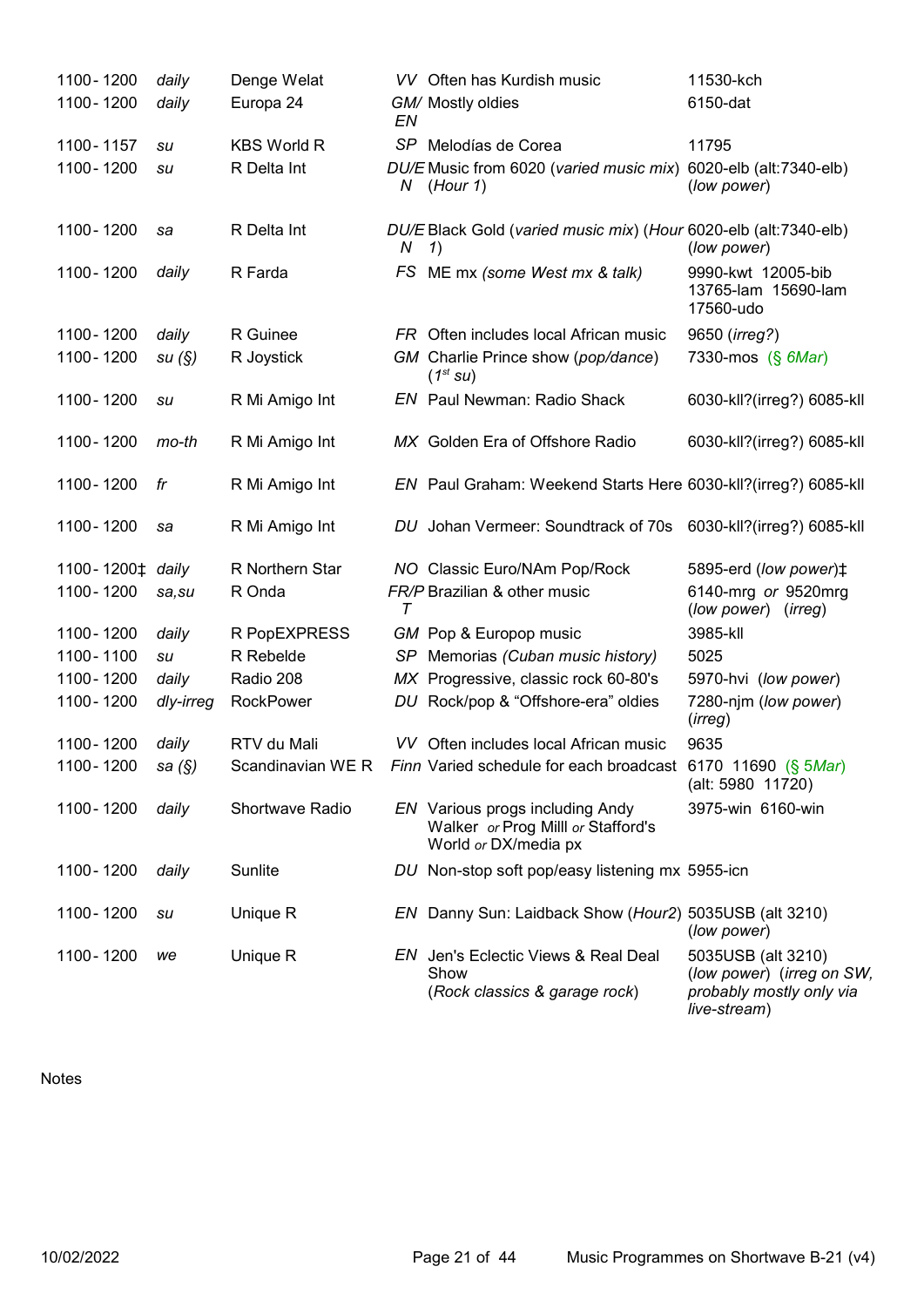| 1100 - 1200 | fr    | Unique R           | <b>EN</b> Emperor Rosko: LA Connection<br>(Hour 1)                                     | 5035USB (alt 3210)<br>(low power)                      |
|-------------|-------|--------------------|----------------------------------------------------------------------------------------|--------------------------------------------------------|
| 1100 - 1200 | sa    | Unique R           | EN Danny Sun: Overflow Rock Show                                                       | 5035USB (alt 3210)<br>(low power)                      |
| 1100 - 1200 | daily | V of Turkey (TSR)  | TU Often has Turkish music                                                             | 15350 15480                                            |
| 1100 - 1200 | daily | World Music R      | MX Varied world music                                                                  | 5930-brm 15790-rnd(sa-<br>su) 25800-mrs<br>(low power) |
| 1110 - 1159 | su    | <b>KBS World R</b> | KO Kim Hyung Joong's Music World                                                       | 7275                                                   |
| 1120 - 1128 | th    | <b>RAE</b>         | EN Argentina to the World<br>(Argentine mx) (may start a few<br>mins earlier or later) | 15770-rmi                                              |
| 1130 - 1159 | we    | <b>KBS World R</b> | KO Kim Hyung Joong's Music World                                                       | 7275                                                   |
| 1130 - 1200 | su    | R France Int       | FR L'épopée des musiques noires                                                        | 3965 (drm)                                             |
| 1130 - 1145 | su    | R Romania Int      | $FR$ Programme musical - jazz                                                          | 11780 15200‡ 15255<br>17640                            |
| 1130 - 1145 | mo    | R Romania Int      | FR Les tubes du moment                                                                 | 11780 15200‡ 15255<br>17640                            |
| 1130 - 1145 | tu    | R Romania Int      | FR Musique traditionnelle roumaine                                                     | 11780 15200‡ 15255<br>17640                            |
| 1130 - 1145 | we    | R Romania Int      | FR Musique classique roumaine                                                          | 11780 15200‡ 15255<br>17640                            |
| 1130 - 1145 | fr    | R Romania Int      | FR Programme musical                                                                   | 11780 15200‡ 15255<br>17640                            |
| 1130 - 1145 | sa    | R Romania Int      | FR Musique traditionnelle roumaine                                                     | 11780 15200‡ 15255<br>17640                            |
| 1136 - 1156 | daily | China R Int        | Fil Music selection (trad/folk)                                                        | 5910 7410 11955 12070                                  |
| 1145 - 1157 | we    | <b>KBS World R</b> | SP Al Son de Corea (Traditional)                                                       | 11795                                                  |
| 1145 - 1155 | su    | V of Vietnam       | <b>EN</b> Vietnamese Contemporary Music                                                | 9840 12020                                             |
| 1145 - 1155 | sa    | V of Vietnam       | <b>EN</b> Weekend Music                                                                | 9840 12020                                             |
| 1150 - 1158 | fr    | <b>RAE</b>         | EN Argentina to the World<br>(Argentine mx) (may start a few<br>mins earlier or later) | 15770-rmi                                              |
| 1155 - 1159 | tu    | <b>KBS World R</b> | KO Song of the Week                                                                    | 7275                                                   |
| 1200        |       |                    |                                                                                        |                                                        |
| 1200 - 1300 | su    | Channel 292        | EN Jazz AM (irreg su)                                                                  | 9670-roh (irreg)                                       |
| 1200 - 1230 | su(S) | Channel 292        | EN R Northern Europe Int ( $1^{st}$ su)<br>(Music from Northern Europe)                | 6070-roh<br>$(S \text{ 6Mar})$                         |
| 1200 - 1300 | su(S) | Channel 292        | $EN$ Radio Six ( $1^{st}$ su)                                                          | 3955-roh (§ 6Mar)                                      |
| 1200 - 1300 | su(S) | Channel 292        | GM SM R Dessau $(2^{nd} su)$                                                           | 6070-roh(§13Feb, 13Mar)                                |
| 1200 - 1300 | su(S) | Channel 292        | GM Welle 370 Radiotag $(4th su)$<br>(Media talk & some music                           | 6070-roh(§27Feb,27Mar)                                 |
| 1200 - 1300 | 20Feb | Channel 292        | <b>GM</b> IntensivRadio                                                                | 6070-roh (§ 20Feb)                                     |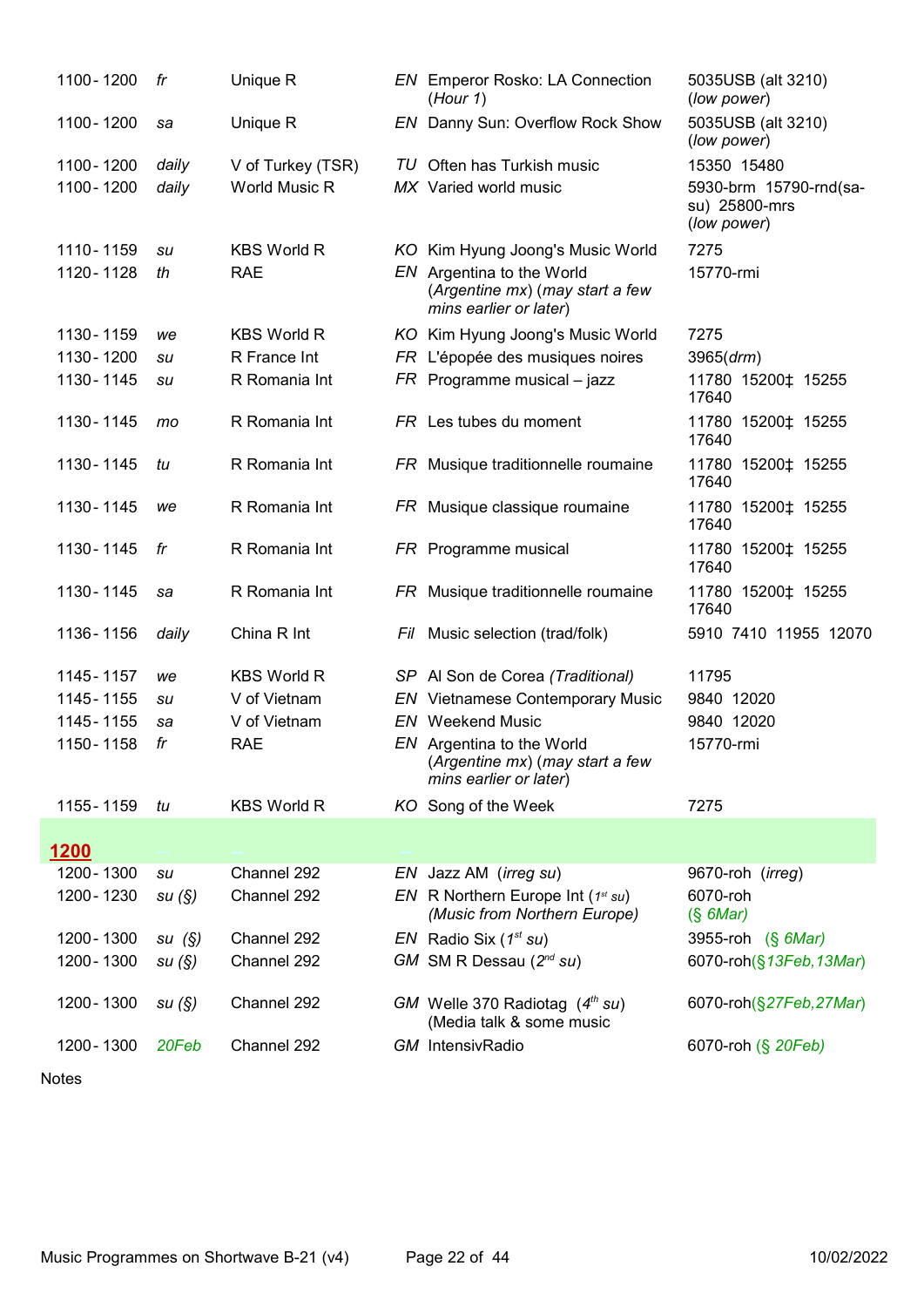| 1200 - 1300                  | we        | Channel 292       |    | <b>GM</b> Cruisin' The Decades                                                                | 6070-roh                                                                          |
|------------------------------|-----------|-------------------|----|-----------------------------------------------------------------------------------------------|-----------------------------------------------------------------------------------|
| 1200 - 1300                  | sa        | Channel 292       |    | EN Alt Universe Top 40                                                                        | 6070-roh 9670-roh                                                                 |
| 1200 - 1300                  | daily     | Denge Welat       |    | VV Often has Kurdish music                                                                    | 11530-kch                                                                         |
| 1200 - 1300                  | daily     | Europa 24         | EN | GM/ Mostly oldies                                                                             | 6150-dat                                                                          |
| 1200 - 1300                  | su        | R Delta Int       | Ν  | DU/E Music from 6020 (varied music mix) 6020-elb (alt:7340-elb)<br>(Hour 2)                   | (low power)                                                                       |
| 1200 - 1300                  | sa        | R Delta Int       | N. | DU/E Black Gold (varied music mix) (Hour 6020-elb (alt:7340-elb)<br>2)                        | (low power)                                                                       |
| 1200 - 1300                  | daily     | R Farda           |    | FS ME mx (some West mx & talk)                                                                | 9990-kwt(-1230) 9990-<br>udo(1230-) 12005-bib<br>13765-lam 15690-lam<br>17560-udo |
| 1200 - 1300                  | daily     | R Guinee          |    | FR Often includes local African music                                                         | 9650 (irreg?)                                                                     |
| 1200 - 1300                  | sa        | R Marti           |    | SP Postmoderno                                                                                | 5980-grv 6030-grv 7355-<br>grv                                                    |
| 1200 - 1300                  | su        | R Mi Amigo Int    | U  | FL/D Lion Keezer: Hello to the World                                                          | 6030-kll?(irreg?) 6085-kll                                                        |
| 1200 - 1300                  | mo-th     | R Mi Amigo Int    |    | MX Golden Era of Offshore Radio                                                               | 6030-kll?(irreg?) 6085-kll                                                        |
| 1200 - 1300                  | fr        | R Mi Amigo Int    |    | <b>GM</b> Andy Gordon: Oldiethek                                                              | 6030-kll?(irreg?) 6085-kll                                                        |
| 1200 - 1300                  | sa        | R Mi Amigo Int    |    | DU Lion Keezer: Hello to the World                                                            | 6030-kll?(irreg?) 6085-kll                                                        |
| 1200-1300 <sup>+</sup> daily |           | R Northern Star   |    | NO Classic Euro/NAm Pop/Rock                                                                  | 5895-erd (low power) <sup><math>\ddagger</math></sup>                             |
| 1200 - 1300                  | sa,su     | R Onda            | Т  | FR/P Brazilian & other music                                                                  | 6140-mrg or 9520mrg<br>(low power) (irreg)                                        |
| 1200 - 1300                  | sa,su     | R OZ-Viola        |    | DA Oldies/pop                                                                                 | 6055-hil (alt: 5980-hil)<br>(low power)                                           |
| 1200 - 1300                  | daily     | R PopEXPRESS      |    | GM Pop & Europop music                                                                        | 3985-kll                                                                          |
| 1200 - 1200                  | su        | R Rebelde         |    | SP Memorias (Cuban music history)                                                             | 5025                                                                              |
| 1200 - 1300                  | daily     | Radio 208         |    | MX Progressive, classic rock 60-80's                                                          | 5970-hvi (low power)                                                              |
| 1200 - 1300                  | dly-irreg | RockPower         |    | DU Rock/pop & "Offshore-era" oldies                                                           | 7280-njm (low power)<br>(irreg)                                                   |
| 1200 - 1300                  | daily     | RTV du Mali       |    | VV Often includes local African music                                                         | 9635                                                                              |
| 1200 - 1300                  | sa (§)    | Scandinavian WE R |    | Finn Varied schedule for each broadcast 6170 11690 (§ 5Mar)                                   | (alt: 5980 11720)                                                                 |
| 1200 - 1300                  | daily     | Shortwave Radio   |    | EN Various progs including Andy<br>Walker or Prog Milll or Stafford's<br>World or DX/media px | 3975-win 6160-win                                                                 |
| 1200 - 1300                  | daily     | Sunlite           |    | DU Non-stop soft pop/easy listening mx 5955-icn                                               |                                                                                   |
| 1200 - 1300                  | su        | Unique R          |    | EN Danny Sun: Laidback Show (Hour3) 5035USB (alt 3210)                                        | (low power)                                                                       |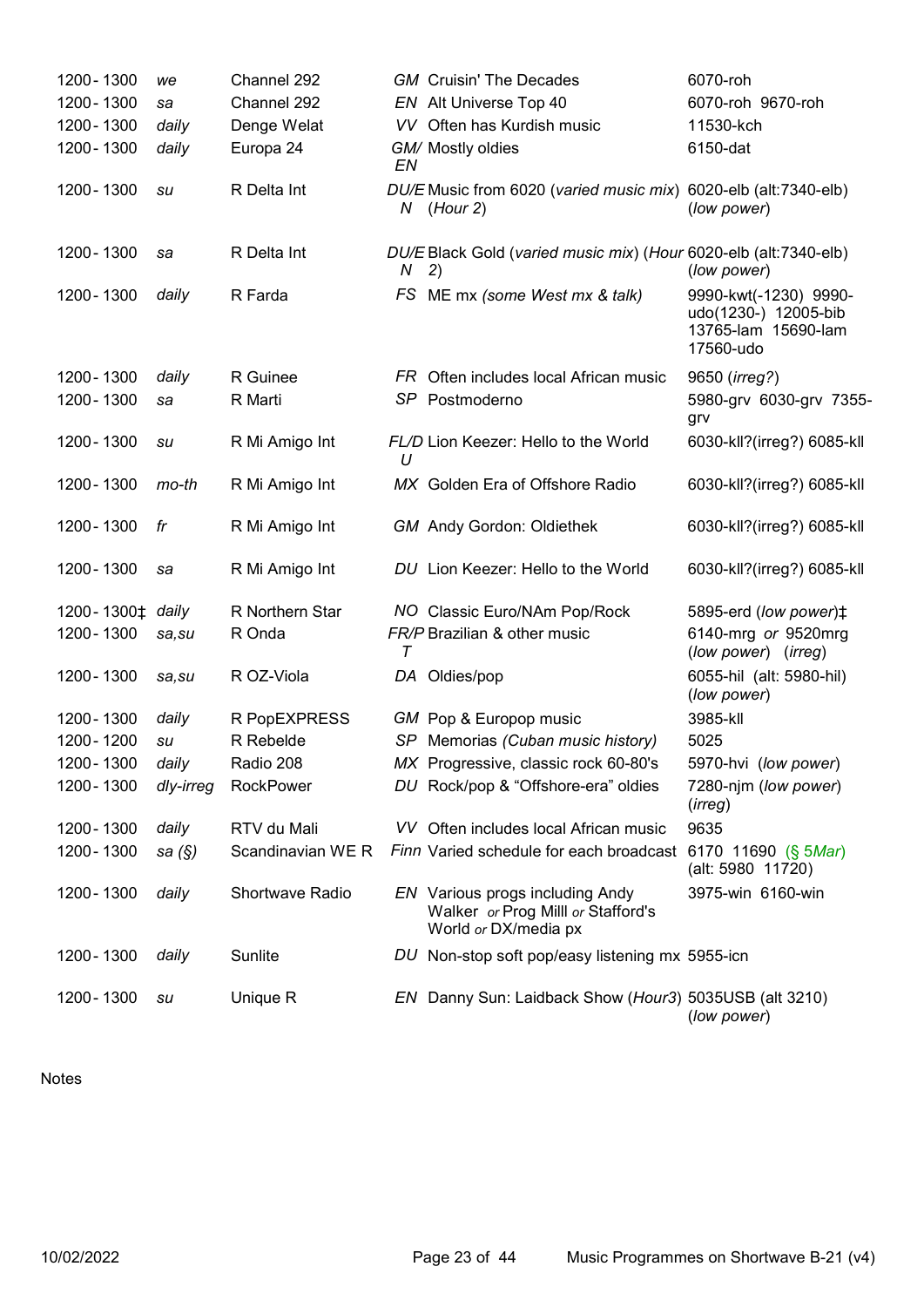| 1200 - 1300 | fr       | Unique R          |    | <b>EN</b> Emperor Rosko: LA Connection<br>(Hour 2)                                           | 5035USB (alt 3210)<br>(low power)                      |
|-------------|----------|-------------------|----|----------------------------------------------------------------------------------------------|--------------------------------------------------------|
| 1200 - 1300 | sa       | Unique R          |    | EN Radio Serena (90's music)                                                                 | 5035USB (alt 3210)<br>(low power)                      |
| 1200 - 1300 | daily    | V of Turkey (TSR) |    | TU Often has Turkish music                                                                   | 15350 15480(-1256)                                     |
| 1200 - 1300 | daily    | World Music R     |    | MX Varied world music                                                                        | 5930-brm 15790-rnd(sa-<br>su) 25800-mrs<br>(low power) |
| 1200 - 1300 | su       | <b>WWCR</b>       |    | <b>EN</b> Pat Boone Show<br>(Chat & Christian pop/rock music)                                | 15825-wcr                                              |
| 1230 - 1300 | daily    | All India R       |    | VV Mostly mx (plus a nx bulletin)                                                            | 11560 (Pashto)                                         |
| 1230 - 1300 | su(S)    | Channel 292       |    | EN This is a Music Show Express ( $1^{st}$<br>su)                                            | 6070-roh (§ 6Mar)                                      |
| 1230 - 1300 | su       | <b>IRRS</b>       |    | <b>EN</b> 16 Gwendoline Street                                                               | 9510                                                   |
| 1230 - 1240 | su       | R Romania Int     |    | EN All That Jazz                                                                             | 13750 15460<br>17800 21470‡                            |
| 1230 - 1240 | mo       | R Romania Int     |    | EN Music Time                                                                                | 13750 15460<br>17800 21470‡                            |
| 1230 - 1240 | tu       | R Romania Int     |    | EN Your Music (Pop)                                                                          | 13750 15460<br>17800 21470‡                            |
| 1230 - 1240 | we, sa   | R Romania Int     |    | EN Truly Romanian (Trad/folk mx)                                                             | 13750 15460<br>17800 21470‡                            |
| 1230 - 1240 | th       | R Romania Int     |    | EN Music of Romania (Trad/folk mx)                                                           | 13750 15460<br>17800 21470‡                            |
| 1230 - 1240 | fr       | R Romania Int     |    | EN Music Highlights (Classical mx)                                                           | 13750 15460<br>17800 21470‡                            |
| 1240 - 1300 | daily    | V of Turkey       |    | GM Music (& short feature pgms)                                                              | 15270                                                  |
| 1245 - 1255 | su       | V of Vietnam      |    | <b>EN</b> Vietnamese Contemporary Music                                                      | 9840 12020                                             |
| 1245 - 1255 | sa       | V of Vietnam      |    | <b>EN</b> Weekend Music                                                                      | 9840 12020                                             |
| 1252 - 1256 | daily    | R Romania Int     |    | EN Simply Folk (A traditional folk song)                                                     | 13750 15460<br>17800 21470‡                            |
| <u>1300</u> |          |                   |    |                                                                                              |                                                        |
| 1300 - 1400 | daily    | All India R       |    | VV Mostly mx (plus a nx bulletin)                                                            | 11560 ( <i>Pashto</i> )                                |
| 1300 - 1400 | su(S)    | Channel 292       |    | EN Grooveline Series ( $1st su$ )                                                            | 6070-roh (§ 6Mar)                                      |
| 1300 - 1400 | su(S)    | Channel 292       |    | EN Jake FM (Hour 1) $(4th$ or last sun)                                                      | 6070-roh (§ 27 Feb)                                    |
| 1300 - 1400 | su(S)    | Channel 292       | ar | $EN/v$ Korches R ( $2^{nd}$ & $3^{rd}$ su)                                                   | 6070-roh (§ 13,20 Feb,<br>13,20Mar)                    |
| 1300 - 1400 | su       | Channel 292       |    | EN WMRI Europe (Barnaby Wild:<br>Sixties Slice' - 60s music)<br>(Glenn Hauser's WOR at 1330) | 9670-roh                                               |
| 1300 - 1400 | fr $(S)$ | Channel 292       | ar | EN/v R PowerRumpel ( $2^{nd}$ or $3^{rd}$ fr)                                                | 6070-roh(§18Feb, 18Mar)                                |
| 1300 - 1400 | sa       | Channel 292       | P  | EN/S From the Isle of Music (Cuban mx)                                                       | 6070-roh (-5 Mar)                                      |
| 1300 - 1400 | daily    | Denge Welat       |    | VV Often has Kurdish music                                                                   | 11530-kch                                              |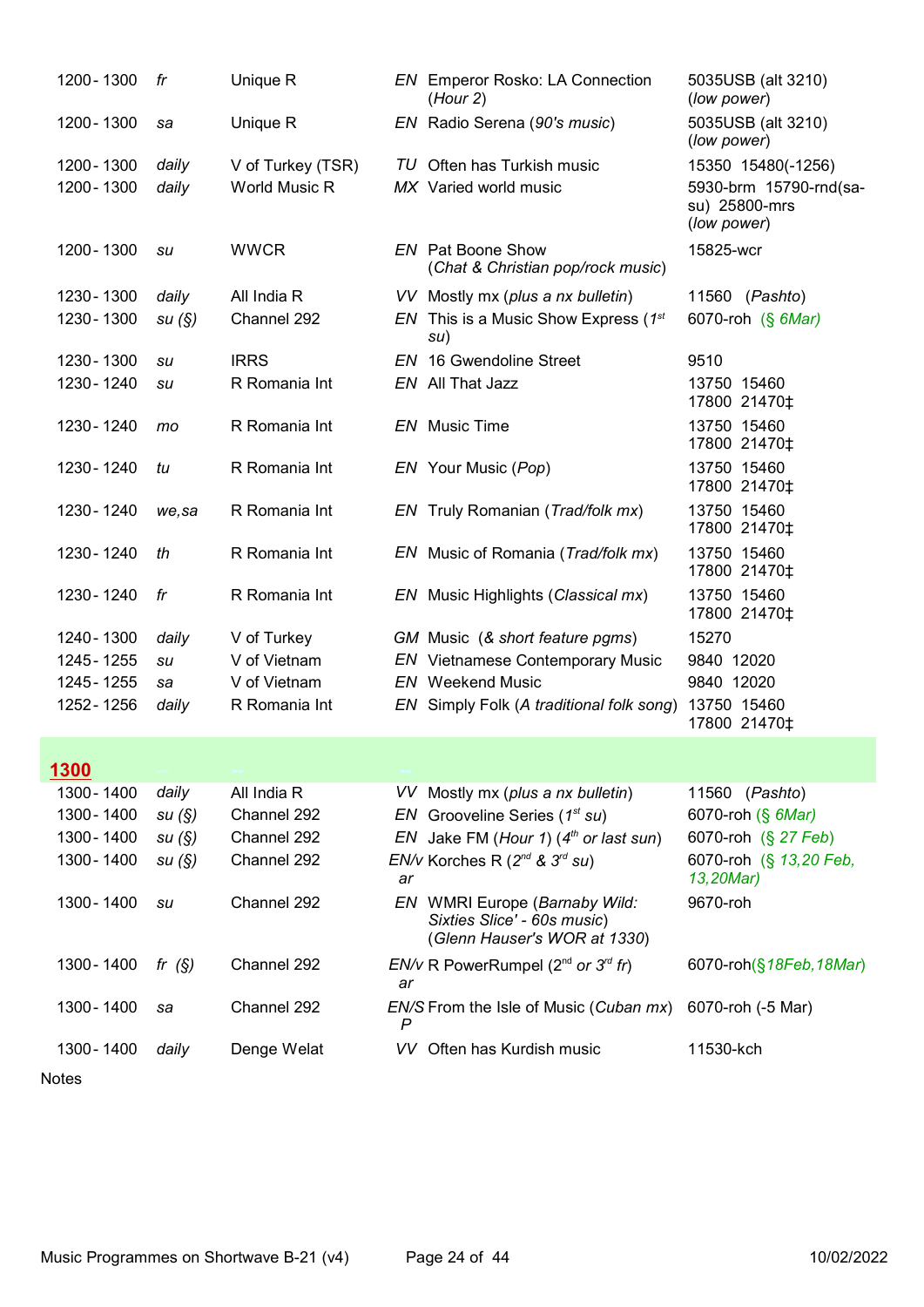| 1300 - 1400                                 | daily     | Europa 24          | ΕN            | GM/ Mostly oldies                                                      | 6150-dat                                                                           |
|---------------------------------------------|-----------|--------------------|---------------|------------------------------------------------------------------------|------------------------------------------------------------------------------------|
| 1300 - 1400                                 | su        | <b>KBS World R</b> |               | EN Sunday Selection (chat & mx)                                        | 9570 15575                                                                         |
| 1300 - 1400                                 | sa        | <b>KBS World R</b> |               | <b>EN</b> Saturday Playlist                                            | 9570 15575                                                                         |
| 1300 - 1400                                 | su        | R Amathusia        |               | DU Talk and oldies music                                               | 6005-kll                                                                           |
| 1300 - 1400                                 | su        | R Delta Int        |               | DU/E Music from 6020 (varied music mix)<br>$N$ (Hour 3)                | 6020-elb (alt:7340-elb)<br>(low power)                                             |
| 1300 - 1400                                 | sa        | R Delta Int        | Ν             | DU/E Black Gold (varied music mix) (Hour 6020-elb (alt:7340-elb)<br>3) | (low power)                                                                        |
| 1300 - 1400                                 | daily     | R Farda            |               | FS ME mx (some West mx & talk)                                         | 9990-udo 11695-<br>lam(1330-) 12005-bib<br>13765-lam 15690-lam<br>17560-udo(-1330) |
| 1300 - 1400                                 | daily     | R Guinee           |               | FR Often includes local African music                                  | 9650 ( <i>irreg?</i> )                                                             |
| 1300 - 1330                                 | sa, su    | R Marti            |               | SP Arte Express (Art, culture, music)                                  | 5980-grv 7355-grv 7435-<br>grv                                                     |
| 1300 - 1400                                 | su        | R Mi Amigo Int     |               | DU Johan Vermeer: Soundtrack of 70s                                    | 6030-kll?(irreg?) 6085-kll                                                         |
| 1300 - 1400                                 | mo        | R Mi Amigo Int     | $\mathcal{R}$ | <b>EN/F Bruno Hantson: Soul Box</b>                                    | 6030-kll?(irreg?) 6085-kll                                                         |
| 1300 - 1400                                 | tu        | R Mi Amigo Int     |               | EN Johnny Lewis: Offshore R. Diaries                                   | 6030-kll?(irreg?) 6085-kll                                                         |
| 1300 - 1400                                 | we        | R Mi Amigo Int     |               | EN Paul Graham: Soundtrack of 60s                                      | 6030-kll?(irreg?) 6085-kll                                                         |
| 1300 - 1400                                 | th        | R Mi Amigo Int     |               | DU Lion Keezer: Hello Europe!                                          | 6030-kll?(irreg?) 6085-kll                                                         |
| 1300 - 1400                                 | fr        | R Mi Amigo Int     |               | FR Bruno Hantson: Retro Hit Box                                        | 6030-kll?(irreg?) 6085-kll                                                         |
| 1300 - 1400                                 | sa        | R Mi Amigo Int     |               | <b>EN</b> Paul Newman: Radio Shack                                     | 6030-kll?(irreg?) 6085-kll                                                         |
| 1300-1400 <sup><math>\pm</math></sup> daily |           | R Northern Star    |               | NO Classic Euro/NAm Pop/Rock                                           | 5895-erd (low power) <sup>±</sup>                                                  |
| 1300 - 1400                                 | sa,su     | R Onda             | T             | FR/P Brazilian & other music                                           | 6140-mrg or 9520mrg<br>(low power) (irreg)                                         |
| 1300 - 1400                                 | sa,su     | R OZ-Viola         |               | DA Oldies/pop                                                          | 6055-hil (alt: 5980-hil)<br>(low power)                                            |
| 1300 - 1400                                 | daily     | R PopEXPRESS       |               | GM Pop & Europop music                                                 | 3985-kll                                                                           |
| 1300 - 1330                                 | mo        | R Prague Int       |               | <b>EN</b> Sunday Music Show                                            | 9955-rmi                                                                           |
| 1300 - 1300                                 | su        | R Rebelde          |               | SP Memorias (Cuban music history)                                      | 5025                                                                               |
| 1300 - 1356                                 | mo-fr     | R Romania Int      |               | RO Magazine (Talk & Music)                                             | 7320                                                                               |
| 1300 - 1356                                 | sa        | R Romania Int      |               | RO Verba Manent (Hour 1)                                               | 7320                                                                               |
| 1300 - 1400                                 | daily     | Radio 208          |               | MX Progressive, classic rock 60-80's                                   | 5970-hvi (low power)                                                               |
| 1300 - 1400                                 | dly-irreg | RockPower          |               | DU Rock/pop & "Offshore-era" oldies                                    | 7280-njm (low power)<br>(irreg)                                                    |
| 1300 - 1400                                 | daily     | RTV du Mali        |               | VV Often includes local African music                                  | 9635                                                                               |
| 1300 - 1400                                 | sa (§)    | Scandinavian WE R  |               | Finn Varied schedule for each broadcast                                | 6170 11690 (§ 5Mar)<br>(alt: 5980 11720)                                           |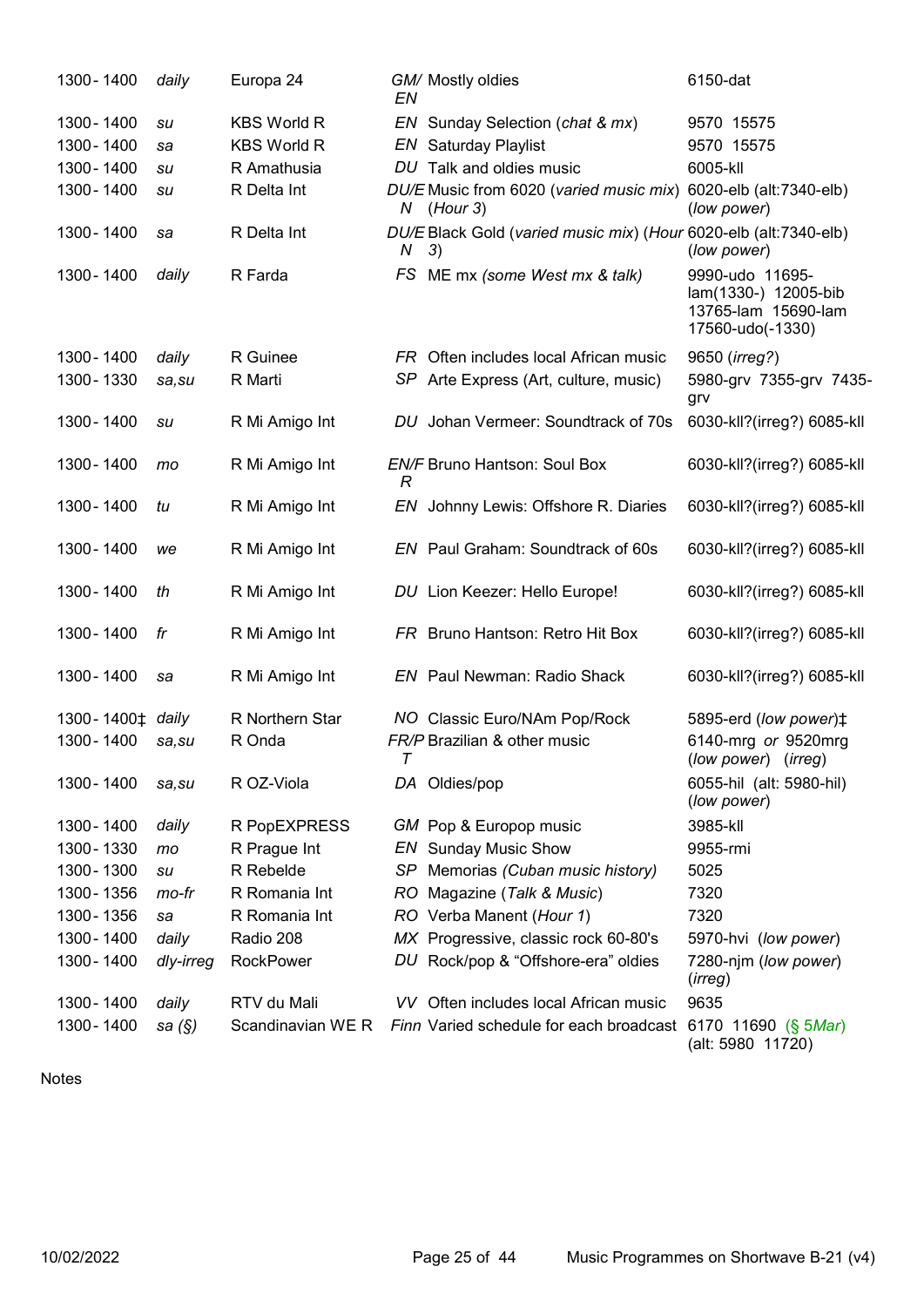| 1300 - 1400 | daily     | <b>Shortwave Radio</b>         |     | EN Various progs including Andy<br>Walker or Prog Milll or Stafford's<br>World or DX/media px | 3975-win 6160-win                                                          |
|-------------|-----------|--------------------------------|-----|-----------------------------------------------------------------------------------------------|----------------------------------------------------------------------------|
| 1300 - 1400 | daily     | Sunlite                        |     | DU Non-stop soft pop/easy listening mx 5955-icn                                               |                                                                            |
| 1300 - 1400 | fr,sa     | Unique R                       |     | EN Various programmes repeated<br>from earlier in the day                                     | 5035USB (alt 3210)<br>(low power)                                          |
| 1300 - 1320 | daily     | V of Turkey                    |     | GM Music (& short feature pgms)                                                               | 15270                                                                      |
| 1300 - 1356 | daily     | V of Turkey (TSR)              |     | TU Often has Turkish music                                                                    | 15350                                                                      |
| 1300 - 1400 | daily     | <b>World Music R</b>           |     | MX Varied world music                                                                         | 5930-brm 15790-rnd(sa-<br>su) 25800-mrs<br>(low power)                     |
| 1300 - 1400 | tu        | <b>WRMI</b>                    |     | <b>EN</b> Encore Classical Music                                                              | 15770-rmi                                                                  |
| 1300 - 1330 | th        | <b>WRMI</b>                    |     | <b>EN</b> R Northern Europe Int<br>(Music from Northern Europe)                               | 15770-rmi                                                                  |
| 1330 - 1400 | daily     | All India R                    |     | VV Mostly mx (plus a nx bulletin)                                                             | 9950 15030 (Dari)                                                          |
| 1330 - 1400 | sa        | <b>CGTN R</b><br>(China R Int) |     | <b>EN</b> Music Talks                                                                         | 5955 7300 9655 9730<br>9765 9870 11640 11760<br>11900 11910 11980<br>13790 |
| 1330 - 1400 | th        | <b>WRMI</b>                    |     | EN R Northern Europe Int xtra<br>-xx30: Mamas Mest Metal<br>-xx45: Stephen's Feature          | 15770-rmi                                                                  |
| 1340 - 1400 | daily     | V of Turkey                    |     | EN Music (& short feature pgms)                                                               | 12035                                                                      |
| 1342 - 1357 | $mo$ -sa  | R Tirana                       |     | EN Modern or traditional music                                                                | 6005-kll                                                                   |
| 1345 - 1355 | su        | V of Vietnam                   |     | <b>EN</b> Vietnamese Contemporary Music                                                       | 9840 12020                                                                 |
| 1345 - 1355 | sa        | V of Vietnam                   |     | <b>EN</b> Weekend Music                                                                       | 9840 12020                                                                 |
|             |           |                                |     |                                                                                               |                                                                            |
| 1400        |           |                                |     |                                                                                               |                                                                            |
| 1400 - 1500 | daily     | All India R                    |     | VV Mostly mx (plus a nx bulletin)                                                             | 9950 15030 (Dari)                                                          |
| 1400 - 1500 | su(S)     | Channel 292                    | var | $EN/$ Jake FM (Hour 2) ( $4th$ or last sun)                                                   | 6070-roh (§ 27 Feb)                                                        |
| 1400 - 1500 | su(S)     | Channel 292                    | ar  | $EN/v$ R PowerRumpel ( $2nd$ su)                                                              | 6070-roh(§12Feb, 12Mar)                                                    |
| 1400 - 1500 | su        | Channel 292                    |     | EN WMRI Europe (Bex Carter)                                                                   | 9670-roh                                                                   |
| 1400 - 1500 | 20Feb     | Channel 292                    |     | <b>GM</b> Norberts Musikladen                                                                 | 6070-roh (§ 20Feb)                                                         |
| 1400 - 1500 | fr        | Channel 292                    |     | GM R Ohne Namen: Jetzt geht's los<br>(Here We Go) (Pre-war German<br>big-band & jazz mx)      | 6070-roh                                                                   |
| 1400 - 1500 | sa $(\S)$ | Channel 292                    |     | $GM$ RNI Diamonds (1 <sup>st</sup> sa)                                                        | 6070-roh (§ 5Mar)                                                          |
| 1400 - 1500 | daily     | Denge Welat                    |     | VV Often has Kurdish music                                                                    | 11530-kch                                                                  |
| 1400 - 1500 | daily     | Europa 24                      | EN  | GM/ Mostly oldies                                                                             | 6150-dat                                                                   |
| 1400 - 1500 | su        | <b>KBS World R</b>             |     | EN Saturday Playlist (Hour 1)                                                                 | 9630                                                                       |
| 1400 - 1500 | su        | <b>KBS World R</b>             |     | EN Sunday Selection (Hour 1)<br>(char & mx)                                                   | 9630                                                                       |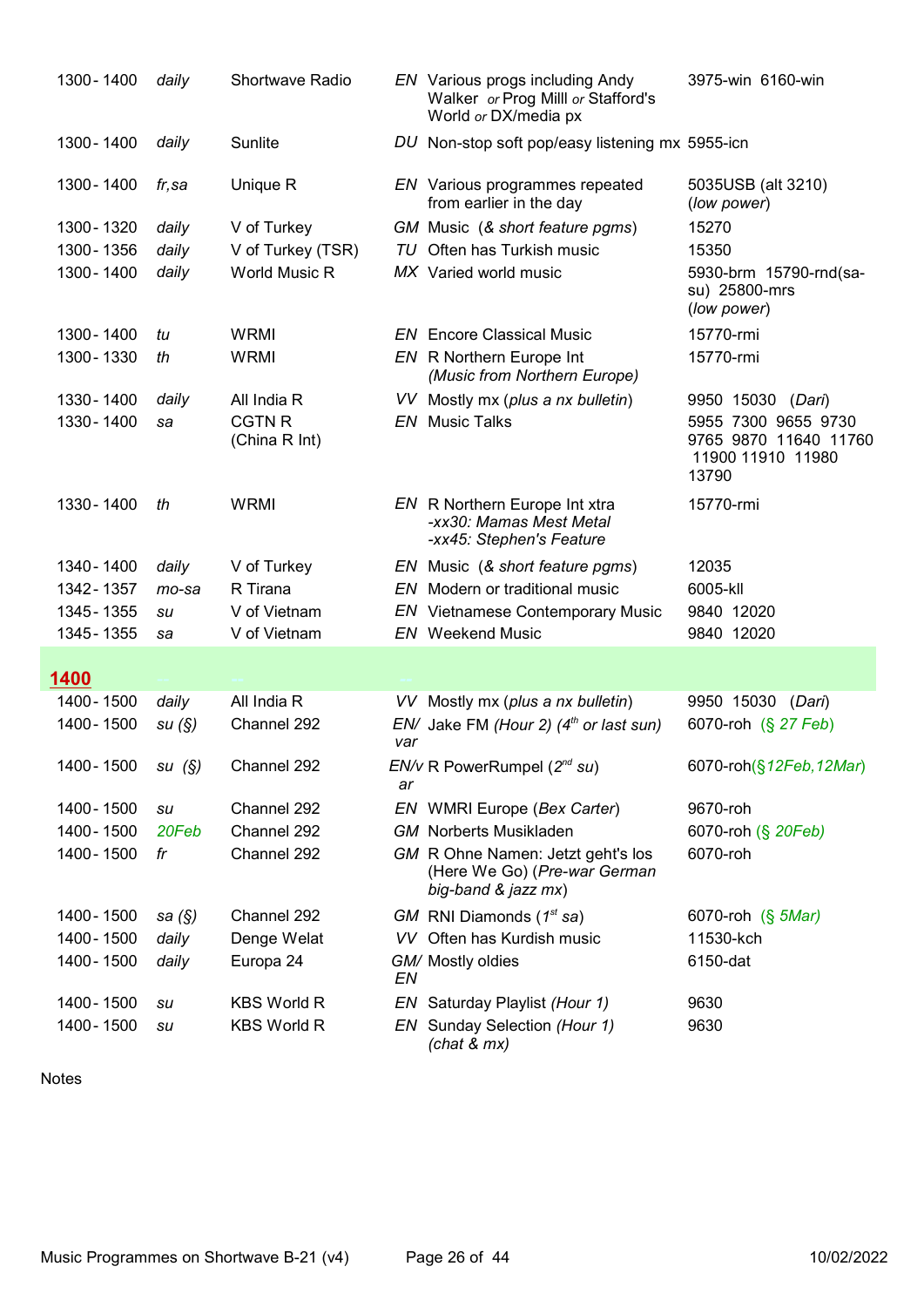| 1400 - 1500                  | su        | R Delta Int        | N      | DU/E Music from 6020 (varied music mix) 6020-elb (alt:7340-elb)<br>(Hour 4)                   | (low power)                                                                       |
|------------------------------|-----------|--------------------|--------|-----------------------------------------------------------------------------------------------|-----------------------------------------------------------------------------------|
| 1400 - 1500                  | sa        | R Delta Int        | N(4)   | DU/E Black Gold (varied music mix) (Hour 6020-elb (alt:7340-elb)                              | (low power)                                                                       |
| 1400 - 1500                  | daily     | R Europe           |        | DU Pop and oldies                                                                             | 6125-aar (low power)<br>(irreg)                                                   |
| 1400 - 1500                  | daily     | R Farda            |        | FS ME mx (some West mx & talk)                                                                | 5860-kwt(1430-) 9990-<br>udo(-1430) 11695-lam<br>12005-bib 13765-lam<br>15690-lam |
| 1400 - 1500                  | daily     | R Guinee           |        | FR Often includes local African music                                                         | 9650 ( <i>irreg?</i> )                                                            |
| 1400 - 1500                  | su        | R Mi Amigo Int     |        | DU Paul Graham: Soundtrack of 60s                                                             | 6030-kll?(irreg?) 6085-kll                                                        |
| 1400 - 1500                  | mo-th     | R Mi Amigo Int     |        | MX Golden Era of Offshore Radio                                                               | 6030-kll?(irreg?) 6085-kll                                                        |
| 1400 - 1500                  | fr        | R Mi Amigo Int     |        | EN Johnny Lewis: Offshore R. Diaries                                                          | 6030-kll?(irreg?) 6085-kll                                                        |
| 1400 - 1500                  | sa        | R Mi Amigo Int     |        | EN Paul Graham: Soundtrack of 60s                                                             | 6030-kll?(irreg?) 6085-kll                                                        |
| 1400-1500 <sup>+</sup> daily |           | R Northern Star    |        | NO Classic Euro/NAm Pop/Rock                                                                  | 5895-erd (low power) <sup><math>\ddagger</math></sup>                             |
| 1400 - 1500                  | sa,su     | R Onda             | $\tau$ | FR/P Brazilian & other music                                                                  | 6140-mrg or 9520mrg<br>(low power) (irreg)                                        |
| 1400 - 1500                  | daily     | R PopEXPRESS       |        | GM Pop & Europop music                                                                        | 3985-kll                                                                          |
| 1400 - 1500                  | mo-fr     | R Romania Int      |        | RO Magazine (Talk & Music)                                                                    | 9810 11975                                                                        |
| 1400 - 1500                  | sa        | R Romania Int      |        | RO Verba Manent (Hour 2)                                                                      | 9810 11975                                                                        |
| 1400 - 1500                  | daily     | Radio 208          |        | MX Progressive, classic rock 60-80's                                                          | 5970-hvi (low power)                                                              |
| 1400 - 1500                  | dly-irreg | <b>RockPower</b>   |        | DU Rock/pop & "Offshore-era" oldies                                                           | 7280-njm (low power)<br>(irreg)                                                   |
| 1400 - 1500                  | daily     | RTV du Mali        |        | VV Often includes local African music                                                         | 9635                                                                              |
| 1400 - 1500                  | sa $(\S)$ | Scandinavian WE R  |        | Finn Varied schedule for each broadcast                                                       | 6170 11690 (§ 5Mar)<br>(alt: 5980 11720)                                          |
| 1400 - 1500                  | daily     | Shortwave Radio    |        | EN Various progs including Andy<br>Walker or Prog Milll or Stafford's<br>World or DX/media px | 3975-win 6160-win                                                                 |
| 1400 - 1500                  | daily     | Sunlite            |        | DU Non-stop soft pop/easy listening mx 5955-icn                                               |                                                                                   |
| 1400 - 1500                  | fr,sa     | Unique R           |        | EN Various programmes repeated<br>from earlier in the day                                     | 5035USB (alt 3210)<br>(low power)                                                 |
| 1400 - 1500                  | sa, su    | V of Hope - Africa |        | EN Rachel Kalapa: Weekend (Live)                                                              | 6065 9680 (su: -1445)                                                             |
| 1400 - 1445                  | mo-fr     | V of Hope - Africa | EN     | Lombe Machilika: Afternoon<br>Drivetime (Live)                                                | 6065 9680                                                                         |
| 1400 - 1420                  | daily     | V of Turkey        |        | EN Music (& short feature pgms)                                                               | 12035                                                                             |
| 1400 - 1500                  | daily     | V of Turkey (TSR)  | TU     | Often has Turkish music                                                                       | 11815                                                                             |
|                              |           |                    |        |                                                                                               |                                                                                   |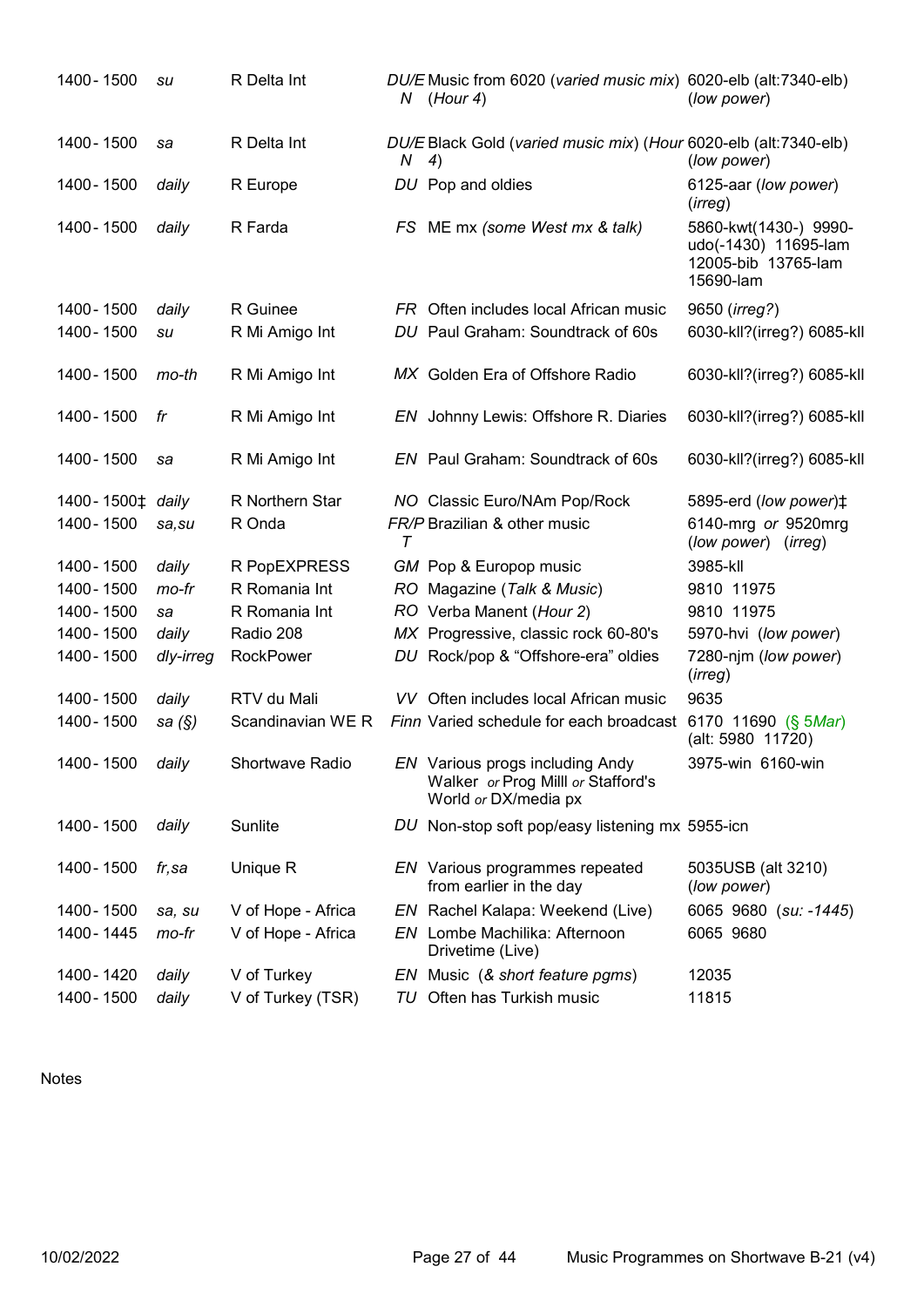| 1400 - 1500                                 | daily | <b>World Music R</b> |     | MX Varied world music                              | 5930-brm 15790-rnd(sa-<br>su) 25800-mrs<br>(low power)                                    |
|---------------------------------------------|-------|----------------------|-----|----------------------------------------------------|-------------------------------------------------------------------------------------------|
| 1405 - 1500                                 | daily | V of America         |     | EN VOA1: The Hits                                  | 4930-bot 15580-bot<br>17885-bot                                                           |
| 1410 - 1459                                 | su    | <b>KBS World R</b>   |     | KO Kim Hyung Joong's Music World                   | 15575                                                                                     |
| 1410 - 1500                                 | mo-fr | <b>KBS World R</b>   |     | EN K-POP Connection                                | 9630                                                                                      |
| 1410 - 1430                                 | sa    | NHK R Japan          |     | EN J-MELO                                          | 6165-tac 11925-dha                                                                        |
| 1430 - 1459                                 | we    | <b>KBS World R</b>   |     | KO All right - Our Rythmn                          | 15575                                                                                     |
| 1436 - 1456                                 | daily | China R Int          | Fil | Music selection (trad/folk)                        | 7325 11640                                                                                |
| 1455 - 1459                                 | tu    | <b>KBS World R</b>   | KO  | Song of the Week                                   | 15575                                                                                     |
| <b>1500</b>                                 |       |                      |     |                                                    |                                                                                           |
| 1500 - 1600                                 | su    | Channel 292          |     | <b>GM</b> R Oberlausitz Int                        | 6070-roh                                                                                  |
| 1500 - 1600                                 | su    | Channel 292          |     | EN WMRI Europe (Rick Slick: Classic<br>Rock)       | 9670-roh                                                                                  |
| 1500 - 1600                                 | daily | Denge Welat          |     | VV Often has Kurdish music                         | 11530-kch or 11530-iss                                                                    |
| 1500 - 1600                                 | daily | Europa 24            | EN  | GM/ Mostly oldies                                  | 6150-dat                                                                                  |
| 1500 - 1600                                 | su    | <b>KBS World R</b>   |     | EN Sunday Selection (Hour 1)<br>(char & mx)        | 9515                                                                                      |
| 1500 - 1600                                 | su    | <b>KBS World R</b>   |     | EN Saturday Playlist (Hour 2)                      | 9630                                                                                      |
| 1500 - 1600                                 | su    | <b>KBS World R</b>   |     | EN Sunday Selection (Hour 2)<br>(char & mx)        | 9630                                                                                      |
| 1500 - 1510                                 | mo-fr | <b>KBS World R</b>   |     | <b>EN K-POP Connection</b>                         | 9630                                                                                      |
| 1500 - 1600                                 | sa    | <b>KBS World R</b>   |     | EN Saturday Playlist (Hour 1)                      | 9515                                                                                      |
| 1500 - 1600                                 | daily | R Europe             |     | DU Pop and oldies                                  | 6125-aar (low power)<br>(irreg)                                                           |
| 1500 - 1600                                 | daily | R Farda              |     | FS ME mx (some West mx & talk)                     | 5860-kwt 7580-<br>lam(1530-) 11695-lam<br>12005-bib 13765-lam(-<br>1530) 15690-bib(-1530) |
| 1500 - 1600                                 | daily | R Guinee             |     | FR Often includes local African music              | 9650 ( <i>irreg?</i> )                                                                    |
| 1500 - 1545                                 | mo-fr | R Havana Cuba        |     | SP Sonido Cubano                                   | 7350 (alt 9710) 9535<br>9650 11760 13700<br>13740 15140 15230                             |
| 1500 - 1600                                 | su    | R Mi Amigo Int       |     | EN Ron O'Quinn: Ron's Rewind<br>(Hour 1)           | 6030-kll?(irreg?) 6085-kll                                                                |
| 1500 - 1600                                 | mo-th | R Mi Amigo Int       |     | MX Golden Era of Offshore Radio                    | 6030-kll?(irreg?) 6085-kll                                                                |
| 1500 - 1600                                 | fr    | R Mi Amigo Int       |     | <b>EN</b> Emperor Rosko: LA Connection<br>(Hour 1) | 6030-kll?(irreg?) 6085-kll                                                                |
| 1500 - 1600                                 | sa    | R Mi Amigo Int       |     | <b>EN</b> Emperor Rosko: LA Connection<br>(Hour 2) | 6030-kll?(irreg?) 6085-kll                                                                |
| 1500-1600 <sup><math>\pm</math></sup> daily |       | R Northern Star      |     | NO Classic Euro/NAm Pop/Rock                       | 5895-erd (low power) <sup>±</sup>                                                         |
|                                             |       |                      |     |                                                    |                                                                                           |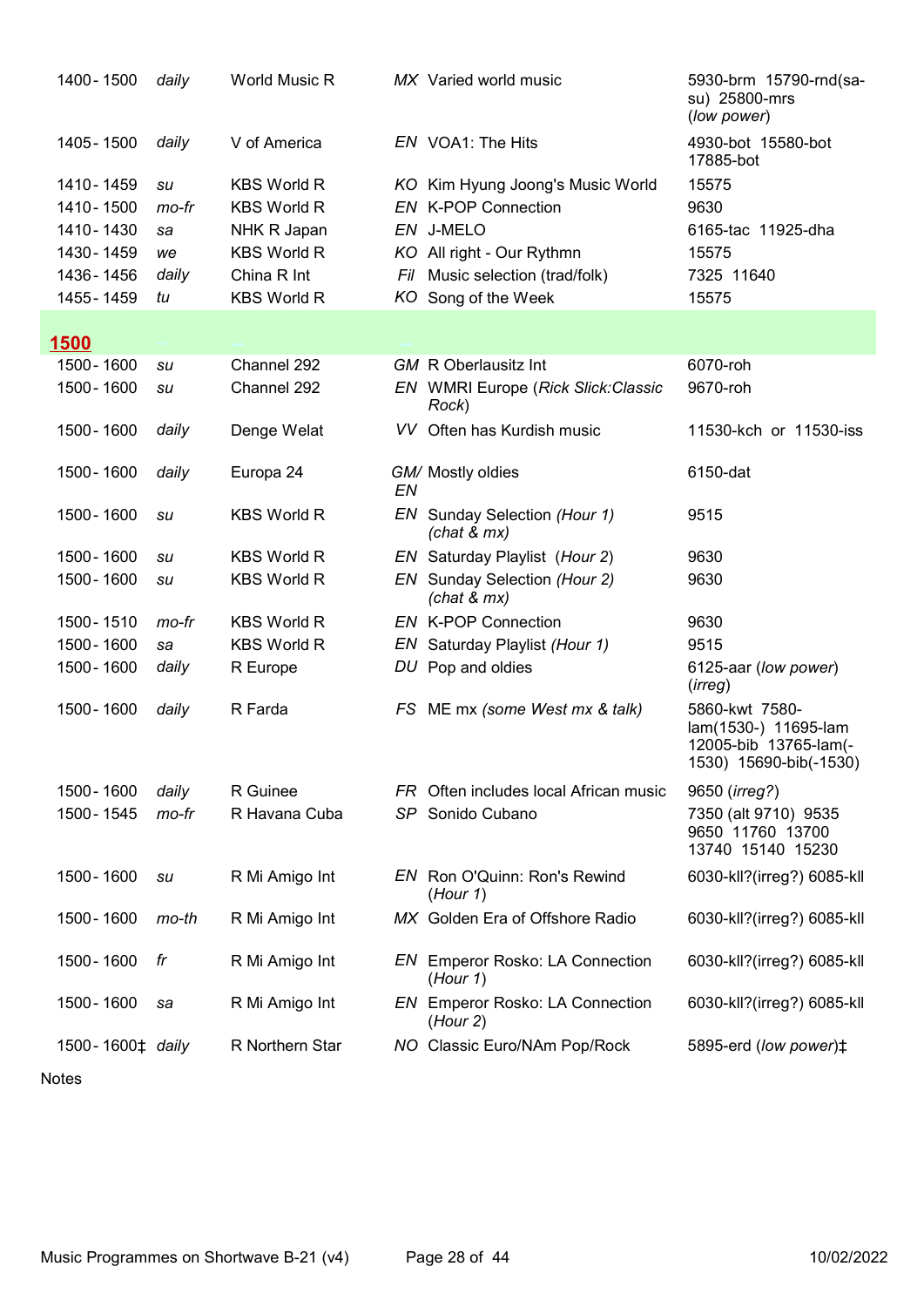| 1500 - 1600                  | sa,su     | R Onda             | т   | FR/P Brazilian & other music                                                                  | 6140-mrg or 9520mrg<br>(low power)<br>(irreq)          |
|------------------------------|-----------|--------------------|-----|-----------------------------------------------------------------------------------------------|--------------------------------------------------------|
| 1500 - 1600                  | daily     | R PopEXPRESS       |     | GM Pop & Europop music                                                                        | 3985-kll                                               |
| 1500 - 1556                  | su        | R Romania Int      |     | RO Departe De Acasă                                                                           | 9810 11975                                             |
| 1500 - 1556                  | mo-fr     | R Romania Int      |     | RO Magazine (Talk & Music)                                                                    | 9810 11975                                             |
| 1500 - 1600                  | daily     | Radio 208          |     | MX Progressive, classic rock 60-80's                                                          | 5970-hvi (low power)                                   |
| 1500 - 1600                  | dly-irreg | <b>RockPower</b>   |     | DU Rock/pop & "Offshore-era" oldies                                                           | 7280-njm (low power)<br>(irreg)                        |
| 1500 - 1600                  | daily     | RTV du Mali        |     | VV Often includes local African music                                                         | 9635                                                   |
| 1500 - 1600                  | sa (§)    | Scandinavian WE R  |     | Finn Varied schedule for each broadcast                                                       | 6170 11720 (§ 5Mar)<br>(alt: 5980 11690)               |
| 1500 - 1600                  | daily     | Shortwave Radio    |     | EN Various progs including Andy<br>Walker or Prog Milll or Stafford's<br>World or DX/media px | 3975-win                                               |
| 1500 - 1600                  | su        | SpaceLine          |     | EN From the Isle of Music (Cuban mx)                                                          | 9400-sof (-6 Mar)                                      |
| 1500 - 1600                  | daily     | Sunlite            |     | DU Non-stop soft pop/easy listening mx 5955-icn                                               |                                                        |
| 1500 - 1600                  | fr,sa     | Unique R           |     | EN Various programmes repeated<br>from earlier in the day                                     | 5035USB (alt 3210)<br>(low power)                      |
| 1500 - 1600                  | sa, su    | V of Hope - Africa |     | EN Rachel Kalapa: Weekend (Live)                                                              | 6065 9680                                              |
| 1500 - 1600                  | mo-fr     | V of Hope - Africa | EN  | Lombe Machilika: Afternoon<br>Drivetime (Live)                                                | 6065 9680                                              |
| 1500 - 1600                  | daily     | V of Turkey (TSR)  |     | TU Often has Turkish music                                                                    | 11815                                                  |
| 1500 - 1600                  | daily     | V of Vietnam       | VT  | Magazine pgm (chat/local music)                                                               | 7220                                                   |
| 1500 - 1600                  | daily     | World Music R      |     | MX Varied world music                                                                         | 5930-brm 15790-rnd(sa-<br>su) 25800-mrs<br>(low power) |
| 1500-1600 <sup>+</sup> daily |           | Zanzibar B. Co     |     | VV Usually African/local music                                                                | 11735 ( <i>irreg</i> ) <sup><math>\pm</math></sup>     |
| 1505 - 1600                  | mo        | R Marti            | SP  | Interferencia                                                                                 | 11860-grv 11930-grv<br>13820-grv                       |
| 1505 - 1530                  | we        | R Marti            |     | SP Arte Express (Art, culture, music)                                                         | 11860-grv 11930-grv<br>13820-grv                       |
| 1505 - 1600                  | fr        | R Marti            |     | SP Postmoderno                                                                                | 11860-grv 11930-grv<br>13820-grv                       |
| 1505 - 1600                  | sa, su    | V of America       | EN. | Music Time in Africa                                                                          | 4930-bot 7455-bot<br>15580-bot 17895-sao               |
| 1505 - 1600                  | mo-fr     | V of America       |     | <b>EN</b> Border Crossings                                                                    | 4930-bot 7455-bot<br>15580-bot 17895-sao               |
| 1510 - 1600                  | mo-fr     | <b>KBS World R</b> |     | EN K-POP Connection                                                                           | 9515                                                   |
| 1515 - 1525                  | su        | V of Vietnam       |     | <b>EN</b> Vietnamese Contemporary Music                                                       | 9840 12020                                             |
| 1515 - 1525                  | sa        | V of Vietnam       |     | <b>EN</b> Weekend Music                                                                       | 9840 12020                                             |
| 1525 - 1540                  | su        | R Romania Int      |     | <b>GM</b> Jazz Universe                                                                       | 6040 7330‡                                             |
| 1525 - 1540                  | tu        | R Romania Int      |     | GM Aus den Konzertsälen (From The<br>Concert Halls)                                           | 6040 7330‡                                             |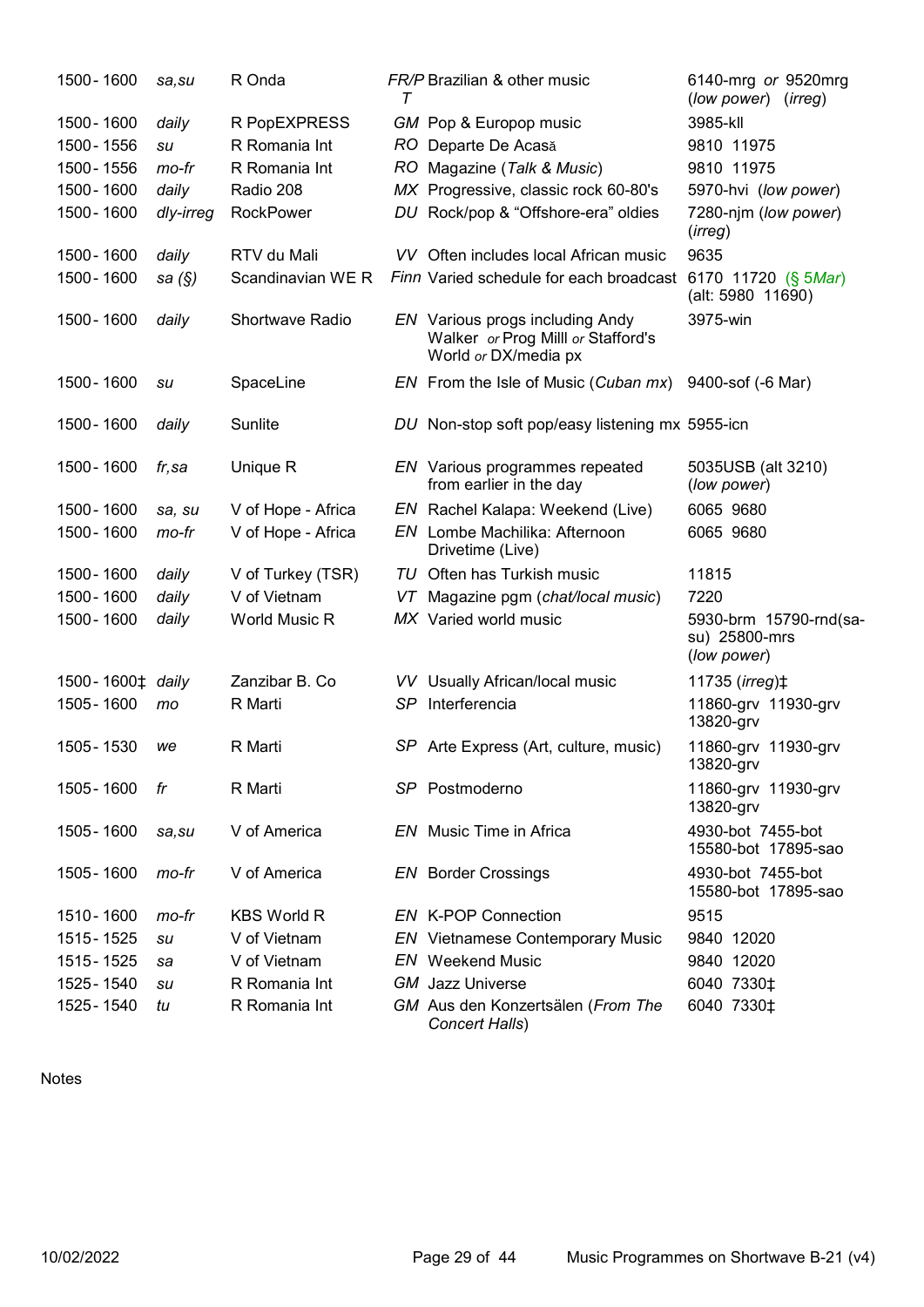| 1525 - 1540                | th | R Romania Int  | GM Volksmusik aus Rumänien (Folk<br>music)      |       | 6040 7330‡             |
|----------------------------|----|----------------|-------------------------------------------------|-------|------------------------|
| 1525 - 1540 $\frac{dr}{r}$ |    | R Romania Int  | <b>GM</b> Jazz Universe                         |       | 6040 7330 <sup>+</sup> |
| 1525 - 1540                | sa | R Romania Int  | GM Hits der rumänischen Popmusik                |       | 6040 7330 <sup>+</sup> |
| 1530 - 1600                | su | V of Mongolia  | <b>EN</b> Sunday Music Programme                | 12015 |                        |
| 1545 - 1555                | su | R Slovakia Int | EN L/Tribune (incl Musical Crossroads) 6005-kll |       |                        |

### <u>1600</u>

| 1600 - 1700                  | su(S)   | Channel 292        | ar     | $EN/v$ R PowerRumpel ( $2nd su$ )                  | 3955-roh (§13Feb, 13Mar)                            |
|------------------------------|---------|--------------------|--------|----------------------------------------------------|-----------------------------------------------------|
| 1600 - 1700                  | su      | Channel 292        |        | EN WMRI Europe (Mario Marconi)                     | 9670-roh                                            |
| 1600 - 1700                  | mo      | Channel 292        |        | GM DARC (DX px includes mx)                        | 6070-roh 9670-roh                                   |
| 1600 - 1700                  | we      | Channel 292        |        | EN Pop Shop R Show                                 | 3955-roh 6070-roh                                   |
| 1600 - 1700                  | daily   | Denge Welat        |        | VV Often has Kurdish music                         | 11530-kch or 11530-iss                              |
| 1600 - 1700                  | daily   | Europa 24          | EN     | GM/ Mostly oldies                                  | 6150-dat                                            |
| 1600 - 1700                  | su      | <b>KBS World R</b> |        | EN Sunday Selection (Hour 2)<br>(char & mx)        | 9515                                                |
| 1600 - 1700                  | su      | <b>KBS World R</b> |        | EN Sunday Selection (Hour 1)<br>(char & mx)        | 9640                                                |
| 1600 - 1610                  | mo-fr   | <b>KBS World R</b> |        | <b>EN K-POP Connection</b>                         | 9515                                                |
| 1600 - 1700                  | sa      | <b>KBS World R</b> |        | EN Saturday Playlist (Hour 2)                      | 9515                                                |
| 1600 - 1700                  | sa      | <b>KBS World R</b> |        | EN Saturday Playlist (Hour 1)                      | 9640                                                |
| 1600 - 1700                  | su      | PBS Xizang         |        | EN Holy Tibet: Music Shangri La                    | 4905 4920 6025 6110<br>6130 6200 7255 7385          |
| 1600 - 1700                  | daily   | R Europe           |        | DU Pop and oldies                                  | 6125-aar (low power)<br>(irreg)                     |
| 1600 - 1700                  | daily   | R Farda            |        | FS ME mx (some West mx & talk)                     | 5860-kwt 7580-lam<br>11695-lam(-1630) 12005-<br>bib |
| 1600 - 1700                  | daily   | R Guinee           | FR.    | Often includes local African music                 | 9650 (irreg?)                                       |
| 1600 - 1700                  | su      | R Mi Amigo Int     |        | EN Ron O'Quinn: Ron's Rewind<br>(Hour 2)           | 6030-kll?(irreg?) 6085-kll                          |
| 1600 - 1700                  | $mo-th$ | R Mi Amigo Int     |        | MX Golden Era of Offshore Radio                    | 6030-kll?(irreg?) 6085-kll                          |
| 1600 - 1700                  | fr      | R Mi Amigo Int     | EN     | Emperor Rosko: LA Connection<br>(Hour 1)           | 6030-kll?(irreg?) 6085-kll                          |
| 1600 - 1700                  | sa      | R Mi Amigo Int     |        | <b>EN</b> Emperor Rosko: LA Connection<br>(Hour 2) | 6030-kll?(irreg?) 6085-kll                          |
| 1600-1700 <sup>±</sup> daily |         | R Northern Star    |        | NO Classic Euro/NAm Pop/Rock                       | 5895-erd (low power) <sup>±</sup>                   |
| 1600 - 1700                  | sa, su  | R Onda             | $\tau$ | FR/P Brazilian & other music                       | 6140-mrg or 9520mrg<br>(low power)<br>(irreg)       |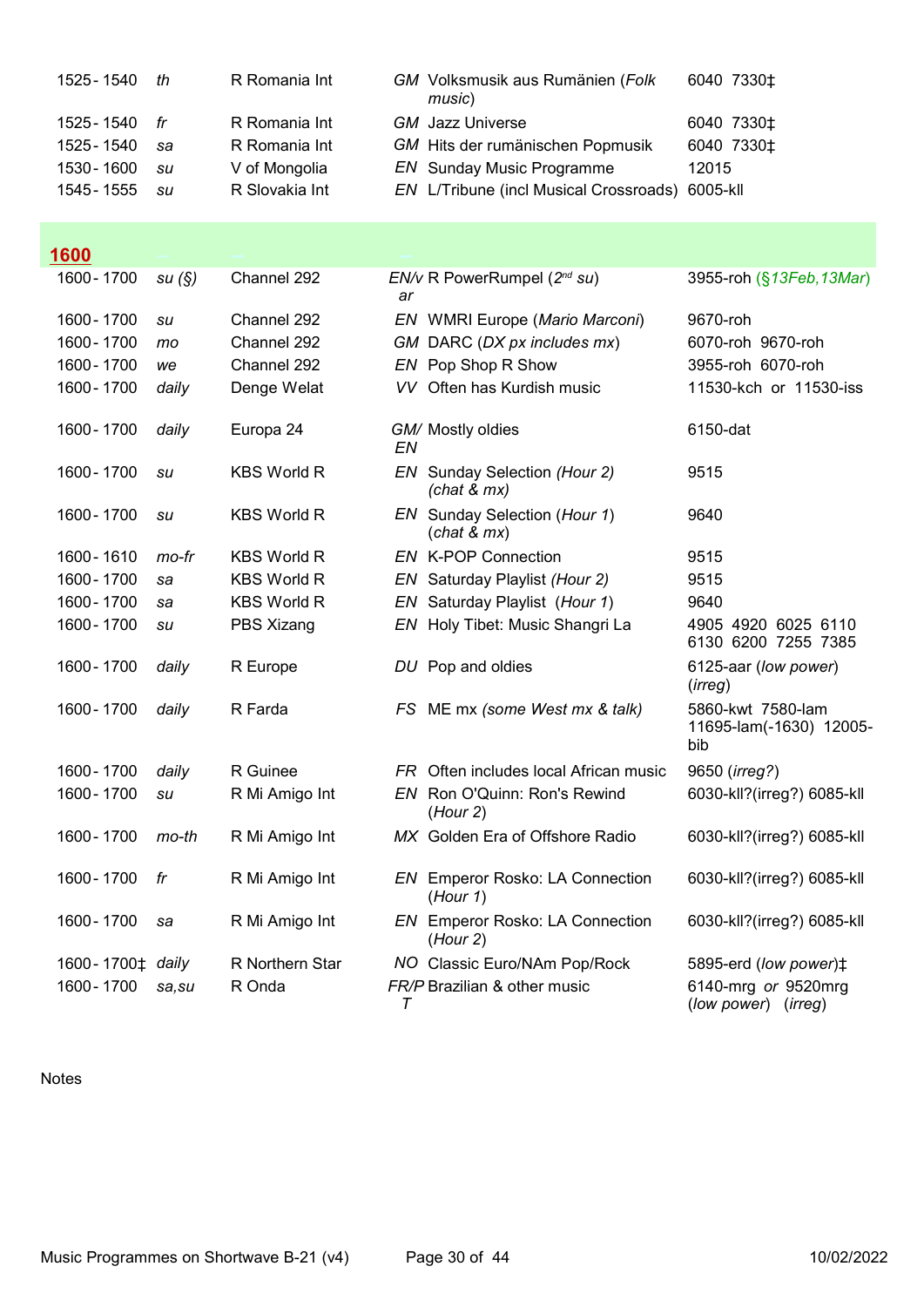| 1600 - 1700                                 | fr-su     | R Piepzender           |           | DU Varied pop (irreg)                                                                         | 5940-zwo <sub>o</sub> 6185-zwo<br>or7425-zwoor7445-zwo<br>(low power) irreg |
|---------------------------------------------|-----------|------------------------|-----------|-----------------------------------------------------------------------------------------------|-----------------------------------------------------------------------------|
| 1600 - 1700                                 | daily     | Radio 208              |           | MX Progressive, classic rock 60-80's                                                          | 5970-hvi (low power)                                                        |
| 1600 - 1659                                 | 21Feb     | Radio Ömrang           | <b>VV</b> | GM/ Annual broadcast                                                                          | 15215-iss                                                                   |
| 1600 - 1700                                 | dly-irreg | <b>RockPower</b>       |           | DU Rock/pop & "Offshore-era" oldies                                                           | 7280-njm (low power)<br>(irreg)                                             |
| 1600 - 1700                                 | daily     | RTV du Mali            |           | VV Often includes local African music                                                         | 9635                                                                        |
| 1600 - 1700                                 | sa $(\S)$ | Scandinavian WE R      |           | Finn Varied schedule for each broadcast                                                       | 6170 11720 (§ 5Mar)<br>(alt: 5980 11690)                                    |
| 1600 - 1700                                 | daily     | <b>Shortwave Radio</b> |           | EN Various progs including Andy<br>Walker or Prog Milll or Stafford's<br>World or DX/media px | 3975-win                                                                    |
| 1600 - 1700                                 | daily     | Sunlite                |           | DU Non-stop soft pop/easy listening mx 5955-icn                                               |                                                                             |
| 1600 - 1700                                 | fr,sa     | Unique R               |           | EN Various programmes repeated<br>from earlier in the day                                     | 5035USB (alt 3210)<br>(low power)                                           |
| 1600 - 1700                                 | sa, su    | V of Hope - Africa     |           | EN Rachel Kalapa: Weekend (Live)                                                              | 4965 6065                                                                   |
| 1600 - 1700                                 | mo-fr     | V of Hope - Africa     |           | EN Lombe Machilika: Afternoon<br>Drivetime (Live)                                             | 4965 6065                                                                   |
| 1600 - 1656                                 | daily     | V of Turkey (TSR)      |           | TU Often has Turkish music                                                                    | 11815                                                                       |
| 1600 - 1700                                 | $mo$ -sa  | <b>WEWN</b>            |           | SP Fe hecha canción                                                                           | 12050                                                                       |
| 1600 - 1700                                 | daily     | World Music R          |           | MX Varied world music                                                                         | 5930-brm 15790-rnd(sa-<br>su) 25800-mrs<br>(low power)                      |
| 1600-1700 <sup><math>\pm</math></sup> daily |           | Zanzibar B. Co         |           | VV Usually African/local music                                                                | 11735 (irreg)‡                                                              |
| 1610 - 1659                                 | sa        | <b>KBS World R</b>     |           | KO Kim Hyung Joong's Music World                                                              | 7275 9740                                                                   |
| 1615 - 1625                                 | su        | V of Vietnam           |           | <b>EN</b> Vietnamese Contemporary Music                                                       | 7220 9730 11885                                                             |
| 1615 - 1625                                 | sa        | V of Vietnam           |           | <b>EN</b> Weekend Music                                                                       | 7220 9730 11885                                                             |
| 1630 - 1700                                 | daily     | All India R            |           | VV Mostly mx (plus nx commentary)                                                             | 9620 (Persian)                                                              |
| 1630 - 1659                                 | tu        | <b>KBS World R</b>     |           | KO All right - Our Rythmn                                                                     | 7275 9740                                                                   |
| 1630 - 1700                                 | su        | R France Int           |           | FR L'épopée des musiques noires                                                               | $3965$ $(drm)$                                                              |
| 1630 - 1700                                 | daily     | <b>SLBC City FM</b>    | SI.       | Mostly Sri Lankan mx                                                                          | 11750 ( <i>irreg</i> )                                                      |
| 1630 - 1650                                 | sa, su    | V of America           |           | EN Nightline Africa - Music from Africa                                                       | 4930-bot 6080-sao<br>15580-bot 17895-bot                                    |
| 1635 - 1659                                 | mo        | R Taiwan Int           |           | EN Jukebox Republic                                                                           | 6100                                                                        |
| 1635 - 1659                                 | we        | R Taiwan Int           |           | <b>EN</b> Behind the Beats                                                                    | 6100                                                                        |
| 1645 - 1655                                 | su        | R Slovakia Int         |           | EN L/Tribune (incl Musical Crossroads)                                                        | 6005-kll                                                                    |
| 1655 - 1659                                 | mo        | <b>KBS World R</b>     |           | KO Song of the Week                                                                           | 7275 9740                                                                   |
| 1700                                        |           |                        |           |                                                                                               |                                                                             |
| 1700-1730                                   | daily     | All India R            |           | VV Mostly mx (plus nx commentary)                                                             | 9620 (Persian)                                                              |
| 1700 - 1800                                 | su        | Channel 292            |           | <b>EN</b> Encore Classical Music                                                              | 9670-roh                                                                    |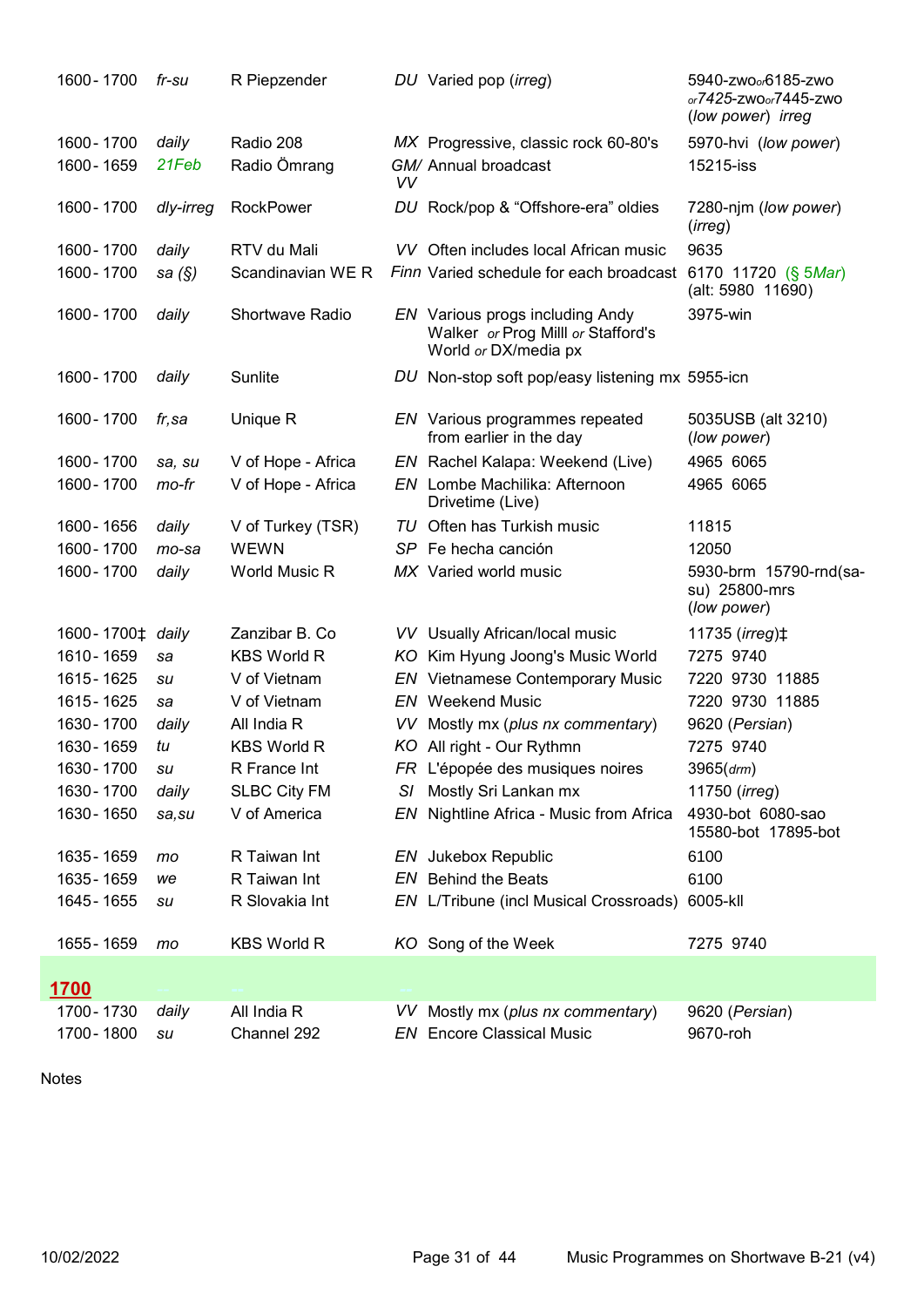| 1700 - 1800                  | su        | Channel 292            |        | FR R Waves Int                                                                                | 3955-roh                                                                    |
|------------------------------|-----------|------------------------|--------|-----------------------------------------------------------------------------------------------|-----------------------------------------------------------------------------|
| 1700 - 1800                  | mo        | Channel 292            |        | <b>GM</b> artistRadio Germany                                                                 | 3955-roh 6070-roh                                                           |
| 1700 - 1800                  | th        | Channel 292            |        | <b>GM</b> Cruisin' The Decades                                                                | 9670-roh                                                                    |
| 1700 - 1800                  | sa $(\S)$ | Channel 292            |        | GM R Sylvia (Hour 1) (1 <sup>st</sup> sa)                                                     | 3955-roh 6070-roh<br>$(S$ 5Mar)                                             |
| 1700 - 1800                  | daily     | Denge Welat            |        | VV Often has Kurdish music                                                                    | 9525-iss (alt: 9525-kch<br>11530-kch)                                       |
| 1700-1800v mo-sa             |           | <b>ERT V of Greece</b> |        | <b>GK</b> Often varied Greek mx                                                               | 9420                                                                        |
| 1700 - 1800                  | daily     | R Europe               |        | DU Pop and oldies                                                                             | 6125-aar (low power)<br>(irreg)                                             |
| 1700 - 1800                  | daily     | R Farda                |        | FS ME mx (some West mx & talk)                                                                | 5860-kwt 7580-lam(-<br>1730) 7580-udo(1730-)<br>12005-bib                   |
| 1700 - 1800                  | daily     | R Guinee               |        | FR Often includes local African music                                                         | 9650 ( <i>irreg?</i> )                                                      |
| 1700 - 1800                  | su        | R Mi Amigo Int         |        | FR Bruno Hantson: Retro Hit Box                                                               | 6030-kll?(irreg?) 6085-kll                                                  |
| 1700 - 1800                  | mo-th     | R Mi Amigo Int         |        | MX Golden Era of Offshore Radio                                                               | 6030-kll?(irreg?) 6085-kll                                                  |
| 1700 - 1800                  | fr        | R Mi Amigo Int         | R      | <b>EN/F Bruno Hantson: Soul Box</b>                                                           | 6030-kll?(irreg?) 6085-kll                                                  |
| 1700 - 1800                  | sa        | R Mi Amigo Int         | R      | <b>EN/F Bruno Hantson: Soul Box</b>                                                           | 6030-kll?(irreg?) 6085-kll                                                  |
| 1700-1800 <sup>+</sup> daily |           | R Northern Star        |        | NO Classic Euro/NAm Pop/Rock                                                                  | 5895-erd (low power) <sup><math>\ddagger</math></sup>                       |
| 1700 - 1800                  | sa,su     | R Onda                 | $\tau$ | FR/P Brazilian & other music                                                                  | 6140-mrg or 9520mrg<br>(low power) (irreg)                                  |
| 1700 - 1800                  | fr-su     | R Piepzender           |        | DU Varied pop (irreg)                                                                         | 5940-zwo <sub>o</sub> 6185-zwo<br>or7425-zwoor7445-zwo<br>(low power) irreg |
| 1700 - 1800                  | daily     | Radio 208              |        | MX Progressive, classic rock 60-80's                                                          | 5970-hvi (low power)                                                        |
| 1700 - 1800                  | dly-irreg | <b>RockPower</b>       |        | DU Rock/pop & "Offshore-era" oldies                                                           | 7280-njm (low power)<br>(irreg)                                             |
| 1700 - 1800                  | daily     | RTV du Mali            |        | VV Often includes local African music                                                         | 9635                                                                        |
| 1700 - 1800                  | sa (§)    |                        |        | Scandinavian WE R Finn Varied schedule for each broadcast 6170 11720 (§ 5Mar)                 | (alt: 5980 11690)                                                           |
| 1700 - 1800                  | daily     | Shortwave Radio        |        | EN Various progs including Andy<br>Walker or Prog Milll or Stafford's<br>World or DX/media px | 3975-win                                                                    |
| 1700 - 1800                  | daily     | <b>SLBC City FM</b>    | SI.    | Mostly Sri Lankan mx                                                                          | 11750 ( <i>irreg</i> )                                                      |
| 1700 - 1800                  | fr,sa     | Unique R               |        | EN Various programmes repeated<br>from earlier in the day                                     | 5035USB (alt 3210)<br>(low power)                                           |
| 1700 - 1800                  | su        | V of Hope - Africa     |        | EN Pat Conrad: Swing Shift                                                                    | 4965 6065                                                                   |
| 1700 - 1800                  | sa        | V of Hope - Africa     |        | EN Pat Conrad: Jazz Session                                                                   | 4965 6065                                                                   |
| 1700 - 1800                  | daily     | V of Turkey (TSR)      | TU     | Often has Turkish music                                                                       | 5980 6120                                                                   |
| 1700 - 1800                  | daily     | V of Vietnam           | VT     | Magazine pgm (chat/local music)                                                               | 9730 11885                                                                  |
|                              |           |                        |        |                                                                                               |                                                                             |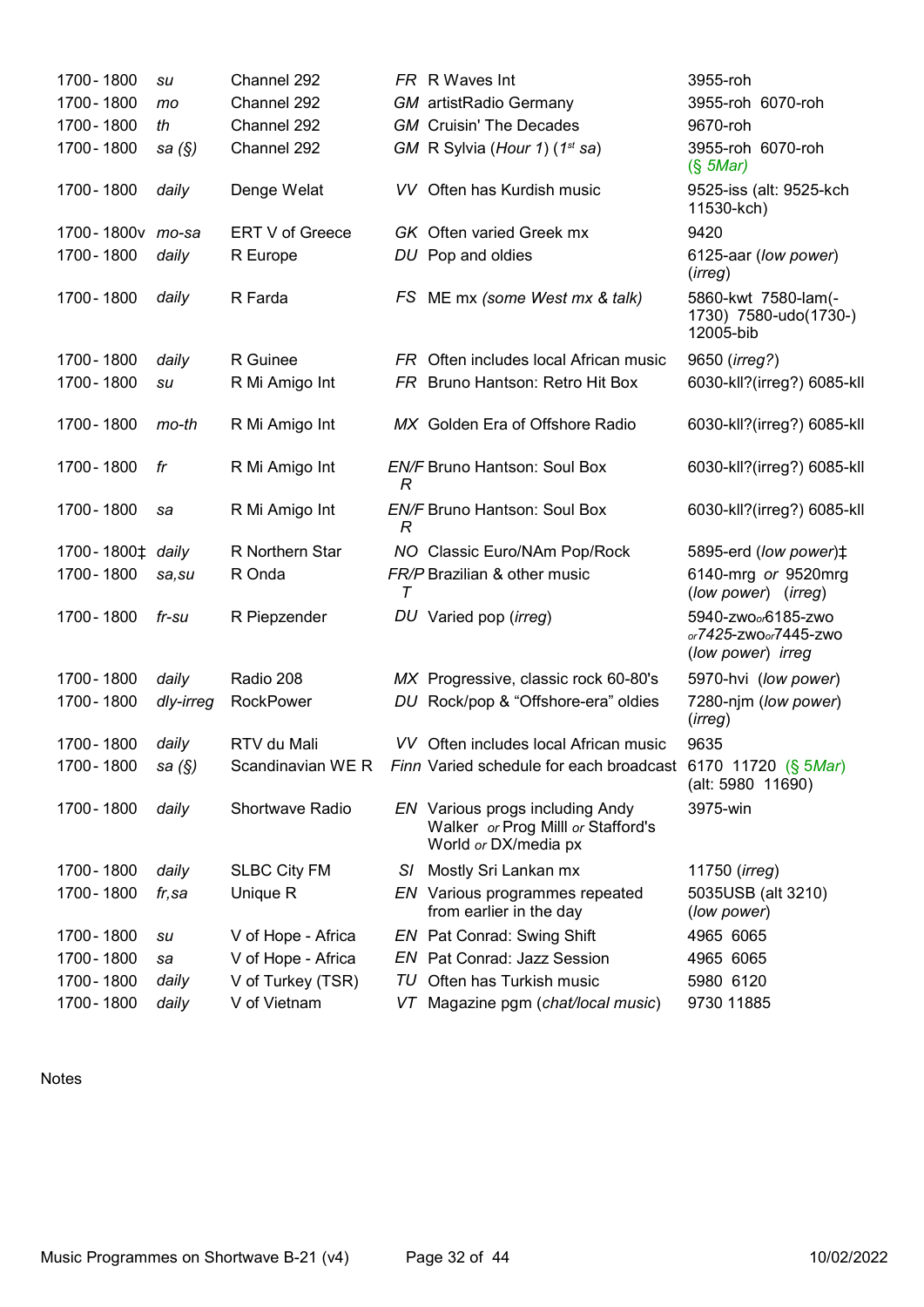| 1700 - 1800 |                                             | daily            | World Music R                  |     | MX Varied world music                                                                                                                         | 5930-brm 15790-rnd(sa-<br>su) 25800-mrs<br>(low power)            |
|-------------|---------------------------------------------|------------------|--------------------------------|-----|-----------------------------------------------------------------------------------------------------------------------------------------------|-------------------------------------------------------------------|
|             | 1700-1800 <sup><math>\pm</math></sup> daily |                  | Zanzibar B. Co                 |     | VV Usually African/local music                                                                                                                | 11735 ( <i>irreg</i> ) ‡                                          |
| 1707 - 1757 |                                             | su-fr            | NHK R Japan                    | JJ  | Often varied EE/JJ modern &<br>vintage mx                                                                                                     | 11945-iss 6000-nau                                                |
| 1710 - 1759 |                                             | sa               | <b>KBS World R</b>             |     | KO Kim Hyung Joong's Music World                                                                                                              | 9515                                                              |
| 1730 - 1800 |                                             | su               | <b>CGTN R</b><br>(China R Int) |     | <b>EN</b> Music Talks                                                                                                                         | 6090 6100 6140 6165<br>6175 7235 7255 7410<br>7420 7435 9570 9880 |
| 1730 - 1759 |                                             | tu               | <b>KBS World R</b>             |     | KO All right - Our Rythmn                                                                                                                     | 9515                                                              |
| 1730 - 1745 |                                             | su               | R Romania Int                  |     | $FR$ Programme musical – jazz                                                                                                                 | 6025(drm) 7325‡                                                   |
| 1730 - 1745 |                                             | mo               | R Romania Int                  |     | FR Les tubes du moment                                                                                                                        | 6025(drm) 7325‡                                                   |
| 1730 - 1745 |                                             | tu               | R Romania Int                  |     | FR Musique traditionnelle roumaine                                                                                                            | 6025(drm) 7325‡                                                   |
| 1730 - 1745 |                                             | we               | R Romania Int                  |     | FR Musique classique roumaine                                                                                                                 | 6025(drm) 7325‡                                                   |
| 1730 - 1745 |                                             | fr               | R Romania Int                  |     | FR Programme musical                                                                                                                          | 6025(drm) 7325‡                                                   |
| 1730 - 1745 |                                             | sa               | R Romania Int                  |     | FR Musique traditionnelle roumaine                                                                                                            | 6025(drm) 7325‡                                                   |
| 1730 - 1800 |                                             | sa               | <b>WWCR</b>                    |     | <b>EN</b> Martha Garvin: Musical Memories                                                                                                     | 12160-wcr                                                         |
| 1740 - 1800 |                                             | daily            | V of Turkey                    |     | EN Music (& short feature pgms)                                                                                                               | 9660                                                              |
| 1740 - 1800 |                                             | daily            | V of Turkey                    |     | SP Music (& short feature pgms)                                                                                                               | 9495                                                              |
| 1755 - 1759 |                                             | mo               | <b>KBS World R</b>             |     | KO Song of the Week                                                                                                                           | 9515                                                              |
| 1800        |                                             |                  |                                |     |                                                                                                                                               |                                                                   |
| 1800 - 1900 |                                             | $mo-th$          | Channel 292                    |     | GM R Ohne Namen: Jetzt geht's los<br>(Here We Go) (Pre-war German<br>big-band & jazz mx)                                                      | 3955-roh                                                          |
| 1800 - 1900 |                                             | fr               | Channel 292                    |     | EN Bobs 60s Splash                                                                                                                            | 3955-roh 6070-roh 9670-<br>roh                                    |
| 1800 - 1900 |                                             | sa $(\S)$        | Channel 292                    |     | GM R Sylvia (Hour 2) $(1^{st}$ sa)                                                                                                            | 3955-roh 6070-roh<br>$(S$ 5Mar)                                   |
| 1800 - 1900 |                                             | sa (§)           | Channel 292                    |     | EN Texas R Shortwave $(3rd sa)$<br>- 19 Feb: Texas Blues Women<br>- 19 Mar: Gary P Nunn Special<br>- 16 Apr: Jerry Jeff Walker Mostly<br>Live | 3955-roh<br>(§ 19Feb, 19Mar, 16 Apr)                              |
| 1800 - 1900 |                                             | daily            | Denge Welat                    |     | VV Often has Kurdish music                                                                                                                    | 9525-iss (alt: 9525-kch<br>11530-kch)                             |
|             |                                             | 1800-1900v mo-sa | ERT V of Greece                |     | <b>GK</b> Often varied Greek mx                                                                                                               | 9420                                                              |
| 1800 - 1857 |                                             | su               | <b>KBS World R</b>             | SP  | Melodías de Corea                                                                                                                             | 9740                                                              |
| 1800 - 1900 |                                             | daily            | R Europe                       |     | DU Pop and oldies                                                                                                                             | 6125-aar (low power)<br>(irreg)                                   |
| 1800 - 1900 |                                             | daily            | R Farda                        | FS  | ME mx (some West mx & talk)                                                                                                                   | 5860-kwt 7580-udo                                                 |
| 1800 - 1900 |                                             | daily            | R Guinee                       | FR. | Often includes local African music                                                                                                            | 9650 ( <i>irreg?</i> )                                            |
|             | 1800-1900 <sup><math>\pm</math></sup> daily |                  | R Northern Star                | NO. | Classic Euro/NAm Pop/Rock                                                                                                                     | 5895-erd (low power)‡                                             |
| 1800 - 1900 |                                             | sa,su            | R Onda                         | T   | FR/P Brazilian & other music                                                                                                                  | 6140-mrg or 9520mrg<br>(low power)<br>(irreg)                     |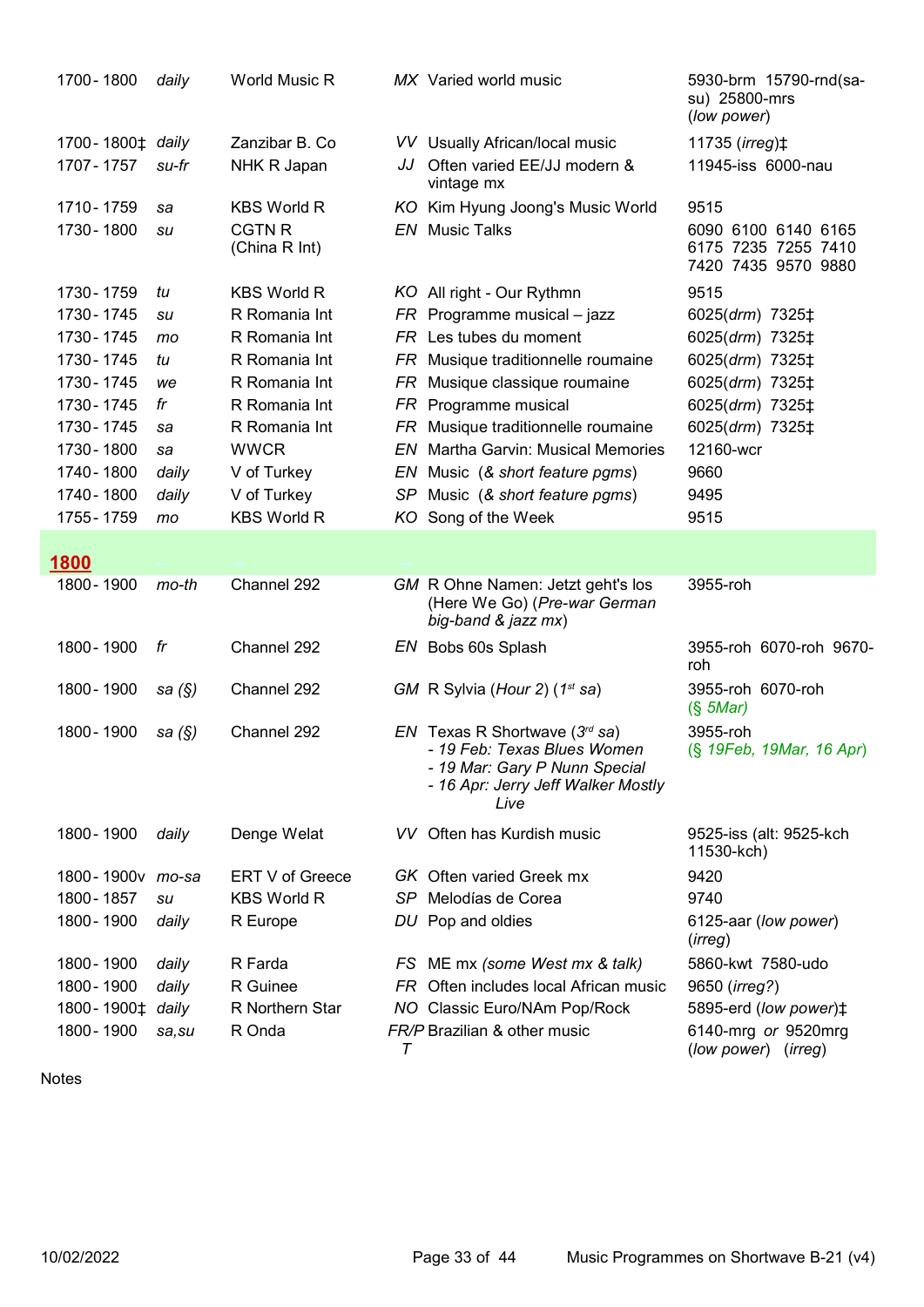| 1800 - 1900                                 | fr-su     | R Piepzender           |    | DU Varied pop (irreg)                                                                         | 5940-zwo <sub>o</sub> 6185-zwo<br>or7425-zwoor7445-zwo<br>(low power) irreg |
|---------------------------------------------|-----------|------------------------|----|-----------------------------------------------------------------------------------------------|-----------------------------------------------------------------------------|
| 1800 - 1900                                 | daily     | Radio 208              |    | MX Progressive, classic rock 60-80's                                                          | 5970-hvi (low power)                                                        |
| 1800 - 1900                                 | dly-irreg | <b>RockPower</b>       |    | DU Rock/pop & "Offshore-era" oldies                                                           | 7280-njm (low power)<br>(irreg)                                             |
| 1800 - 1900                                 | daily     | RTV du Mali            |    | VV Often includes local African music                                                         | 5995                                                                        |
| 1800 - 1900                                 | sa (§)    | Scandinavian WE R      |    | Finn Varied schedule for each broadcast                                                       | 5980 11720 (§ 5Mar)<br>(alt: 6170 11690)                                    |
| 1800 - 1900                                 | daily     | <b>Shortwave Radio</b> |    | EN Various progs including Andy<br>Walker or Prog Milll or Stafford's<br>World or DX/media px | 3975-win                                                                    |
| 1800 - 1830                                 | daily     | <b>SLBC City FM</b>    | SI | Mostly Sri Lankan mx                                                                          | 11750 ( <i>irreg</i> )                                                      |
| 1800 - 1900                                 | fr,sa     | Unique R               |    | EN Various programmes repeated<br>from earlier in the day                                     | 5035USB (alt 3210)<br>(low power)                                           |
| 1800 - 1820                                 | daily     | V of Turkey            |    | EN Music (& short feature pgms)                                                               | 9660                                                                        |
| 1800 - 1820                                 | daily     | V of Turkey            | SP | Music (& short feature pgms)                                                                  | 9495                                                                        |
| 1800 - 1900                                 | daily     | V of Turkey (TSR)      | IU | Often has Turkish music                                                                       | 5980 6120                                                                   |
| 1800 - 1900                                 | daily     | World Music R          |    | MX Varied world music                                                                         | 5930-brm 15790-rnd(sa-<br>su) 25800-mrs<br>(low power)                      |
| 1800 - 1830                                 | sa        | <b>WWCR</b>            |    | EN Talking Machine Show (early<br>records)                                                    | 12160-wcr                                                                   |
| 1800-1900 <sup><math>\pm</math></sup> daily |           | Zanzibar B. Co         |    | VV Usually African/local music                                                                | 11735 ( <i>irreg</i> ) $\ddagger$                                           |
| 1805 - 1900                                 | su        | R Romania Int          |    | RO Music 100%                                                                                 | 5990 7375                                                                   |
| 1805 - 1900                                 | sa        | R Romania Int          |    | RO As We Like! (Hour 1) (Club/party)                                                          | 5990 7375                                                                   |
| 1807 - 1857                                 | su-fr     | NHK R Japan            | JJ | Often varied EE/JJ modern &<br>vintage mx                                                     | 11945-iss 6000-nau                                                          |
| 1810 - 1900                                 | daily     | R Thailand             |    | Thai Varied Thai music(& some nx/talk)                                                        | 7475                                                                        |
| 1813-1820v daily                            |           | R Bulgaria             |    | GM Lied des Tages (Song of the day)                                                           | 3985-kll                                                                    |
| 1820 - 1856                                 | daily     | China R Int            | у  | Amo Varied mx selection (often trad mx)                                                       | 6010 7285 (may start<br>earlier than 1820)                                  |
| 1825 - 1900                                 | daily     | Bangladesh Betar       |    | EN Local & western mx (varying time)                                                          | 4750 (alt:13580)                                                            |
| 1830 - 1840                                 | su        | R Romania Int          |    | <b>EN</b> Music Time                                                                          | 6030‡ 7350(drm)                                                             |
| 1830 - 1840                                 | mo        | R Romania Int          | ΕN | Your Music (Pop)                                                                              | 6030‡ 7350(drm)                                                             |
| 1830 - 1840                                 | tu,fr     | R Romania Int          | EN | Truly Romanian (Trad/folk mx)                                                                 | 6030‡ 7350(drm)                                                             |
| 1830 - 1840                                 | we        | R Romania Int          | ΕN | Music of Romania (Trad/folk mx)                                                               | 6030‡ 7350(drm)                                                             |
| 1830 - 1840                                 | th        | R Romania Int          | ΕN | Music Highlights (Classical mx)                                                               | 6030‡ 7350(drm)                                                             |
| 1830 - 1840                                 | sa        | R Romania Int          | EN | All That Jazz                                                                                 | 6030‡ 7350(drm)                                                             |
| 1830 - 1850                                 | sa, su    | V of America           | ΕN | Nightline Africa - Music from Africa                                                          | 4930-bot 11610-udo<br>15580-bot                                             |
| 1840 - 1900                                 | daily     | V of Turkey            |    | FR Music (& short feature pgms)                                                               | 9620                                                                        |
| 1840 - 1900                                 | daily     | V of Turkey            |    | GM Music (& short feature pgms)                                                               | 5945                                                                        |
| 1845 - 1857                                 | we        | <b>KBS World R</b>     |    | SP Al Son de Corea (Traditional)                                                              | 9740                                                                        |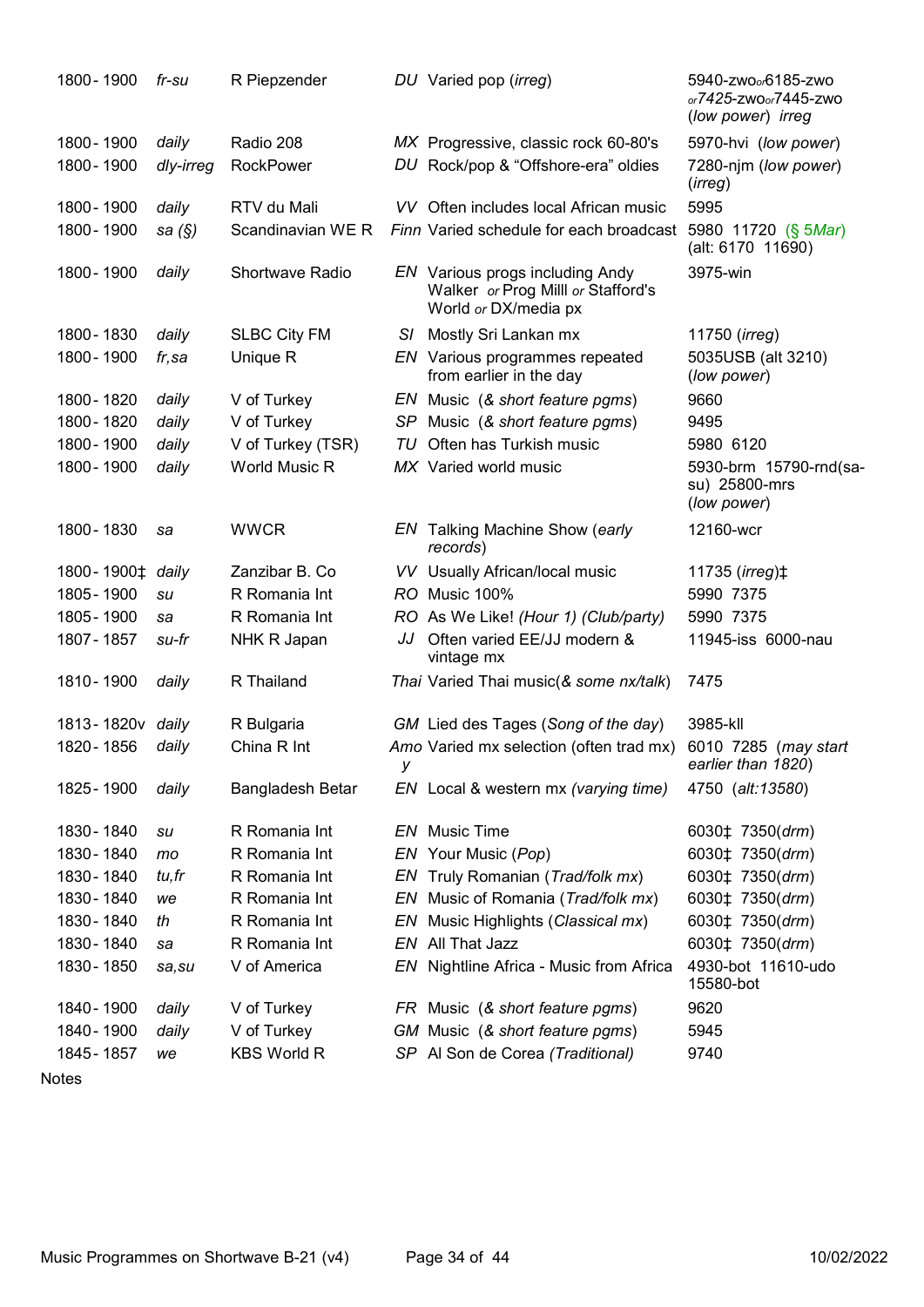1845-1853y *daily* R Bulgaria **EN** Song of the day 1852-1856 daily R Romania Int <mark>1900</mark> --- -- -- -- -- - - - - - - - -1900- 2000 daily Channel 292 1900- 2000 tu Channel 292 1900 - 2000 fr Channel 292 1900 - 2000 sa (§) Channel 292 1900 - 2000 daily Denge Welat VV Often has Kurdish music 9525-iss (alt: 9525-kch 1900 - 2000 mo-sa ERT V of Greece GK Often varied Greek mx 9420 1900 - 2000 fr  $(S)$  IRRS EN Radio City  $(3^{rd} Fri)$ 1900 - 2000 mo-fr R Brasil Central PO Terra Brasil (Brazilian mx) 11815 1900 - 2000 daily R Europe DU Pop and oldies 1900-2000 daily R Farda 1900 - 2000 daily R Guinee FR Often includes local African music 9650 (irreg?) 1900 - 2000 sa.su R Marti SP Interferencia 1900- 2000<sup>±</sup> daily R Northern Star 1900 - 2000 sa.su R Onda FR/P Brazilian & other music 1900-2000 fr-su R Piepzender 1900 - 2000 su R Romania Int RO Zi-le D-Alead-Ale Noastre (Folk mx) 5990 7375 1900-2000 sa R Romania Int RO As We Like! (Hour 2) (Club/party) 5990 7375 1900- 2000 daily Radio 208 MX Progressive, classic rock 60-80's 1900-2000 dly-irreg RockPower DU Rock/pop & "Offshore-era" oldies 7280-njm (low power) 1900- 2000 daily RTV du Mali VV Often includes local African music 5995 1900- 2000 sa (§) Scandinavian WE R Finn Varied schedule for each broadcast 5980 11720 (§ 5Mar) 1900 - 2000 daily Shortwave Radio EN Various progs including Andy 3975-win 1900 - 2000 we Unique R 1900 - 2000 *fr, sa* Unique R 3985-kll EN Simply Folk (A traditional folk song) 6030‡ 7350(drm) GM DARC (DX px includes mx) 3955-roh EN/S From the Isle of Music (Cuban mx) 6070-roh (-1 Mar) P GM Cruisin' The Decades 9670-roh GM R Sylvia (Hour 3) ( $1<sup>st</sup>$  sa) 6070-roh (§  $5Mar$ ) 11530-kch) 7290 (or irreg:  $2^{nd}/4th$ fri) (§ 18Feb, 18Mar) 6125-aar (low power) (irreg) FS ME mx (some West mx & talk) 5860-kwt 7580-udo 11860-grv 11930-grv 13820-grv NO Classic Euro/NAm Pop/Rock 5895-erd (low power) $\ddagger$ R Onda  $\tau$ 6140-mrg or 9520mrg (low power) (irreg) DU Varied pop (irreg) 5940-zwoor6185-zwo or7425-zwoor7445-zwo (low power) irreg 5970-hvi (low power) (irreg) RTV du Mali (alt: 6170 11690) Walker or Prog Milll or Stafford's World or DX/media px **EN** Dave Marley: Classic Chart Rundown (Hour 1) 5035USB (alt 3210) (low power) (irreg on SW, probably mostly only via live-stream) EN Various programmes repeated from earlier in the day 5035USB (alt 3210) (low power)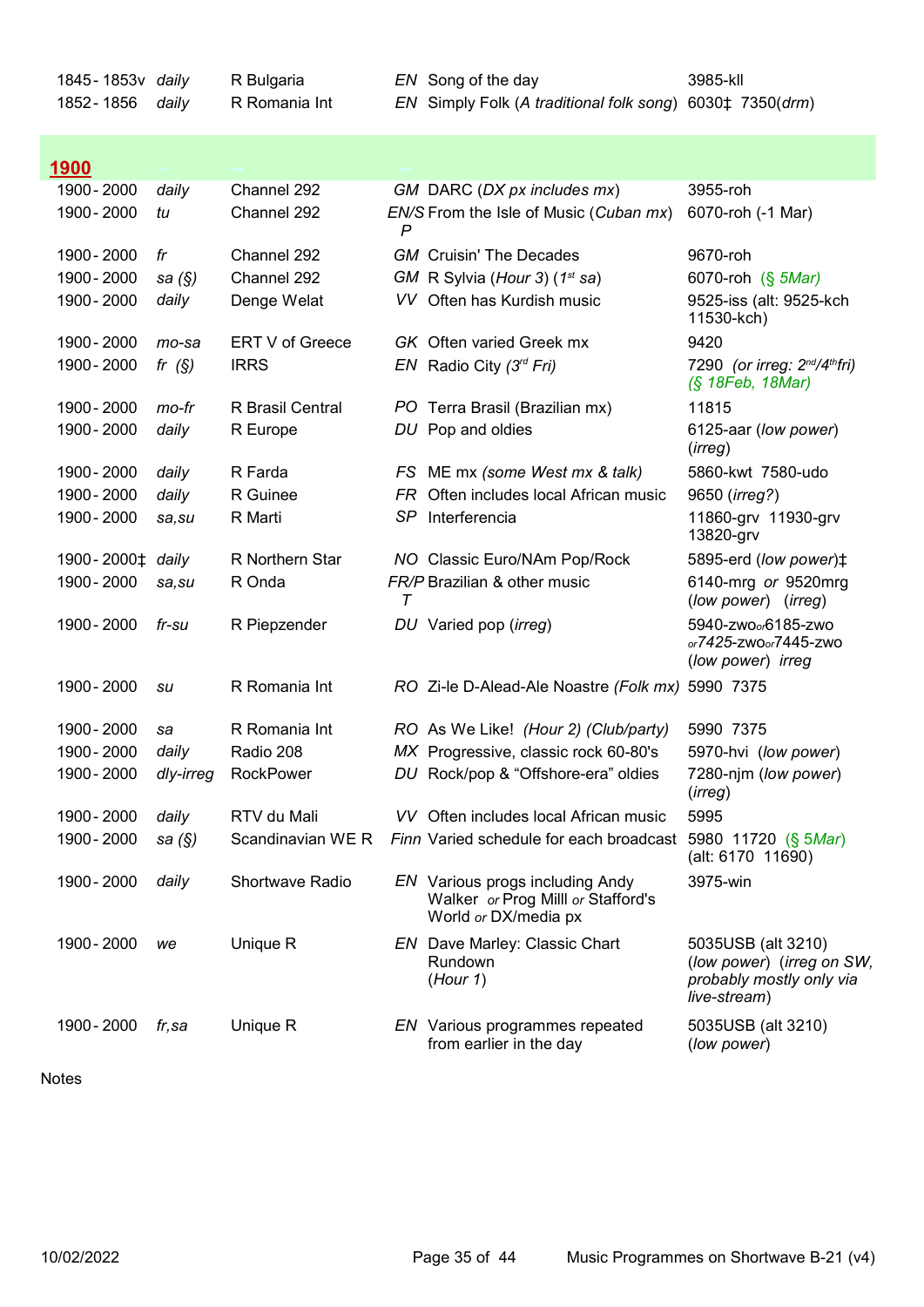| 1900 - 2000      | su     | V of America              | FR Soul USA                                                          | 11900-sao(1930-) 12075-<br>smg(-1930) 12075-<br>bot(1930-) 15730-bot)-<br>1930 15730-grv(1930-)<br>17700-grv |
|------------------|--------|---------------------------|----------------------------------------------------------------------|--------------------------------------------------------------------------------------------------------------|
| 1900 - 2000      | sa, su | V of Hope - Africa        | EN Scott Martin: Song in the Night                                   | 4965 6065                                                                                                    |
| 1900 - 2000      | mo-fr  | V of Hope - Africa        | EN Stephen Mdoma: Late Night (Live)                                  | 4965 6065                                                                                                    |
| 1900 - 1920      | daily  | V of Turkey               | FR Music (& short feature pgms)                                      | 9620                                                                                                         |
| 1900 - 1920      | daily  | V of Turkey               | GM Music (& short feature pgms)                                      | 5945                                                                                                         |
| 1900 - 2000      | daily  | V of Turkey (TSR)         | TU Often has Turkish music                                           | 5980 6120                                                                                                    |
| 1900 - 2000      | daily  | World Music R             | MX Varied world music                                                | 5930-brm 15790-rnd(sa-<br>su) 25800-mrs<br>(low power)                                                       |
| 1900-2000‡ daily |        | Zanzibar B. Co            | VV Usually African/local music                                       | 11735 ( $irreg$ ) $\ddagger$                                                                                 |
| 1905 - 1930      |        | sa, su (irr) V of America | EN VOA1: The Hits                                                    | 4930-bot 13590-sao<br>15580-bot                                                                              |
| 1907 - 1957      | su-fr  | NHK R Japan               | JJ Often varied EE/JJ modern &<br>vintage mx                         | 9835-yam 15130-iss                                                                                           |
| 1915 - 1925      | su     | V of Vietnam              | <b>EN</b> Vietnamese Contemporary Music                              | 9730 11885                                                                                                   |
| 1915 - 1925      | sa     | V of Vietnam              | <b>EN</b> Weekend Music                                              | 9730 11885                                                                                                   |
| 1925 - 1940      | su     | R Romania Int             | <b>GM</b> Jazz Universe                                              | 6180‡ 7375(drm)                                                                                              |
| 1925 - 1940      | tu     | R Romania Int             | GM Aus den Konzertsälen (From The<br>Concert Halls)                  | 6180‡ 7375(drm)                                                                                              |
| 1925 - 1940      | th     | R Romania Int             | GM Volksmusik aus Rumänien (Folk<br>music)                           | 6180‡ 7375(drm)                                                                                              |
| 1925 - 1940      | fr     | R Romania Int             | <b>GM</b> Jazz Universe                                              | 6180‡ 7375(drm)                                                                                              |
| 1925 - 1940      | sa     | R Romania Int             | GM Hits der rumänischen Popmusik                                     | 6180‡ 7375(drm)                                                                                              |
| 1930 - 2000      | daily  | All India R               | FF Mostly Indian classical mx (plus a nx 9620(drm-Ch.1)<br>bulletin) | (irreg in standard<br>AM instead of DRM)                                                                     |
| 1930 - 2000      | daily  | All India R               | HI Hindustani & Carnatic classical mx                                | 9620(drm-Ch.2)<br>$(irreg - only when in$<br>DRM, not in AM)                                                 |
| 1930 - 1956      | daily  | China R Int               | Cant Varied mx selection (often trad mx)                             | 7215 9770 (may start<br>earlier than 1930)                                                                   |
| 1930 - 2000      | tu     | <b>IRRS</b>               | EN Sounds Irish (Irish folk music)                                   | 7290                                                                                                         |
| 1930 - 2000      | sa     | <b>IRRS</b>               | EN 16 Gwendoline Street                                              | 7290                                                                                                         |
| 1932 - 2000      | sa     | <b>BBC WS-Africa</b>      | EN This is Africa (pan-African music)                                | 6195-sao 7265-mdc<br>7445-mdc 9410-dha<br>11810-wof 12095-asc                                                |
| 1940 - 2000      | daily  | V of Turkey               | EN Music (& short feature pgms)                                      | 6050                                                                                                         |
|                  |        |                           |                                                                      |                                                                                                              |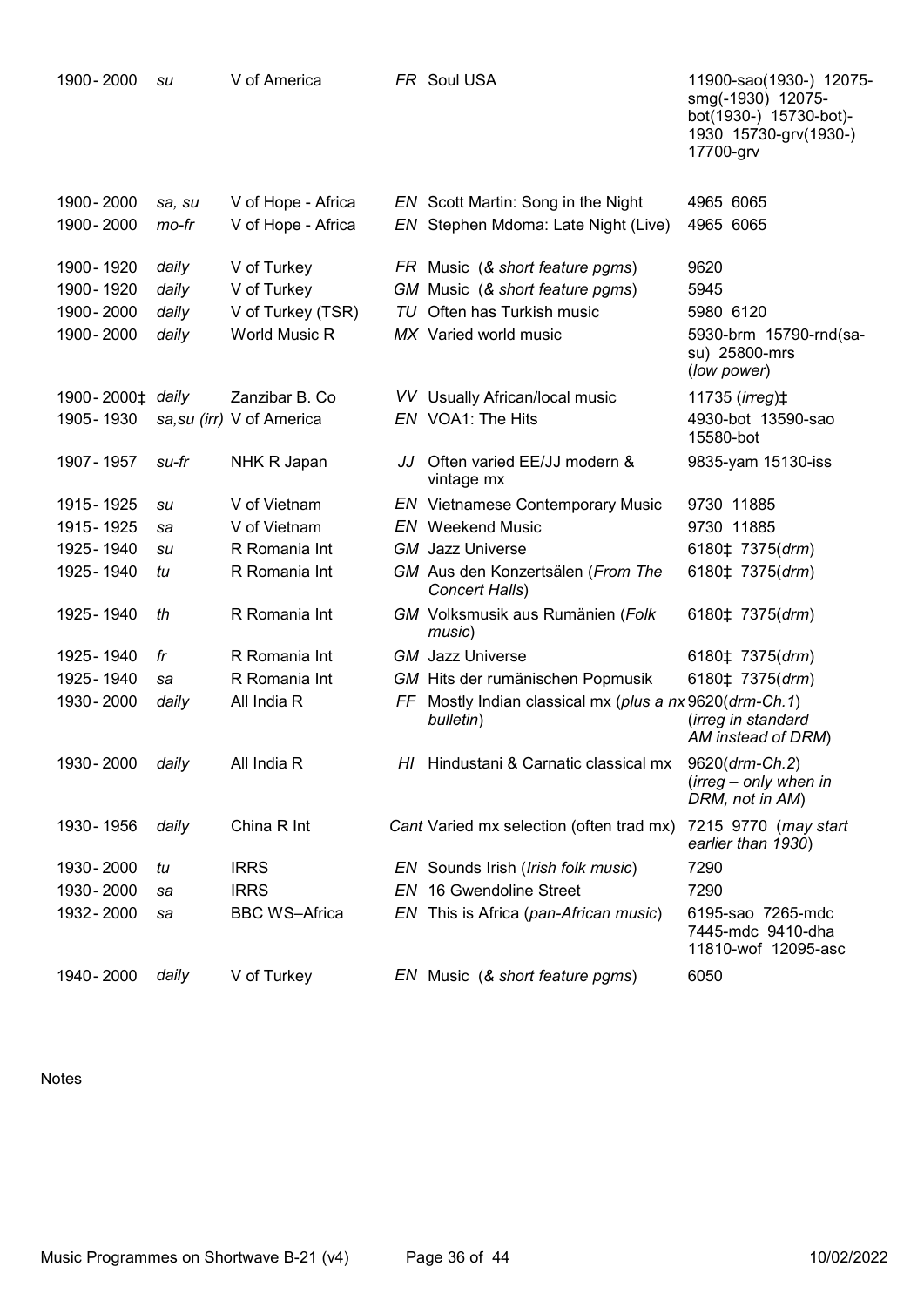| 2000          |           |                    |      |                                                                                               |                                                                                             |
|---------------|-----------|--------------------|------|-----------------------------------------------------------------------------------------------|---------------------------------------------------------------------------------------------|
| 2000 - 2030   | daily     | All India R        | FF.  | Mostly Indian classical mx (plus a nx 9620(drm-Ch.1)<br>bulletin)                             | (irreg in standard<br>AM instead of DRM)                                                    |
| 2000 - 2030   | daily     | All India R        | HI   | Hindustani & Carnatic classical mx                                                            | 9620(drm-Ch.2)<br>$(irreg - only when in$<br>DRM, not in AM)                                |
| 2000 - 2100   | mo        | Channel 292        |      | <b>GM</b> Cruisin' The Decades                                                                | 6070-roh 9670-roh                                                                           |
| 2000 - 2100   | tu        | Channel 292        |      | EN Uncle Bill's Melting Pot                                                                   | 6070-roh (-1 Mar)                                                                           |
| 2000 - 2100   | fr        | Channel 292        |      | <b>EN</b> Encore Classical Music                                                              | 6070-roh                                                                                    |
| 2000 - 2100   | sa $(\S)$ | Channel 292        |      | GM R Sylvia (Hour 4) (1 <sup>st</sup> sa)                                                     | 6070-roh (§ 5Mar)                                                                           |
| 2000 - 2100   | daily     | Denge Welat        |      | VV Often has Kurdish music                                                                    | 9525-iss (alt: 9525-kch<br>11530-kch)                                                       |
| 2000 - 2100   | mo-sa     | ERT V of Greece    |      | GK Often varied Greek mx<br>sa: Greek Rebetic music                                           | 9420                                                                                        |
| 2000 - 2057   | su        | <b>KBS World R</b> |      | FR Musique coréenne                                                                           | 5950-iss                                                                                    |
| 2000 - 2100   | daily     | R Europe           |      | DU Pop and oldies                                                                             | 6125-aar (low power)<br>(irreg)                                                             |
| 2000 - 2100   | daily     | R Fana             | VV.  | Mostly Horn of Africa mx                                                                      | 6110                                                                                        |
| 2000 - 2100   | daily     | R Farda            | FS   | ME mx (some West mx & talk)                                                                   | 5860-kwt 7580-udo                                                                           |
| 2000 - 2100   | daily     | R Guinee           | FR . | Often includes local African music                                                            | 9650 ( <i>irreg?</i> )                                                                      |
| 2000 - 2100 ± | daily     | R Northern Star    |      | NO Classic Euro/NAm Pop/Rock                                                                  | 5895-erd (low power) <sup><math>\ddagger</math></sup>                                       |
| 2000 - 2100   | sa,su     | R Onda             | T    | FR/P Brazilian & other music                                                                  | 6140-mrg or 9520mrg<br>(low power) (irreg)                                                  |
| 2000 - 2100   | fr-su     | R Piepzender       |      | DU Varied pop ( <i>irreg</i> )                                                                | 5940-zwo <sub>o</sub> 6185-zwo<br>or7425-zwoor7445-zwo<br>(low power) irreg                 |
| 2000 - 2100   | daily     | Radio 208          |      | MX Progressive, classic rock 60-80's                                                          | 5970-hvi (low power)                                                                        |
| 2000 - 2100   | daily     | Radio 4KZ          |      | EN Varied oldies/hits                                                                         | 5055 (low power)                                                                            |
| 2000 - 2100   | dly-irreg | <b>RockPower</b>   |      | DU Rock/pop & "Offshore-era" oldies                                                           | 7280-njm (low power)<br>(irreg)                                                             |
| 2000 - 2100   | daily     | RTV du Mali        | VV l | Often includes local African music                                                            | 5995                                                                                        |
| 2000 - 2100   | sa $(\S)$ | Scandinavian WE R  |      | Finn Varied schedule for each broadcast 5980 11720 (§ 5Mar)                                   | (alt: 6170 11690)                                                                           |
| 2000 - 2100   | daily     | Shortwave Radio    |      | EN Various progs including Andy<br>Walker or Prog Milll or Stafford's<br>World or DX/media px | 3975-win                                                                                    |
| 2000 - 2100   | tu        | Unique R           |      | <b>EN</b> Aussie Tim's Generation Music<br>Show (60, 70s & 80s mx)                            | 5035USB (alt 3210)<br>(low power)                                                           |
| 2000 - 2100   | we        | Unique R           |      | EN Dave Marley: Classic Chart<br>Rundown<br>(Hour 2)                                          | 5035USB (alt 3210)<br>(low power) (irreg on SW,<br>probably mostly only via<br>live-stream) |
| 2000 - 2100   | fr        | Unique R           |      | EN Various programmes repeated<br>from earlier in the day                                     | 5035USB (alt 3210)<br>(low power)                                                           |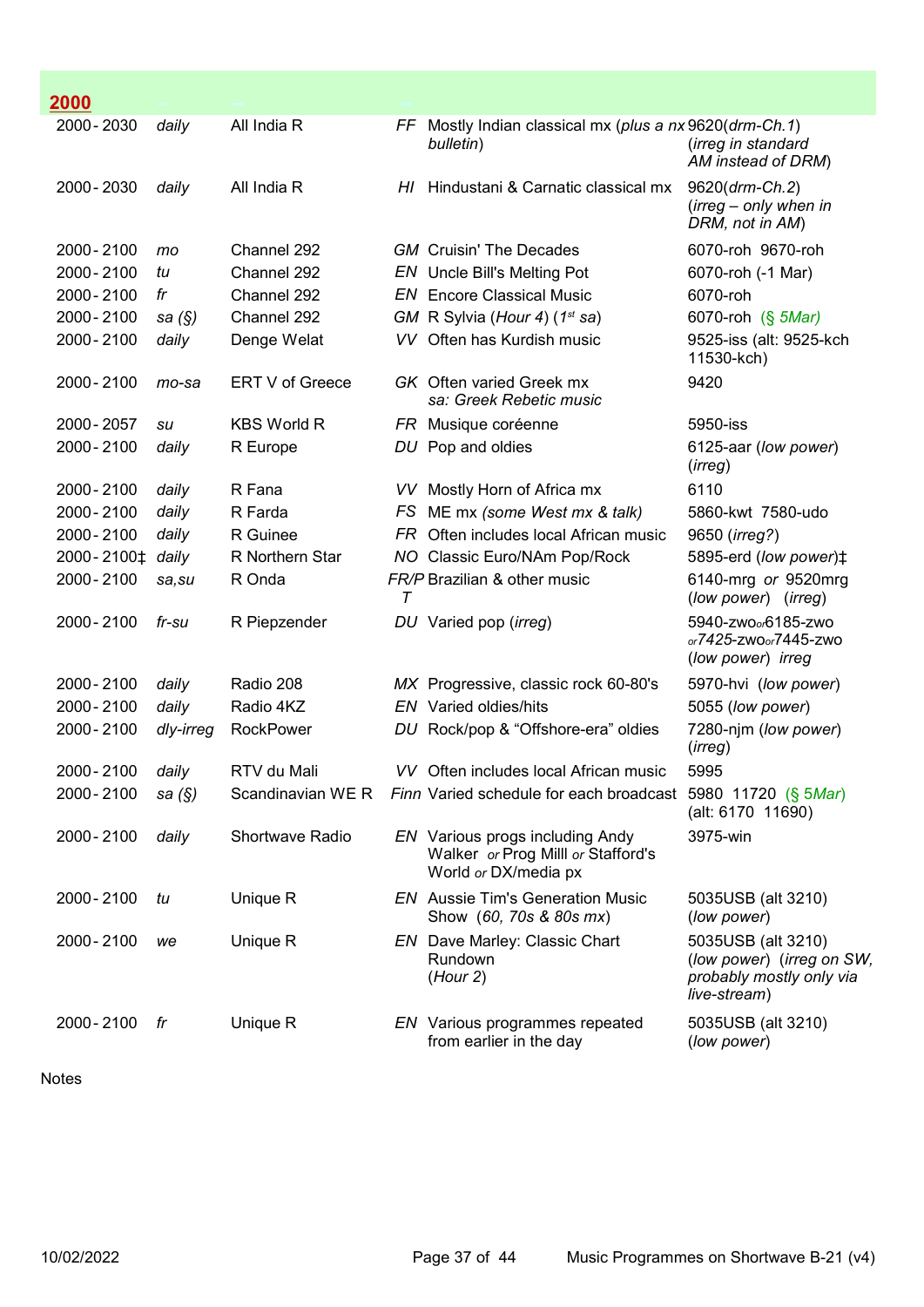| 2000 - 2030                  | sa     | Unique R           |     | EN Hobart R Int (DX px also inc mx)                     | 5035USB (alt 3210)<br>(low power)         |
|------------------------------|--------|--------------------|-----|---------------------------------------------------------|-------------------------------------------|
| 2000 - 2030                  | su     | V of America       |     | FR RM Show: Du Blues au Jazz                            | 9485-kwt 11900-sao<br>12075-bot 15730-grv |
| 2000 - 2100                  | sa,su  | V of America       |     | EN Music Time in Africa                                 | 4930-bot 6195-bot<br>15580-bot            |
| 2000 - 2030                  | mo     | V of America       |     | FR RM Show: Le hit-parade americain                     | 9485-kwt 11900-sao<br>12075-bot 15730-grv |
| 2000 - 2100                  | mo-fr  | V of America       |     | <b>EN</b> African Beat                                  | 4930-bot 6195-bot<br>15580-bot            |
| 2000 - 2030                  | tu     | V of America       |     | FR RM Show: Antenna Libre                               | 9485-kwt 11900-sao<br>12075-bot 15730-grv |
| 2000 - 2030                  | we     | V of America       |     | FR RM Show: Musique internationale                      | 9485-kwt 11900-sao<br>12075-bot 15730-grv |
| 2000 - 2030                  | th     | V of America       |     | FR RM Show: African music Hit-Parade 9485-kwt 11900-sao | 12075-bot 15730-grv                       |
| 2000 - 2030                  | fr     | V of America       |     | FR RM Show: La Musique de la caraibe 9485-kwt 11900-sao | 12075-bot 15730-grv                       |
| 2000 - 2030                  | sa     | V of America       |     | FR RM Show: R&B et Rock                                 | 9485-kwt 11900-sao<br>12075-bot 15730-grv |
| 2000 - 2100                  | mo-fr  | V of Hope - Africa |     | EN Stephen Mdoma: Late Night (Live)                     | 4965 6065<br>$(exc 2015-2030)$            |
| 2000 - 2020                  | daily  | V of Turkey        |     | EN Music (& short feature pgms)                         | 6050                                      |
| 2000 - 2100                  | daily  | V of Turkey (TSR)  |     | TU Often has Turkish music                              | 5980 6120                                 |
| 2000 - 2100                  | tu     | <b>WBCQ</b>        |     | EN Pirate Joe Extravaganzo                              | 7490-bcq                                  |
| 2000 - 2100                  | daily  | World Music R      |     | MX Varied world music                                   | 5930-brm 25800-mrs<br>(low power)         |
| 2000 - 2100                  | su     | <b>WRMI</b>        |     | EN Memphis Weirdos (Blues/rock/punk) 15770-rmi          |                                           |
| 2000 - 2100                  | tu     | <b>WRMI</b>        |     | EN VORW R Int                                           | 15770-rmi                                 |
| 2000-2100 <sup>+</sup> daily |        | Zanzibar B. Co     | VV. | Usually African/local music                             | 11735 (irreg) ‡                           |
| 2007 - 2057                  | su-fr  | NHK R Japan        | JJ  | Often varied EE/JJ modern &<br>vintage mx               | 9625-yam 9835-yam<br>15130-iss            |
| 2010 - 2057                  | su     | <b>KBS World R</b> |     | GM Unterwegs mit Musik (pop)                            | 3955-wof                                  |
| 2010 - 2100                  | sa,su  | R France Int       |     | FR Musiques du monde                                    | 3965(drm) 5960 7205<br>9790               |
| 2010 - 2100                  | mo-fr  | R France Int       |     | FR Couleurs Tropicales                                  | 3965(drm) 5960 7205<br>9790               |
| 2015 - 2025                  | sa     | R Romania Int      |     | SP Top Musical (pop)                                    | 5920 7235‡                                |
| 2020 - 2040                  | fr     | <b>KBS World R</b> |     | FR Aux sources de la musique<br>coréenne                | 5950-iss                                  |
| 2020 - 2030                  | th     | R Romania Int      |     | SP Programa musical                                     | 5920 7235‡                                |
| 2030 - 2100                  | sa, su | R Marti            |     | SP Arte Express (Art, culture, music)                   | 11860-grv 11930-grv<br>13820-grv          |
| 2030 - 2040                  | tu     | R Romania Int      |     | SP Programa musical folclórico (Folk<br>mx)             | 5920 7235‡                                |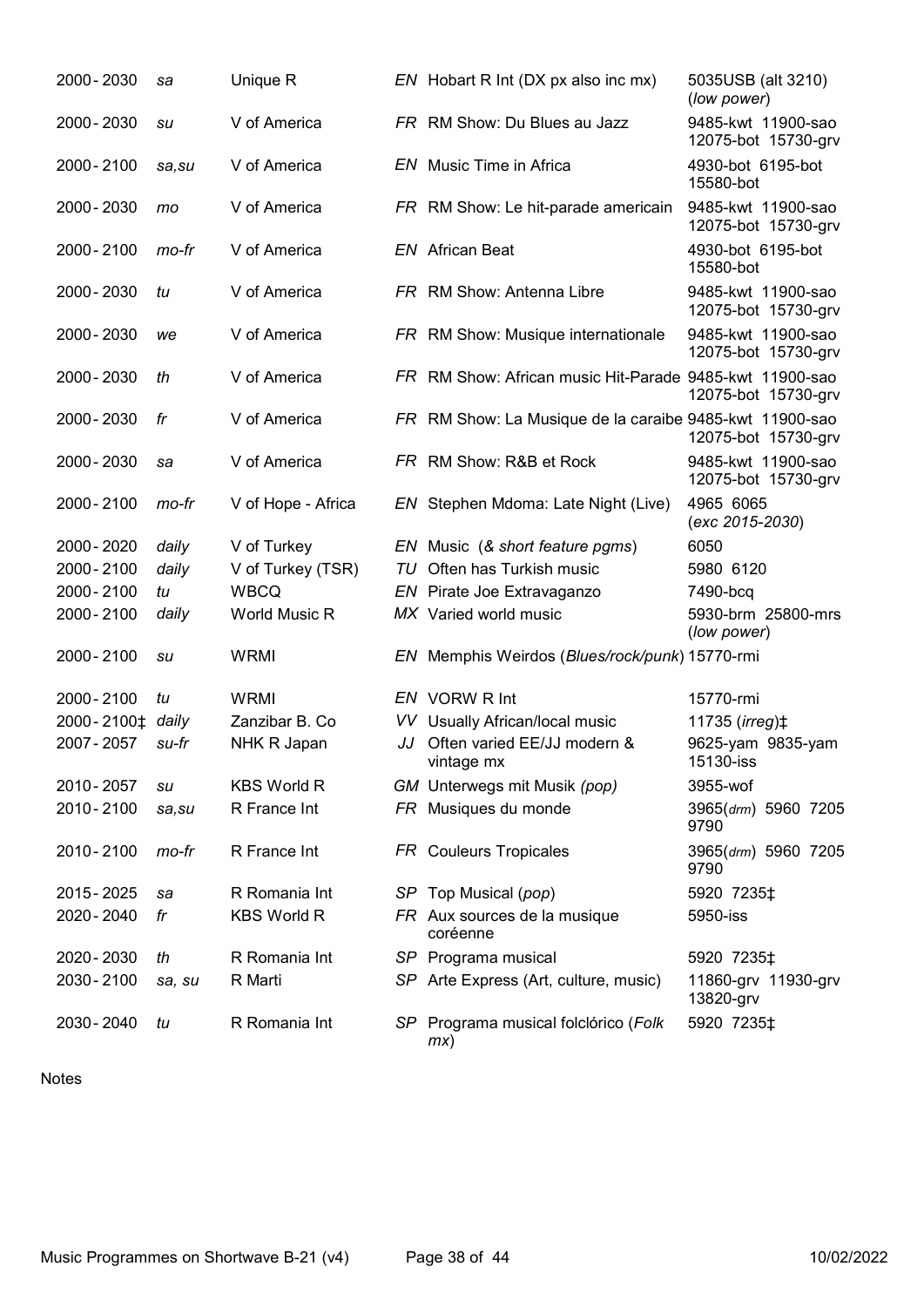| 2030 - 2040      | we        | R Romania Int      | SP. | Música sinfónica rumana                                                                      | 5920 7235‡                                                                                  |
|------------------|-----------|--------------------|-----|----------------------------------------------------------------------------------------------|---------------------------------------------------------------------------------------------|
| 2030 - 2040      | fr        | R Romania Int      | SP  | Música folclórica rumana (Folk mx)                                                           | 5920 7235‡                                                                                  |
|                  |           |                    |     |                                                                                              |                                                                                             |
| 2030 - 2100      | su        | V of America       |     | FR VOA Music Hits                                                                            | 11900-sao 11975-smg<br>12075-bot                                                            |
| 2032 - 2057      | sa        | R Havana Cuba      |     | EN The Jazz Place                                                                            | 15140                                                                                       |
| 2040 - 2057      | we        | <b>KBS World R</b> |     | FR Aux sources de la musique<br>coréenne                                                     | 5950-iss                                                                                    |
| 2040 - 2100      | daily     | V of Turkey        |     | FR Music (& short feature pgms)                                                              | 5970 9625                                                                                   |
| 2045 - 2057      | we        | <b>KBS World R</b> |     | <b>GM</b> Musik verbindet (Traditional)                                                      | 3955-wof                                                                                    |
| 2045 - 2055      | su        | V of Vietnam       |     | <b>EN</b> Vietnamese Contemporary Music                                                      | 7220                                                                                        |
| 2045 - 2055      | sa        | V of Vietnam       |     | <b>EN</b> Weekend Music                                                                      | 7220                                                                                        |
| <u>2100</u>      |           |                    |     |                                                                                              |                                                                                             |
| 2100 - 2200      | sa        | Channel 292        |     | <b>GM</b> Cruisin' The Decades                                                               | 6070-roh (§ exc 5Mar)                                                                       |
| 2100 - 2200      | sa $(\S)$ | Channel 292        |     | GM R Sylvia (Hour 5) (1st sa)                                                                | 6070-roh (§ 5Mar)                                                                           |
| 2100 - 2200      | daily     | Denge Welat        |     | VV Often has Kurdish music                                                                   | 9525-iss (alt: 9525-kch<br>11530-kch)                                                       |
| 2100 - 2200      | mo-sa     | ERT V of Greece    |     | <b>GK</b> Often varied Greek mx<br>sa: Long Journey of the day in the<br>Night (World Music) | 9420                                                                                        |
| 2100 - 2200      | daily     | <b>HCJB</b>        |     | var Ecuadorian mx & spiritual talk                                                           | 6050                                                                                        |
| 2100-2157        | su        | <b>KBS World R</b> |     | FR Musique coréenne                                                                          | 3955-wof                                                                                    |
| 2100 - 2200      | daily     | R Europe           |     | DU Pop and oldies                                                                            | 6125-aar (low power)<br>(irreg)                                                             |
| 2100 - 2200      | daily     | R Farda            |     | FS ME mx (some West mx & talk)                                                               | 5860-kwt 7580-udo(-<br>2130)                                                                |
| 2100 - 2200      | daily     | R Guinee           |     | FR Often includes local African music                                                        | 9650 ( <i>irreg?</i> )                                                                      |
| 2100-2200‡ daily |           | R Northern Star    |     | NO Classic Euro/NAm Pop/Rock                                                                 | 5895-erd (low power) ‡                                                                      |
| 2100 - 2200      | $fr$ -su  | R Piepzender       |     | DU Varied pop (irreg)                                                                        | 5940-zwo <sub>o</sub> 6185-zwo<br>or7425-zwoor7445-zwo<br>(low power) irreg                 |
| 2100-2130        | su        | R Prague Int       |     | <b>EN</b> Sunday Music Show                                                                  | 15770-rmi                                                                                   |
| 2100 - 2200      | daily     | Radio 208          |     | MX Progressive, classic rock 60-80's                                                         | 5970-hvi (low power)                                                                        |
| 2100 - 2200      | daily     | Radio 4KZ          |     | <b>EN</b> Varied oldies/hits                                                                 | 5055 (low power)                                                                            |
| 2100 - 2200      | dly-irreg | <b>RockPower</b>   |     | DU Rock/pop & "Offshore-era" oldies                                                          | 7280-njm (low power)<br>(irreg)                                                             |
| 2100 - 2200      | daily     | RTV du Mali        |     | VV Often includes local African music                                                        | 5995                                                                                        |
| 2100 - 2200      | sa $(\S)$ | Scandinavian WE R  |     | Finn Varied schedule for each broadcast                                                      | 5980 11720 (§ 5 <i>Mar</i> )<br>(alt: 6170 11690)                                           |
| 2100 - 2200      | tu        | Unique R           |     | EN Danny Sun: Unique Show                                                                    | 5035USB (alt 3210)<br>(low power) (irreg on SW,<br>probably mostly only via<br>live-stream) |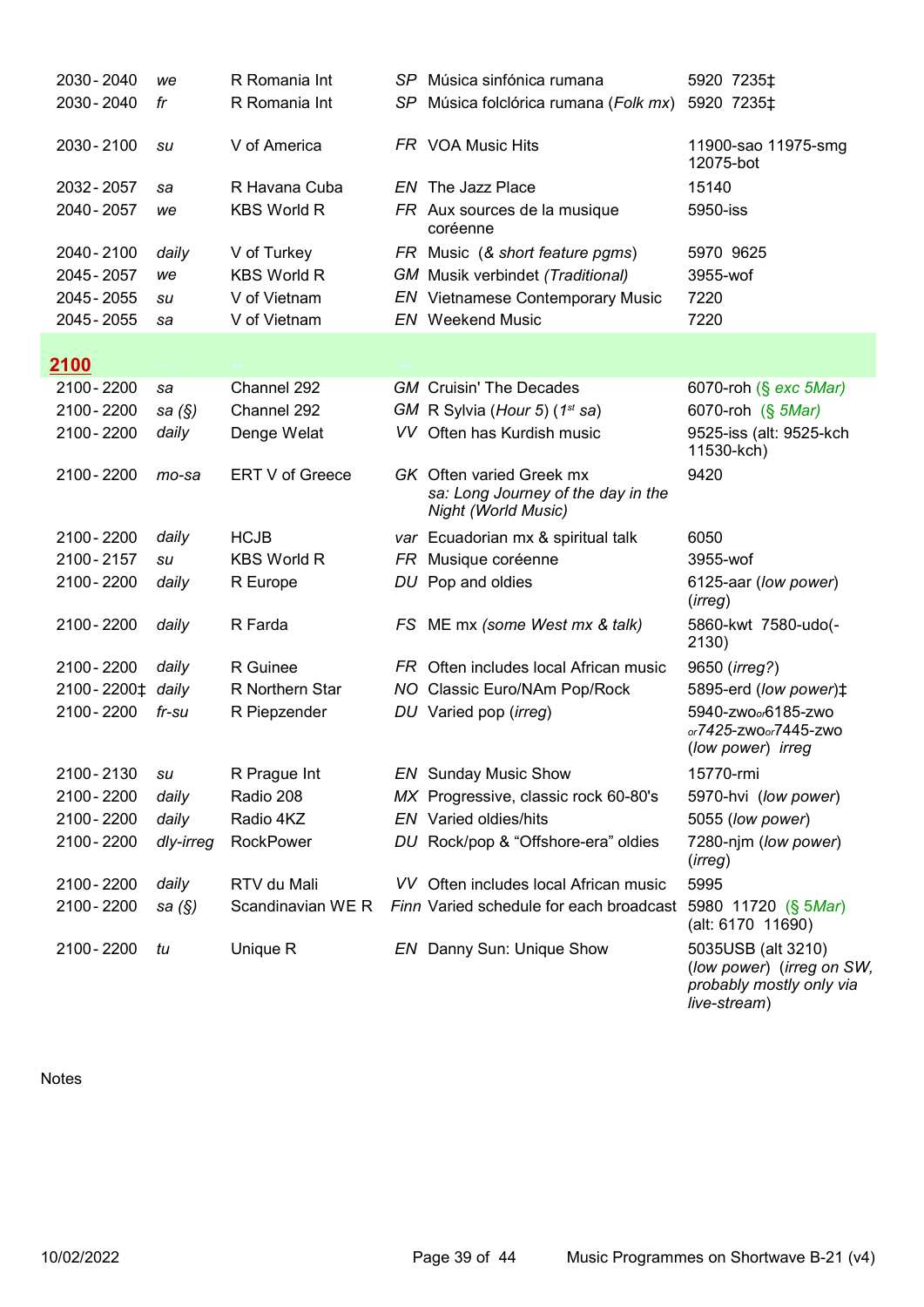| 2100 - 2200 | we       | Unique R             |    | <b>EN</b> Danny Sun: Unique Show                                                               | 5035USB (alt 3210)<br>(low power) (irreg on SW,<br>probably mostly only via<br>live-stream) |
|-------------|----------|----------------------|----|------------------------------------------------------------------------------------------------|---------------------------------------------------------------------------------------------|
| 2100 - 2200 | th       | Unique R             |    | EN Kenny Tosh: Radio Ship Revival<br>Show (60s & 70s hits) (Hour 1)                            | 5035USB (alt 3210)<br>(low power)                                                           |
| 2100 - 2200 | sa       | Unique R             |    | EN Melvin Jordan: Gospel Vibrations<br>(Gospel & inspirational mx)                             | 5035USB (alt 3210)<br>(low power)                                                           |
| 2100 - 2120 | daily    | V of Turkey          |    | FR Music (& short feature pgms)                                                                | 5970 9625                                                                                   |
| 2100 - 2156 | daily    | V of Turkey (TSR)    | TU | Often has Turkish music                                                                        | 5980 6120                                                                                   |
| 2100 - 2200 | daily    | <b>World Music R</b> |    | MX Varied world music                                                                          | 5930-brm 25800-mrs<br>(low power)                                                           |
| 2100 - 2200 | su,th,fr | <b>WRMI</b>          |    | EN VORW R Int                                                                                  | 7780-rmi(su,th)<br>9955-rmi(fr)                                                             |
| 2105 - 2200 | su       | V of America         |    | EN VOA1: Country Hits USA                                                                      | 6195-bot 11720-grv                                                                          |
| 2105 - 2200 | mo       | V of America         |    | EN VOA1: The Soul Lounge                                                                       | 6195-bot 11720-grv                                                                          |
| 2105 - 2200 | tu,w,sa  | V of America         |    | EN VOA1: The Hits                                                                              | 6195-bot 11720-grv                                                                          |
| 2105 - 2200 | th       | V of America         |    | EN VOA1: Top 20 countdown                                                                      | 6195-bot 11720-grv                                                                          |
| 2105 - 2200 | fr       | V of America         |    | <b>EN</b> Music Time in Africa                                                                 | 6195-bot 11720-grv                                                                          |
| 2120 - 2140 | fr       | <b>KBS World R</b>   |    | FR Aux sources de la musique<br>coréenne                                                       | 3955-wof                                                                                    |
| 2130 - 2200 | su       | R Prague Int         |    | <b>FR</b> Dimanche Musicale                                                                    | 15770-rmi                                                                                   |
| 2130 - 2200 | sa       | <b>WRMI</b>          |    | EN Memphis Weirdos, Nothing But<br>(featuring 'nothing but' the work of<br>one Memphis artist) | 7780-rmi                                                                                    |
| 2140 - 2157 | we       | <b>KBS World R</b>   |    | FR Aux sources de la musique<br>coréenne                                                       | 3955-wof                                                                                    |
| 2140 - 2200 | daily    | V of Turkey          |    | EN Music (& short feature pgms)                                                                | 9610                                                                                        |
| 2145 - 2155 | su       | V of Vietnam         |    | <b>EN</b> Vietnamese Contemporary Music                                                        | 9730 11885                                                                                  |
| 2145 - 2155 | sa       | V of Vietnam         |    | <b>EN</b> Weekend Music                                                                        | 9730 11885                                                                                  |
| 2200        |          |                      |    |                                                                                                |                                                                                             |
| 2200 - 2300 | su       | Channel 292          |    | <b>EN</b> Encore Classical Music                                                               | 3955-roh                                                                                    |
| 2200 - 2300 | mo       | Channel 292          |    | <b>GM</b> Easy Listening                                                                       | 3955-roh (irreg)                                                                            |
| 2200 - 2300 | 13Feb    | Channel 292          |    | EN Jazz AM (irreg su)                                                                          | 6070-roh (§ 13 Feb)                                                                         |
| 2200 - 2300 | 19Feb    | Channel 292          |    | <b>GM</b> Steelguitar                                                                          | 6070-roh (§ 19Feb only)                                                                     |
| 2200 - 2300 | fr $(S)$ | Channel 292          |    | EN R PowerRumpel ( $2^{nd}$ or $3^{rd}$ fr)                                                    | 3955-roh(§18Feb, 18Mar)                                                                     |
| 2200 - 2300 | sa       | Channel 292          |    | EN Pop Shop R Show                                                                             | 3955-roh 6070-roh                                                                           |
| 2200 - 2300 | sa (§)   | Channel 292          |    | GM R Sylvia (Hour 6) (1 <sup>st</sup> sa)                                                      | 6070-roh (§ 5Mar)                                                                           |
| 2200 - 2300 | mo-sa    | ERT V of Greece      |    | GK Often varied Greek mx<br>sa: Greek Jazzers                                                  | 9420                                                                                        |
| 2200 - 2300 | daily    | <b>HCJB</b>          |    | var Ecuadorian mx & spiritual talk                                                             | 6050                                                                                        |
| 2200 - 2300 | su       | <b>KBS World R</b>   |    | EN Sunday Selection (Hour 1)<br>(char & mx)                                                    | 11810                                                                                       |
| 2200 - 2300 | sa       | <b>KBS World R</b>   |    | EN Saturday Playlist (Hour 1)                                                                  | 11810                                                                                       |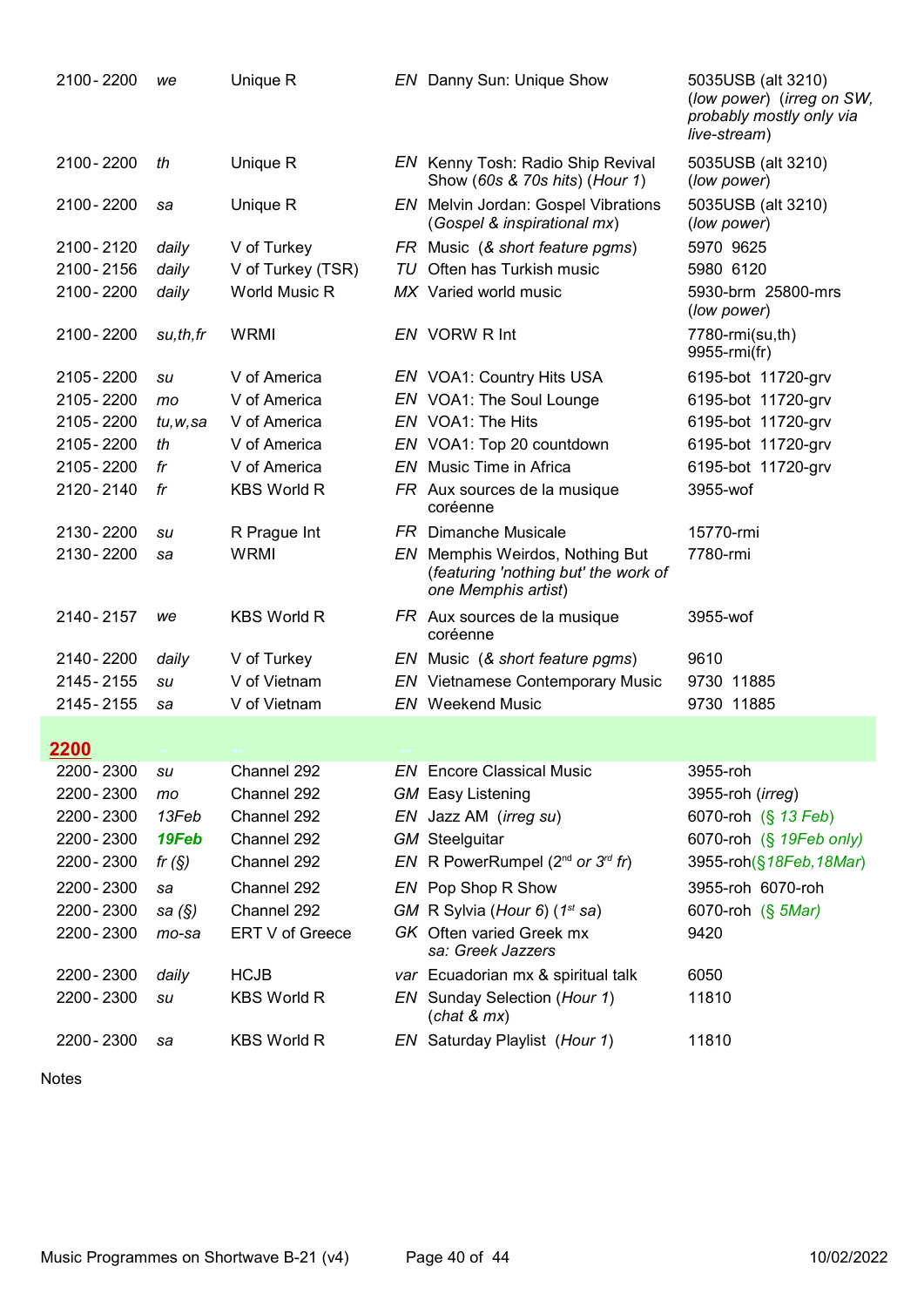| 2200 - 2300                  | daily     | R Europe          | DU Pop and oldies                                                           | 6125-aar (low power)<br>(irreg)                                                             |
|------------------------------|-----------|-------------------|-----------------------------------------------------------------------------|---------------------------------------------------------------------------------------------|
| 2200 - 2300                  | daily     | R Farda           | FS ME mx (some West mx & talk)                                              | 5860-kwt                                                                                    |
| 2200 - 2300                  | daily     | R Guinee          | FR Often includes local African music                                       | 9650 (irreg?)                                                                               |
| 2200-2300 <sup>+</sup> daily |           | R Northern Star   | NO Classic Euro/NAm Pop/Rock                                                | 5895-erd (low power)#                                                                       |
| 2200 - 2300                  | we        | R OZ-Viola        | DA Midnight Jazz                                                            | 5980-hil (alt: 6055-hil)<br>(low power)                                                     |
| 2200 - 2300                  | fr-su     | R Piepzender      | DU Varied pop (irreg)                                                       | 5940-zwo <sub>o</sub> 6185-zwo<br>or7425-zwoor7445-zwo<br>(low power) irreg                 |
| 2200 - 2300                  | daily     | Radio 208         | MX Progressive, classic rock 60-80's                                        | 5970-hvi (low power)                                                                        |
| 2200 - 2300                  | daily     | Radio 4KZ         | <b>EN</b> Varied oldies/hits                                                | 5055 (low power)                                                                            |
| 2200 - 2300                  | dly-irreg | <b>RockPower</b>  | DU Rock/pop & "Offshore-era" oldies                                         | 7280-njm (low power)<br>(irreg)                                                             |
| 2200 - 2300                  | daily     | RTV du Mali       | VV Often includes local African music                                       | 5995                                                                                        |
| 2200 - 2300                  | fr $(S)$  | Scandinavian WE R | Finn Varied schedule for each broadcast                                     | 5980 11720 (§ 4Mar)<br>(alt: 6170 11690)                                                    |
| 2200 - 2300                  | tu        | Unique R          | EN Sandy M: Pop Decades (Hour 1)                                            | 5035USB (alt 3210)<br>(low power) (irreg on SW,<br>probably mostly only via<br>live-stream) |
| 2200 - 2300                  | we        | Unique R          | EN Sandy M: Pop Decades (Hour 1)                                            | 5035USB (alt 3210)<br>(low power) (irreg on SW,<br>probably mostly only via<br>live-stream) |
| 2200 - 2300                  | th        | Unique R          | EN Kenny Tosh: Radio Ship Revival<br>Show (60s & 70s hits) (Hour 2)         | 5035USB (alt 3210)<br>(low power)                                                           |
| 2200 - 2300                  | fr        | Unique R          | EN Sandy M: Pop Decades                                                     | 5035USB (alt 3210)<br>(low power)                                                           |
| 2200 - 2300                  | sa        | Unique R          | EN Sandy M: Pop Decades                                                     | 5035USB (alt 3210)<br>(low power)                                                           |
| 2200 - 2220                  | daily     | V of Turkey       | EN Music (& short feature pgms)                                             | 9610                                                                                        |
| 2200 - 2300                  | su        | <b>WBCQ</b>       | EN Marion's Attic                                                           | 7490-bcq                                                                                    |
| 2200 - 2300                  | fr        | <b>WBCQ</b>       | <b>EN</b> Behaviour Night                                                   | 7490-bcq                                                                                    |
| 2200 - 2300                  | daily     | World Music R     | MX Varied world music                                                       | 5930-brm 25800-mrs<br>(low power)                                                           |
| 2200 - 2230                  | sa,su     | <b>WRMI</b>       | EN Oldies (Bob Biermann)                                                    | 9395-rmi                                                                                    |
| 2200 - 2300                  | mo        | <b>WRMI</b>       | <b>EN</b> Texas R Shortwave<br>(see 0100 sun for likely<br>episode details) | 5950-rmi<br>Temporary airing by<br>WRMI filling airtime,<br>may be withdrawn at<br>any time |
| 2200 - 2230                  | fr $(S)$  | <b>WRMI</b>       | EN Kelly Bogues: Heavy Metal<br>Shortwave $(1^{st}$ & $3^{rd}$ fr)          | 9955-rmi<br>(§ 18Feb, 4, 18Mar)                                                             |
| 2215 - 2225                  | sa        | R Romania Int     | SP Top Musical (pop)                                                        | 9490(drm) 11800                                                                             |
| 2220 - 2230                  | th        | R Romania Int     | SP Programa musical                                                         | 9490(drm) 11800                                                                             |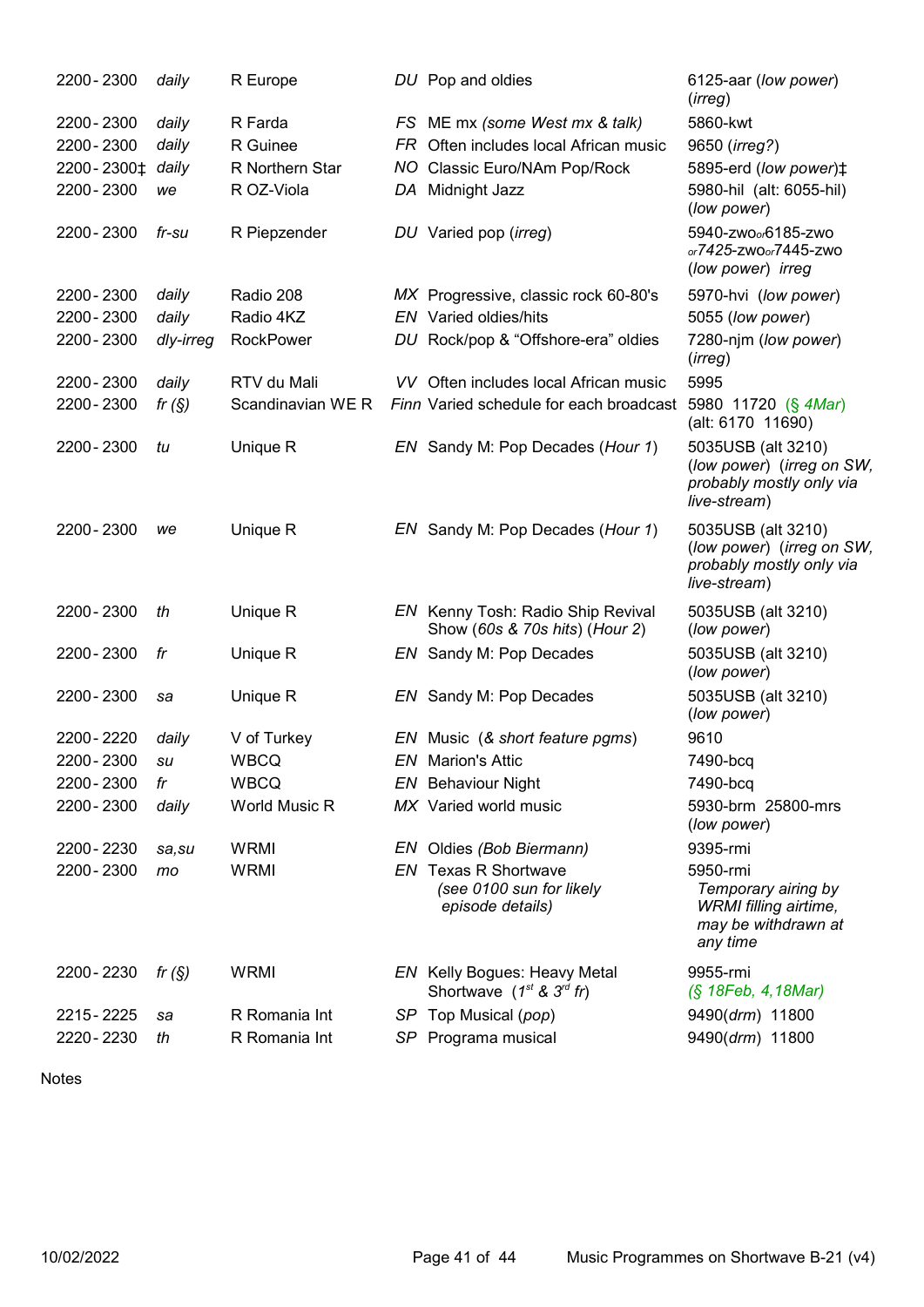|      | 2230 - 2300   | su        | R Exterior Espana |      | Sef Frequently includes Ladino music                                          | 9690 11685 11940<br>12030                                                                   |
|------|---------------|-----------|-------------------|------|-------------------------------------------------------------------------------|---------------------------------------------------------------------------------------------|
|      | 2230 - 2240   | tu        | R Romania Int     |      | SP Programa musical folclórico (Folk<br>mx)                                   | 9490(drm) 11800                                                                             |
|      | 2230 - 2240   | we        | R Romania Int     |      | SP Música sinfónica rumana                                                    | 9490(drm) 11800                                                                             |
|      | 2230 - 2240   | fr        | R Romania Int     | SP.  | Música folclórica rumana (Folk mx)                                            | 9490(drm) 11800                                                                             |
|      | 2230 - 2300   | we        | <b>WBCQ</b>       |      | <b>EN</b> Goddess Irena 1 Music Show                                          | 7490-bcq                                                                                    |
|      | 2230 - 2300   | su        | <b>WRMI</b>       | EN.  | Hobart R Int (DX px also inc mx)                                              | 9955-rmi                                                                                    |
|      | 2232 - 2257   | sa        | R Havana Cuba     |      | EN The Jazz Place                                                             | 11880                                                                                       |
|      | 2242 - 2257   | su-th     | R Tirana          |      | EN Modern or traditional music                                                | 5850-rmi 7780-rmi                                                                           |
| 2300 |               |           |                   |      |                                                                               |                                                                                             |
|      | 2300 - 2400   | sa        | Channel 292       |      | GM Cruisin' The Decades $(1^{st}$ sa)                                         | 6070-roh (§ 5Mar)                                                                           |
|      | 2300 - 2400   | sa        | Channel 292       |      | FR R Waves Int                                                                | 9670-roh                                                                                    |
|      | 2300 - 2400   | mo-sa     | ERT V of Greece   |      | GK Often varied Greek mx                                                      | 9420                                                                                        |
|      | 2300 - 2400   | daily     | <b>HCJB</b>       |      | var Ecuadorian mx & spiritual talk                                            | 6050                                                                                        |
|      | 2300 - 2330   | mo,we,fr  | R Exterior Espana |      | EN Frequently includes music features                                         | 9690 11685 11940<br>12030                                                                   |
|      | 2300 - 2330   | tu        | R Exterior Espana |      | Sef Frequently includes Ladino music                                          | 9690 11685 11940<br>12030                                                                   |
|      | 2300 - 2400   | daily     | R Farda           |      | FS ME mx (some West mx & talk)                                                | 5860-kwt                                                                                    |
|      | 2300 - 2400   | daily     | R Guinee          | FR . | Often includes local African music                                            | 9650 ( <i>irreg?</i> )                                                                      |
|      | 2300 - 2400 ± | daily     | R Northern Star   |      | NO Classic Euro/NAm Pop/Rock                                                  | 5895-erd (low power) <sup><math>\ddagger</math></sup>                                       |
|      | 2300 - 2400   | $fr$ -su  | R Piepzender      |      | DU Varied pop (irreg)                                                         | 5940-zwo <sub>o</sub> 6185-zwo<br>or7425-zwoor7445-zwo<br>(low power) irreg                 |
|      | 2300 - 2400   | daily     | Radio 208         |      | MX Progressive, classic rock 60-80's                                          | 5970-hvi (low power)                                                                        |
|      | 2300 - 2400   | daily     | Radio 4KZ         |      | EN Varied oldies/hits                                                         | 5055 (low power)                                                                            |
|      | 2300 - 2400   | dly-irreg | RockPower         |      | DU Rock/pop & "Offshore-era" oldies                                           | 7280-njm (low power)<br>( <i>irreg</i> )                                                    |
|      | 2300 - 2400   | daily     | RTV du Mali       |      | VV Often includes local African music                                         | 5995                                                                                        |
|      | 2300 - 2400   | fr $(S)$  |                   |      | Scandinavian WE R Finn Varied schedule for each broadcast 5980 11720 (§ 4Mar) | (alt: 6170 11690)                                                                           |
|      | 2300 - 2400   | tu        | Unique R          |      | EN Sandy M: Pop Decades (Hour 2)                                              | 5035USB (alt 3210)<br>(low power) (irreg on SW,<br>probably mostly only via<br>live-stream) |
|      | 2300 - 2400   | we        | Unique R          |      | EN Sandy M: Pop Decades (Hour 2)                                              | 5035USB (alt 3210)<br>(low power) (irreg on SW,<br>probably mostly only via<br>live-stream) |
|      | 2300 - 2400   | th        | Unique R          |      | <b>EN</b> Mark Bradley: Vinyl Raiders                                         | 5035USB (alt 3210)<br>(low power)                                                           |
|      | 2300 - 2400   | fr        | Unique R          |      | EN DJ Key: On This Day 80's (Music<br>from 1980s) (Hour 1)                    | 5035USB (alt 3210)<br>(low power)                                                           |
|      |               |           |                   |      |                                                                               |                                                                                             |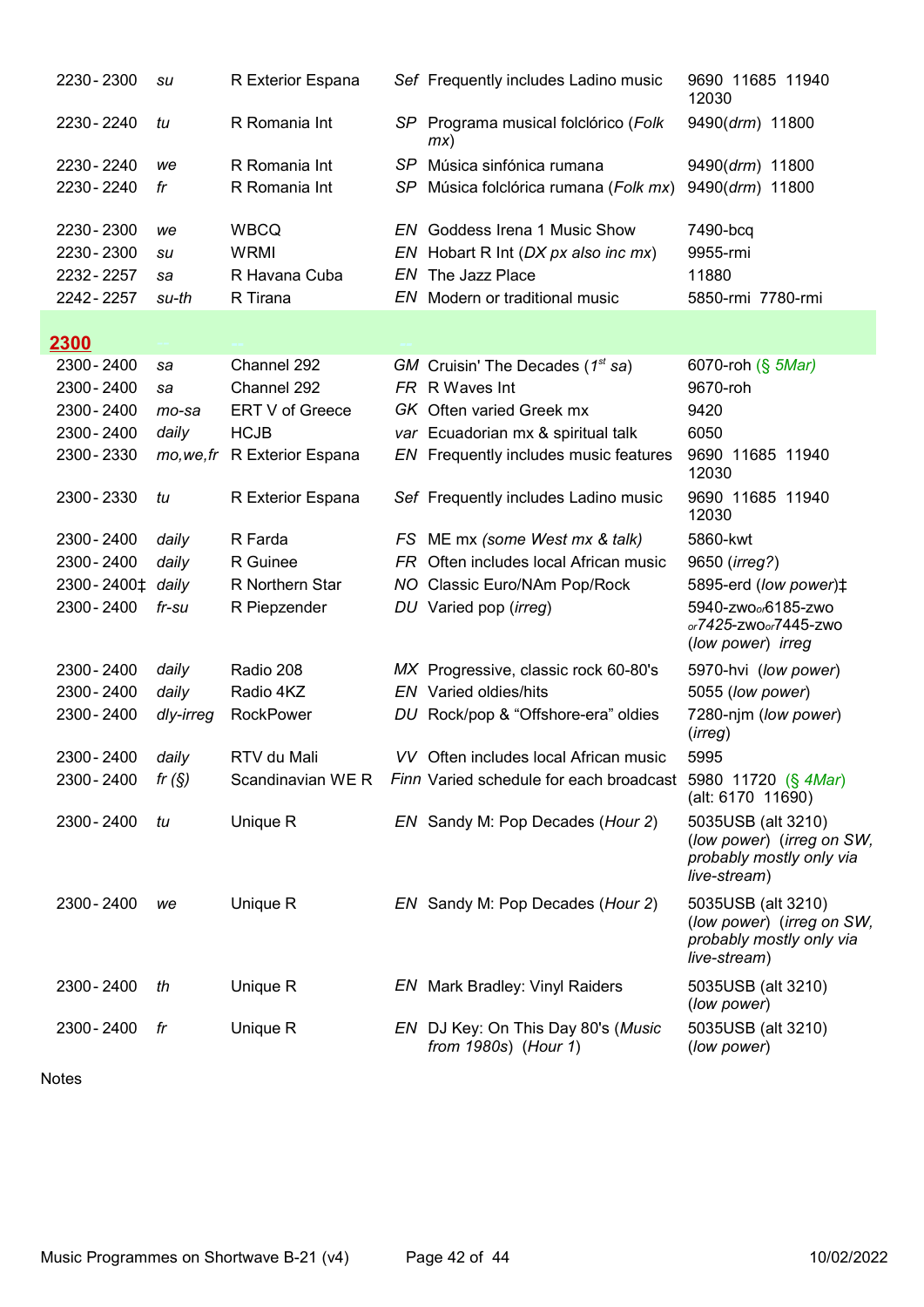| 2300 - 2400       | sa     | Unique R                       | EN John Farmery: The Eighties                                                                                                                                                       | 5035USB (alt 3210)<br>(low power)                                         |
|-------------------|--------|--------------------------------|-------------------------------------------------------------------------------------------------------------------------------------------------------------------------------------|---------------------------------------------------------------------------|
| 2300 - 2400       | su     | <b>WBCQ</b>                    | <b>EN</b> Uncle Bill's Melting Pot                                                                                                                                                  | 7490-bcq                                                                  |
| 2300 - 2400       | daily  | <b>WBCQ</b>                    | EN A new two-hour Entertainment<br><b>Block (Radio Angela) being tested</b><br>at different times between 2300-<br>0400UTC on different days through<br>February for 1 March launch | 4790-bcq                                                                  |
| 2300 - 2400       | daily  | <b>World Music R</b>           | MX Varied world music                                                                                                                                                               | 5930-brm 25800-mrs<br>(low power)                                         |
| 2300 - 2400       | su     | <b>WRMI</b>                    | <b>EN</b> Frederick Moe's "Imaginary<br>Stations" (Varied mx / themes)<br>- 13 Feb: WSTL (Music that<br>incorporates whistling)                                                     | 9395-rmi                                                                  |
| 2300 - 2400       | su     | <b>WRMI</b>                    | EN Jazz From the Left                                                                                                                                                               | 9395-rmi                                                                  |
| 2300 - 2400       | mo-fr  | <b>WRMI</b>                    | EN APS Radio (Oldies)                                                                                                                                                               | 4980-rmi 5950-rmi                                                         |
| 2300-2400‡ th, sa |        | <b>WRMI</b>                    | <b>EN</b> Encore Classical Music                                                                                                                                                    | 5950-rmi ± (temp<br>discontinued)                                         |
| 2300 - 2400       | th, sa | <b>WRMI</b>                    | EN VORW R Int                                                                                                                                                                       | 9395-rmi(sa) 9955-rmi(th)                                                 |
| 2300 - 0000       | sa     | <b>WRMI</b>                    | EN The Mason Vye Show (Canadian<br>and varied pop/rock 1960s-2000s)                                                                                                                 | 5950-rmi (New shows<br>fortnightly; repeats<br>intervening weeks)         |
| 2300 - 2400       | sa     | <b>WWCR</b>                    | EN VORW R Int                                                                                                                                                                       | 6115-wcr $\ddagger$ (temp<br>inactive, available by<br>audio stream only) |
| 2306 - 2400       | sa     | <b>BBC WS-Asia</b>             | EN Music Life                                                                                                                                                                       | 3915-sng 5890-sng<br>6195-sng 11825-pht                                   |
| 2310 - 2350       | daily  | V of Turkey                    | EN Music (& short feature pgms)                                                                                                                                                     | 5960                                                                      |
| 2312-2400         | fr     | R NewZealand Int               | EN Music 101 with Charlotte Ryan<br>(Hour 1)                                                                                                                                        | 15720                                                                     |
| 2330 - 2400       | sa     | <b>CGTN R</b><br>(China R Int) | <b>EN</b> Music Talks                                                                                                                                                               | 5915 5990-hab 6145<br>7350 7410 9535 11790                                |
| 2330 - 2400       | su     | R Prague Int                   | <b>EN</b> Sunday Music Show                                                                                                                                                         | 5850-rmi                                                                  |
| 2330 - 2400       | su     | R Prague Int                   | <b>FR</b> Dimanche Musicale                                                                                                                                                         | 5850-rmi                                                                  |
| 2330 - 2340       | su     | R Romania Int                  | EN Music Time                                                                                                                                                                       | 6040(drm) 7220<br>7325‡ 9620                                              |
| 2330 - 2340       | mo     | R Romania Int                  | EN Your Music (Pop)                                                                                                                                                                 | 6040(drm) 7220<br>7325‡ 9620                                              |
| 2330 - 2340       | tu,fr  | R Romania Int                  | EN Truly Romanian (Trad/folk mx)                                                                                                                                                    | 6040(drm) 7220<br>7325‡ 9620                                              |
| 2330 - 2340       | we     | R Romania Int                  | EN Music of Romania (Trad/folk mx)                                                                                                                                                  | 6040(drm) 7220<br>7325‡ 9620                                              |
| 2330 - 2340       | th     | R Romania Int                  | EN Music Highlights (Classical mx)                                                                                                                                                  | 6040(drm) 7220<br>7325‡ 9620                                              |